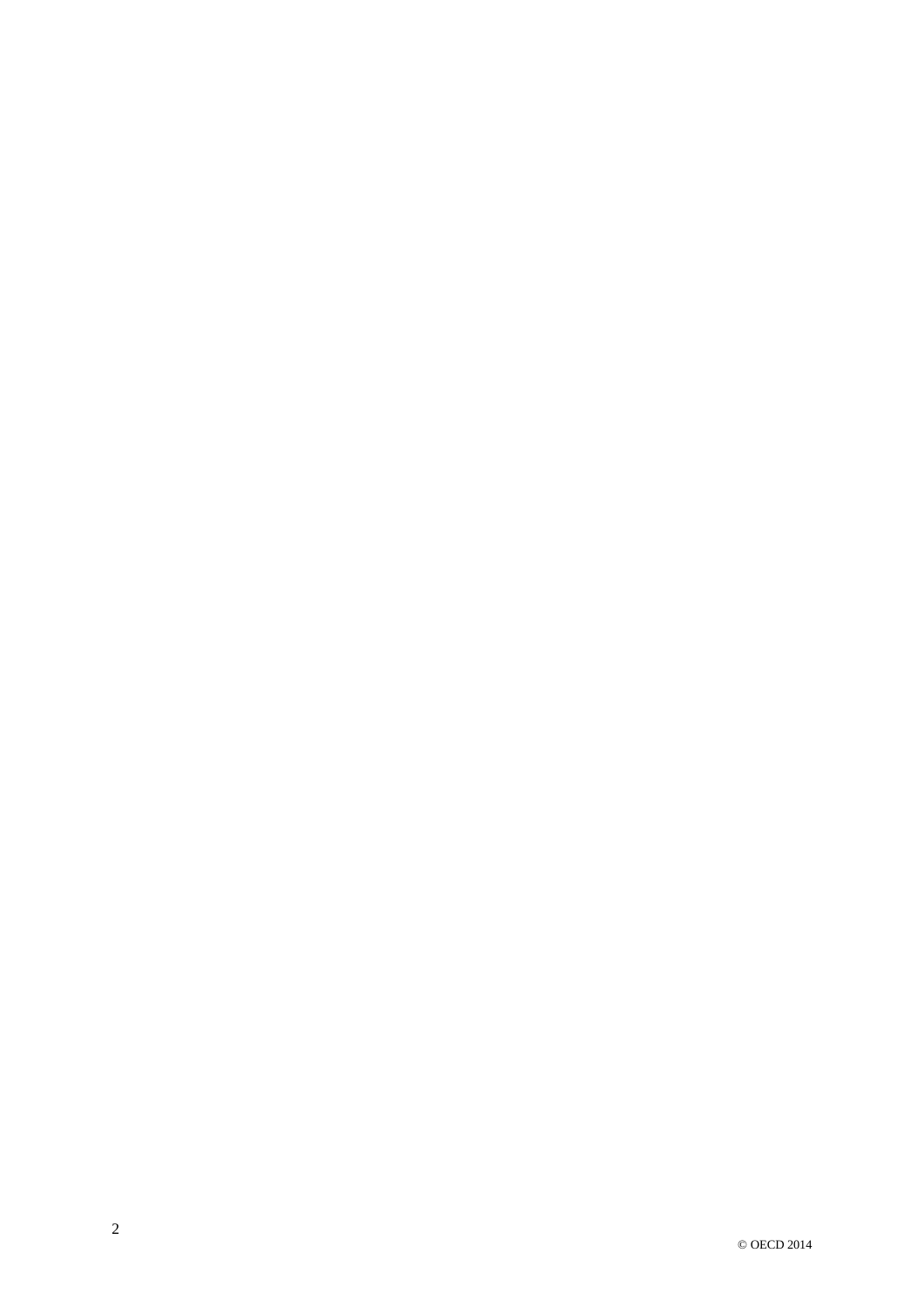# **Table of Contents**

| 1.            |                                                                                              |  |
|---------------|----------------------------------------------------------------------------------------------|--|
| 1.1.          |                                                                                              |  |
| 1.2.          |                                                                                              |  |
| 1.3.          |                                                                                              |  |
| 2.            |                                                                                              |  |
| 2.1.          |                                                                                              |  |
| 2.2.          |                                                                                              |  |
| 3.            |                                                                                              |  |
| 3.1.          |                                                                                              |  |
| 3.2.          |                                                                                              |  |
| 3.2.1.        | Expand portal for electronic submission of survey data using electronic questionnaires<br>25 |  |
| 3.2.2.        |                                                                                              |  |
| 3.2.3.        |                                                                                              |  |
| 3.3.          |                                                                                              |  |
| 3.4.          |                                                                                              |  |
| 4.            |                                                                                              |  |
|               | Annex 1: Analysis of information obligations and quantification of administrative costs  42  |  |
| Annex 2:      |                                                                                              |  |
|               |                                                                                              |  |
| <b>Tables</b> |                                                                                              |  |

| Table 2.1      |  |
|----------------|--|
| <b>Figures</b> |  |
|                |  |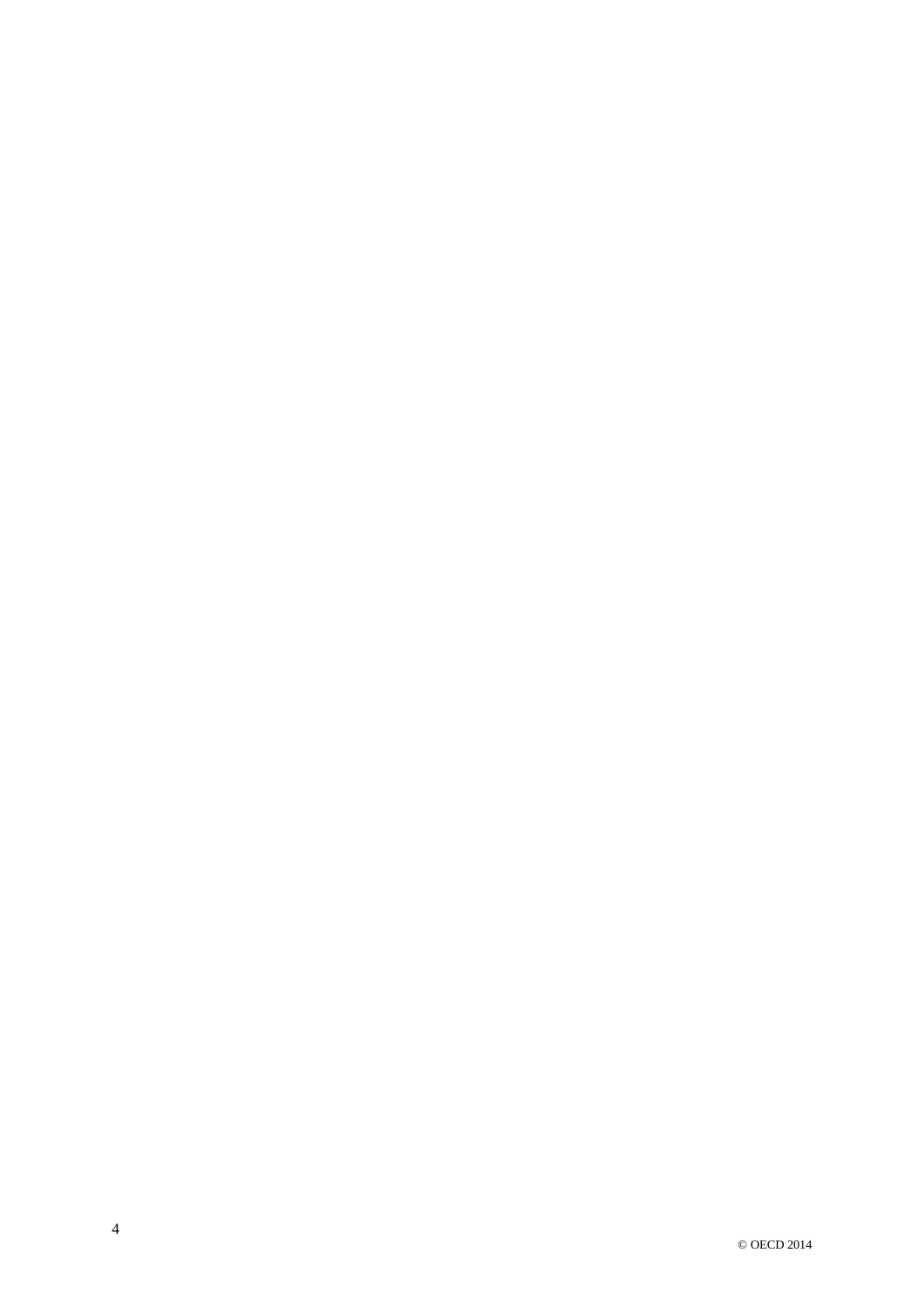# **Acronyms and Abbreviations**

<span id="page-4-0"></span>The list below provides the abbreviations used throughout the report. All terms related to the Standard Cost Model (SCM) method are described in detail in the Greek SCM 'Manual for the implementation of the Standard Cost Model in Greece'

| AB               | <b>Administrative Burden</b>                                                                                                                                                                                            |
|------------------|-------------------------------------------------------------------------------------------------------------------------------------------------------------------------------------------------------------------------|
| AC               | <b>Administrative Cost</b>                                                                                                                                                                                              |
| <b>BAU</b>       | <b>Business As Usual</b>                                                                                                                                                                                                |
| CC               | <b>Consultancy Cost</b>                                                                                                                                                                                                 |
| <b>EL.STAT</b>   | Hellenic Statistical Authority                                                                                                                                                                                          |
| <b>ERP</b>       | <b>Enterprise Resource Planning</b>                                                                                                                                                                                     |
| <b>ESS</b>       | <b>European Statistical System</b>                                                                                                                                                                                      |
| $\mathbf f$      | Frequency                                                                                                                                                                                                               |
| <b>GSIS</b>      | General Secretariat of Information System of the Ministry of Finance                                                                                                                                                    |
| <b>INTRASTAT</b> | A system for collecting information and producing statistics on the trade in<br>goods between member states of the European Union                                                                                       |
| IO               | <b>Information Obligation</b>                                                                                                                                                                                           |
| <b>NEB</b>       | <b>Normally Efficient Business</b>                                                                                                                                                                                      |
| <b>NSI</b>       | <b>National Statistical Institute</b>                                                                                                                                                                                   |
| <b>OOP</b>       | Out of Pocket cost                                                                                                                                                                                                      |
| $\mathbf{P}$     | Price                                                                                                                                                                                                                   |
| PA               | Priority Area (in Greek SCM also referred to as 'Sector')                                                                                                                                                               |
| <b>PRODCOM</b>   | A survey, with at least annual frequency, for the collection and dissemination<br>of statistics on the production of industrial (mainly manufactured) goods, both<br>in value and quantity terms, in the European Union |
| Q                | Quantity                                                                                                                                                                                                                |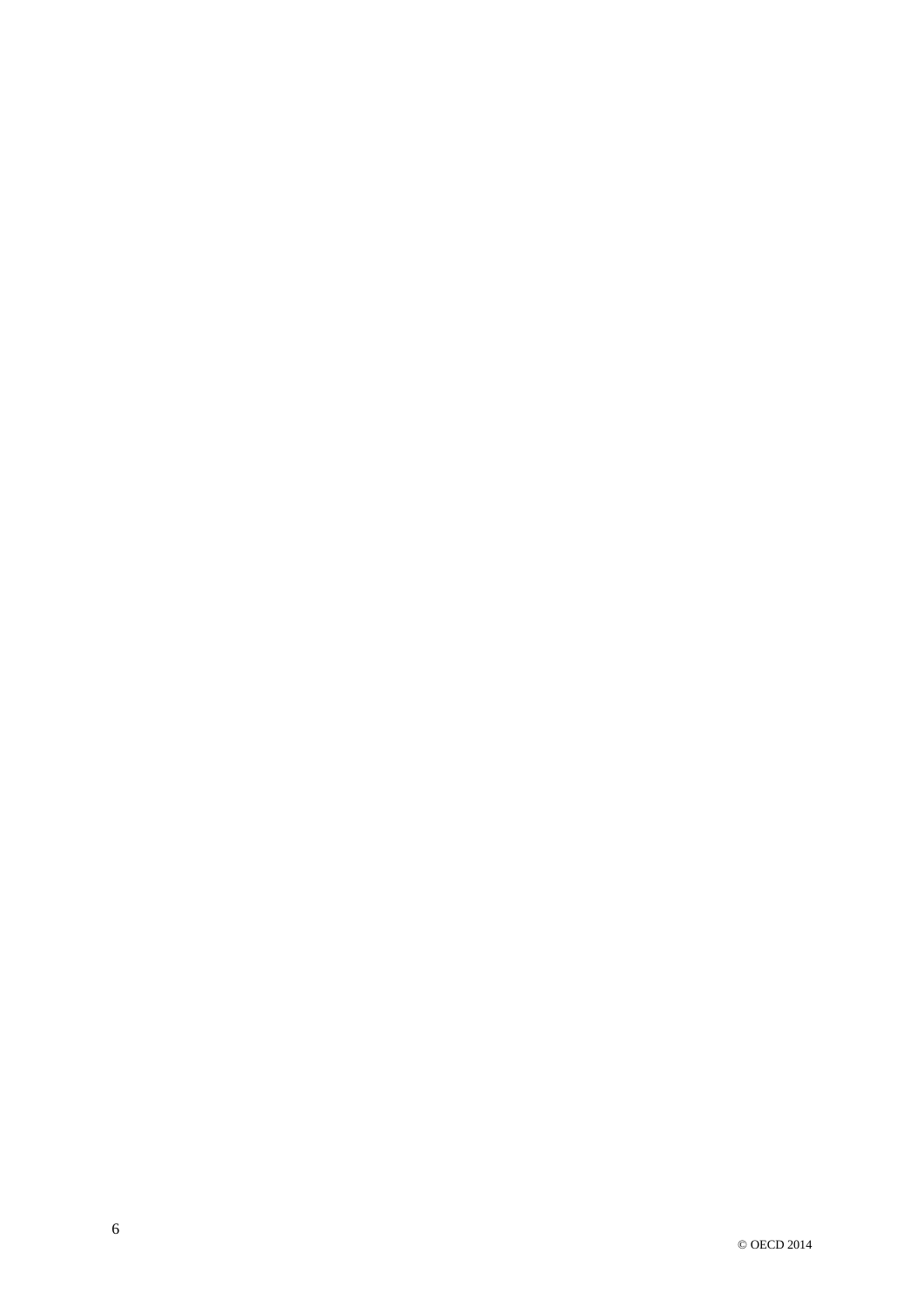## **Executive summary**

<span id="page-6-0"></span>This report presents the findings from the measurement of the selected information obligations in the priority area Statistics, together with recommendations to reduce administrative burdens.

The measurement involved interviews with businesses and experts. The information obligations selected for Statistics form the eleventh largest proportion of administrative costs and burdens in this project. They represent a **total administrative cost of EUR 8.16 million to businesses in Greece** which has all been classified as administrative burden because there is no business-as-usual cost which businesses would be likely to continue to incur if the obligations did not exist.

The following recommendations are made as an action plan to reduce administrative costs and burdens in the selected Statistics obligations<sup>1</sup>:

| <b>Recommendation</b>                                                                         | <b>Calculated reduction</b><br>in administrative costs | <b>Calculated reduction in</b><br>administrative burdens |
|-----------------------------------------------------------------------------------------------|--------------------------------------------------------|----------------------------------------------------------|
| Expand portal for electronic<br>submission of survey data using<br>electronic questionnaires* | EUR 665 558                                            | EUR 665 558                                              |
| Reduce duplication and overlapping<br>between questionnaires*                                 | EUR 482 210                                            | EUR 482 210                                              |
| Use of accounting data and data from<br>administrative sources*                               | EUR 2 085 665                                          | EUR 2 085 665                                            |

EL.STAT, in common with other EU statistical authorities, upholds the European Statistics Code of Practice which emphasises its professional independence and commitment to quality in statistics, as well as a clear commitment to reduce the reporting burden on business over time. The following recommendations are in accordance with the Code of Practice.

The recommendation to **expand the portal for online submission of survey data using electronic questionnaires** would allow businesses to submit their responses to EL.STAT surveys more cheaply and conveniently. It is already used for the submission of INTRASTAT and waste data.

The recommendation to **reduce duplication and overlapping between questionnaires** is aimed at reducing the amount of information which businesses submit to EL.STAT in the structural business survey and job vacancy and labour cost survey as a result of EL.STAT departments exploiting further the opportunity to share information provided on different survey questionnaires, where this is possible. There could also be opportunities to reduce the amount of administrative information requested by ministries and other public services if they involve EL.STAT in reviewing the information they currently request and understand better where published statistical information could be used to replace information currently gathered separately.

1

<sup>&</sup>lt;sup>1</sup> In line with standard practice, the reduction calculations have been made individually for each recommendation. It is therefore not possible to add together these calculated reductions to obtain an overall total reduction because different recommendations affect the same obligations. The overall reduction obtained depends on the sequencing of recommendations. The impact of the recommendations marked \* would be reduced by the other recommendations being implemented, and the impact of recommendations which are not marked would be affected similarly by prior implementation of the recommendations marked \*.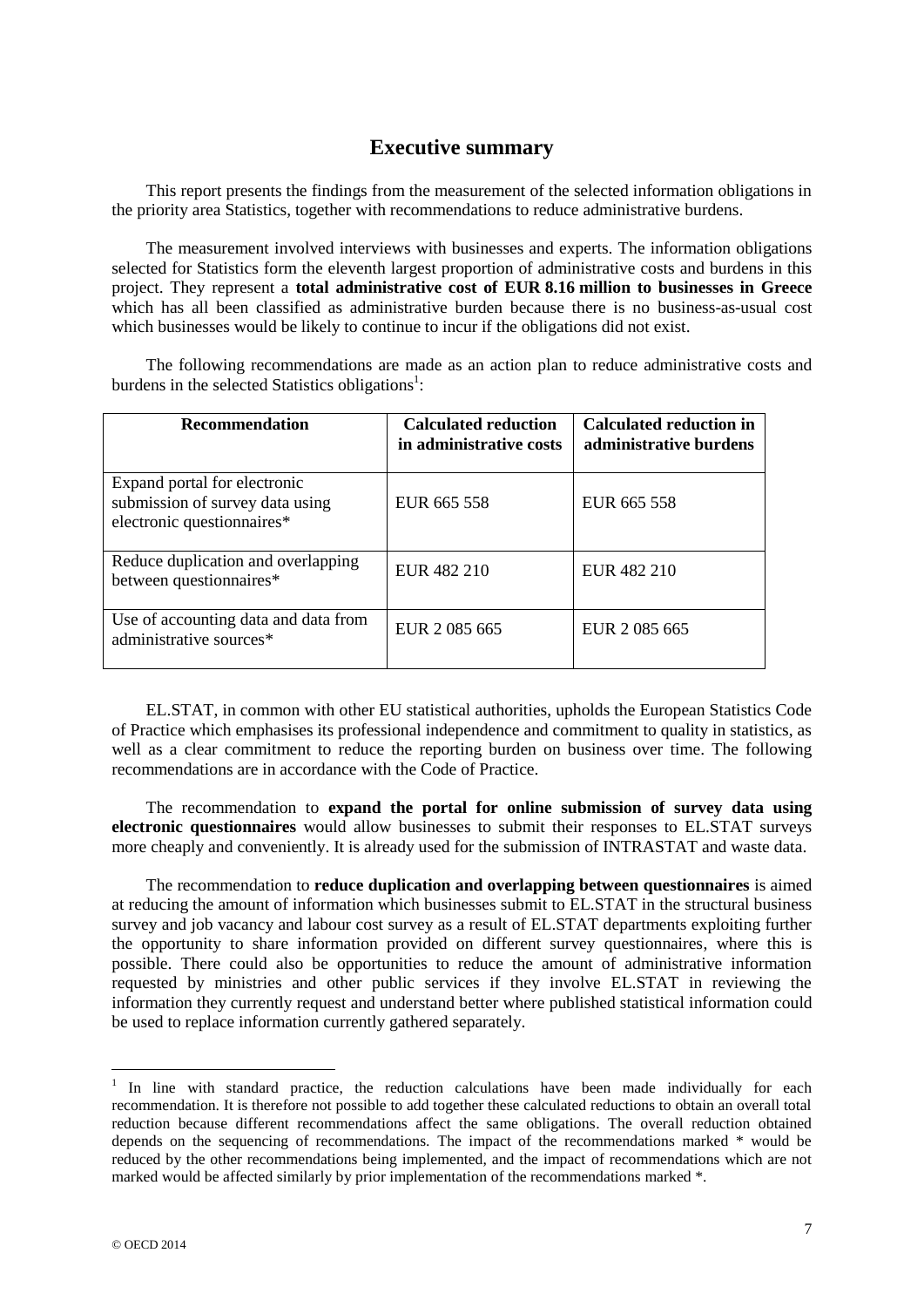The recommendation to **use accounting data and data from administrative sources** would reduce the amount of specific information requested from businesses by requiring submission of financial data in a standardised format which could be used by EL.STAT for different purposes. It would also reduce the amount of specific information requested from businesses by making greater use of data collected by other public authorities. These authorities would be required by EL.STAT to provide the information for statistical purposes, following an assessment by the statistical authority that the data met relevant quality criteria.

The **implementation of recommendations** in the Statistics area should be given lower priority compared to other sectors examined in the project because the changes have lower impact overall than changes in most other sectors, and because they must be made while supporting the provision of quality statistics which are important both nationally and at a European level.

Different and **additional concerns** were raised by stakeholders about obligations in the priority area Statistics. These are included to provide additional material for the Greek authorities to consider further measures to simplify and reduce administrative burdens and irritation.

The measurement covered the following selected obligations in the priority area Statistics:

Obligation to provide data in response to EL.STAT surveys on the structure of businesses.

Obligation to provide data in response to the EL.STAT survey on production and sales of manufactured goods.

Obligation to provide data in response to the EL.STAT survey on the trading of goods between Greece and other EU Member States (Intrastat)

Obligation to provide data in response to the EL.STAT survey on job vacancies and labour costs (different questionnaires)

We are grateful to the Federation of Hellenic Enterprises (SEV) for providing a copy of the study completed by the e-Government forum in 2009 on the use of ICT for the submission and better exploitation of statistical data from businesses.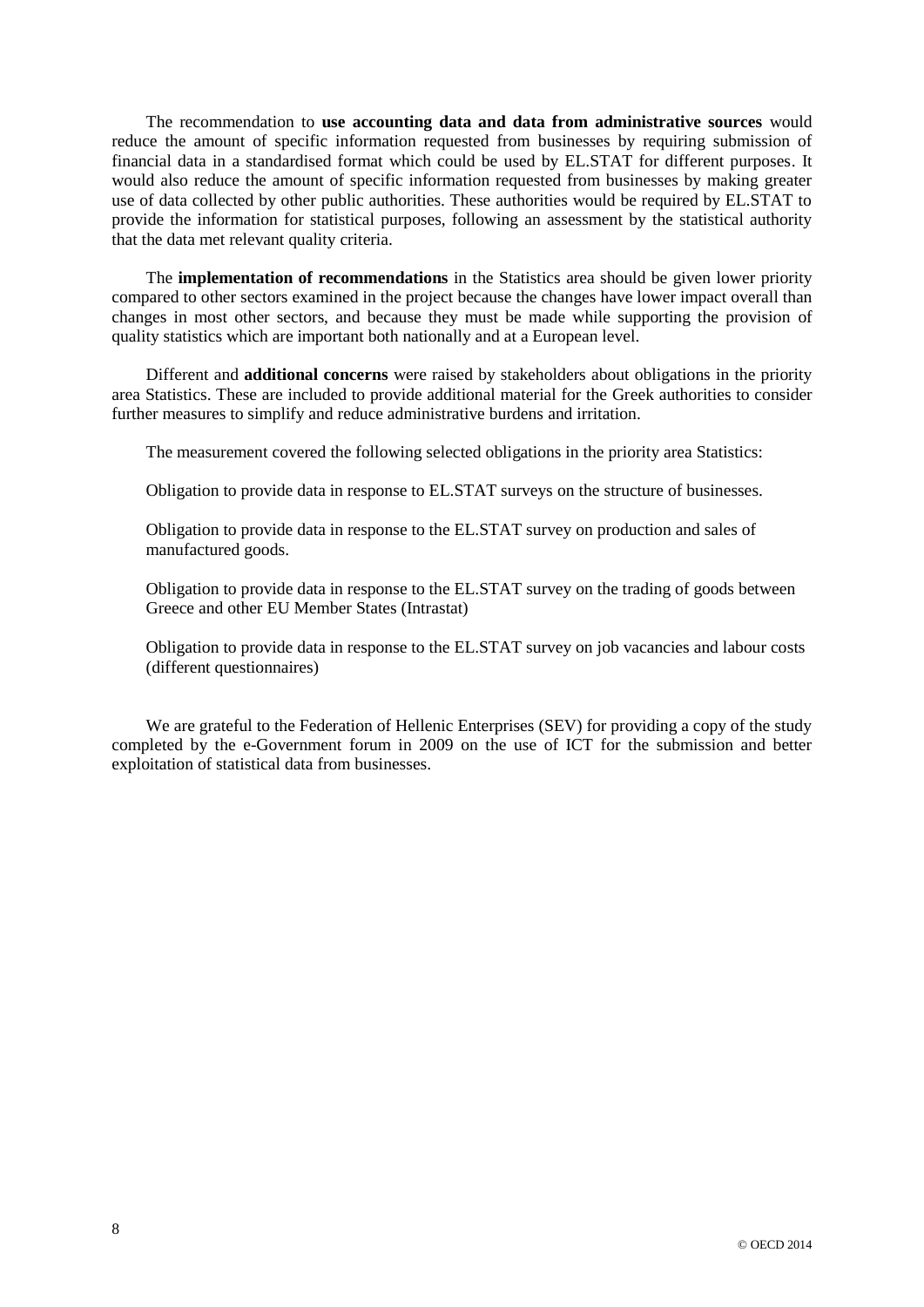# <span id="page-8-0"></span>**1. Introduction**

### <span id="page-8-1"></span>**1.1.Background**

The Ministry of Administrative Reform and e-Government of the Hellenic Republic ("the Ministry") and the Organisation for Economic Co-operation and Development ("the OECD") signed a Contribution Agreement in the last quarter of 2012 for OECD to carry out this project to measure and reduce administrative burdens in 13 key sectors of the Greek economy.

The project is expected to provide independent assessment, using the Greek modification of the internationally-recognised Standard Cost Model ("SCM"), to help to identify shortcomings and unnecessary administrative burdens for business in the regulatory environment that hinder the functioning of markets, damaging long-term growth and limiting benefits to corporate and household consumers. The SCM is a method for determining the administrative costs for business imposed by regulation. The SCM breaks down regulation into a range of manageable components that can be measured. The SCM neither addresses nor questions the policy objectives of each piece of regulation. As such, the measurement and analysis focus only on the administrative activities that must be undertaken in order to comply with regulation, not on the benefits that accrue from the legislation.

Economic recovery in any country is partly hampered by the quality of the regulatory framework. In 2006, the European Commission estimated that administrative costs amounted to approximately 6.8% of Greek GDP, and that a reduction of 25% in administrative costs in Greece might yield benefits of an increase of up to 2.4% of GDP by 2025.

This report describes the situation regarding administrative costs and administrative burdens at 1 September 2013 for the Statistics priority area. It was prepared by the OECD Secretariat in cooperation with Capgemini Consulting Netherlands and Deloitte Business Solutions SA Greece, and, for legal analysis, in co-operation with Christos Rovlias Law Office. The report gives an overview of the measurement results of the burden in the Statistics priority area and makes specific recommendations to reduce administrative burdens in this area.

### <span id="page-8-2"></span>**1.2.Project approach**

The project covers information obligation (IOs) stemming from different laws and regulations grouped into 13 Sectors or priority areas (PAs):

- 1. Agriculture and agricultural subsidies
- 2. Annual accounts/company law
- 3. Energy
- 4. Environment
- 5. Fisheries
- 6. Food safety
- 7. Pharmaceutical legislation
- 8. Public procurement
- 9. Statistics
- 10. Tax law (VAT)
- 11. Telecommunications
- 12. Tourism
- 13. Working environment/employment relations

The project uses the Greek Standard Cost Model (SCM) methodology as its basis and is structured in the following five phases.

1. Screening and collection of sector relevant laws and regulations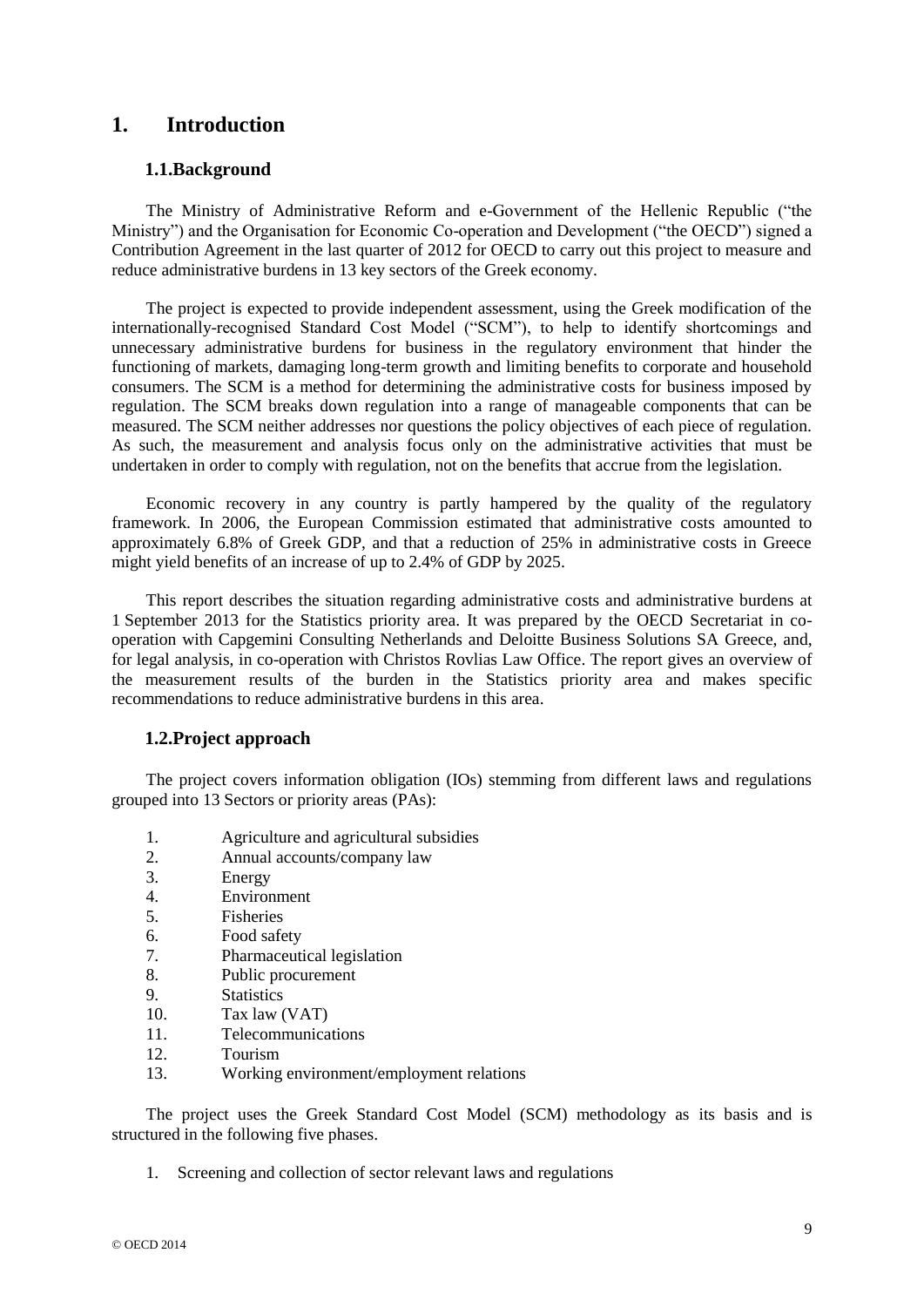- 2. Qualitative scan of mapped regulations
- 3. Quantitative measurement of administrative burdens selected
- 4. Formulation of recommendations for redesigning/abolishing (parts of) laws and regulations
- 5. Publication and exploitation

The first phase of the project concerned the screening and selection of relevant laws and regulations by means of desk research. The result of this step was an overview of all regulations potentially causing administrative burdens in the 13 different Priority Areas.

Based on this overview, a qualitative scan of the mapped regulations was performed in order to identify the most likely burdensome and/or irritating areas. This scan, accompanied with additional meetings with key stakeholders, resulted in a selection of obligations for in-depth assessment.

The final report covers in depth stages 3 and 4: the results from the work undertaken under the quantitative measurement of administrative burdens stemming from selected laws and regulations and the formulation of recommendations to reduce administrative burdens in the Priority Area Statistics.

More precisely this report contains:

- A description of the IOs and respective laws and regulations in measurement scope for the priority area Statistics
- The main findings of the measurement
- Recommendations with quantified reduction proposals

This report does not include a detailed description of the methodology followed in the different stages. An analysis of the measured IOs within this priority area is in Annex 1.

The words "businesses" and "companies" are used interchangeably throughout this report. Where necessary, the term "businesses" includes sole traders and freelancers.

### <span id="page-9-0"></span>**1.3.Methodology**

The methodology used during this project is based on the 'Manual for the implementation of the Standard Cost Model in Greece'. A short introduction to the main characteristics of the measurement approach is presented below.

The Standard Cost Model Manual (SCM) is a widely recognised method to calculate administrative burdens, which has been applied in many international projects from 2002 onwards. The model breaks down administrative costs imposed by legal acts into components that can be assessed with reasonable accuracy. The tool is characterised by the economic approach to law-making and regulation. Its aim is to identify all obligations arising from specific legislation, which render the law and procedures particularly aggravating to the functioning of the market and the economy.

The methodology neither addresses nor questions the fundamental objectives of legislation. Instead, the measurement focuses only on the administrative activities that must be undertaken in order to comply with legislation. The scope of this measurement lies within measuring the administrative costs for business to be compliant.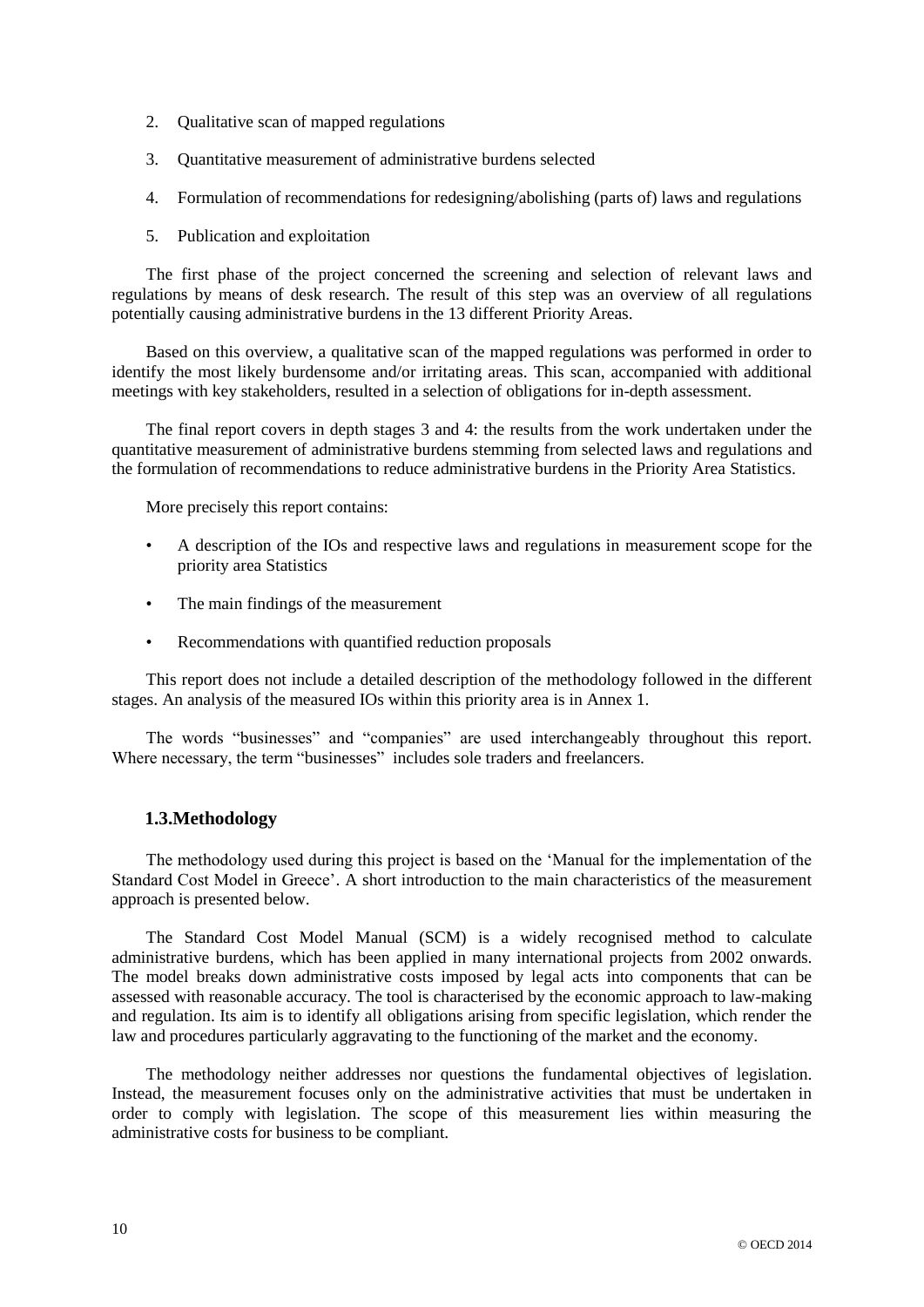The SCM method during this project focuses solely on the administrative costs for businesses. Thus, administrative costs are defined as the costs incurred by businesses in meeting IOs. An IO is defined as: "An obligation contained in legal, regulatory or other explanatory text of the public administration and which require from the company to provide data to public authorities or third parties, or to maintain data which can be made available to public authorities or others if requested. Moreover, obligation which imposes the above but has been adopted by the daily administrative practice in public services."

Every IO has attributes that describe:

- Content of the data required or "data requirement" (what must be provided)
- Target group (the population that must provide it)
- The frequency of the obligation (when it must be provided)

IOs can stem from either EU legislation or from nationally implemented laws and regulations. This project focuses on both IOs stemming directly from EU legislation and on those stemming from the national implementation of EU legislation.

During stage two of the project particular attention has been paid to screening and identifying of "over-implementation" (or "gold-plating") of an EU legal act at national level, in terms of additional IOs or procedural requirements, amended frequency, or population (i.e. coverage) as this could lead to an increase in administrative costs linked to the provisions of EU legislation, as well as national measures.

The SCM method distinguishes between information that would be collected and processed by business even in the absence of the legislation and information that is solely gathered for the purpose of the legal obligation. The former are called "business-as usual" (BAU) costs, the latter administrative burdens. Together, the administrative burdens and business-as-usual costs constitute the administrative costs on businesses.

Altogether, the total administrative costs for business are assessed on the basis of the average cost of the required administrative activity (Price) multiplied by the total number of occurrences of the obligation performed per year (Quantity). The cost is estimated by multiplying a standard tariff attributed to a specific employee type (base on average labour cost per hour including *pro rata* overheads) by the time per action (the internal costs). Where appropriate, other types of cost such as outsourcing/consulting costs, equipment or costs of supplies that can reasonably be attributed to an information obligation are taken into account (the external costs). Furthermore, for this measurement, "additional costs" (costs posted on businesses which do not stem from laws and regulations but which are faced as part of a specific IO) are separately taken into account. The quantity is calculated as the frequency of the required activities multiplied by the number of entities concerned. This results in the following core equation of the SCM method:

$$
\sum P \times Q
$$

**Where** 

- $P$  (Price) = Tariff  $\times$  Time
- $Q$  (Quantity) = number of entities  $\times$  frequency.

In stage 3 of the project, interviews and expert assessments were conducted to estimate the time and other costs for businesses to comply with IOs. All results were standardised with the objective of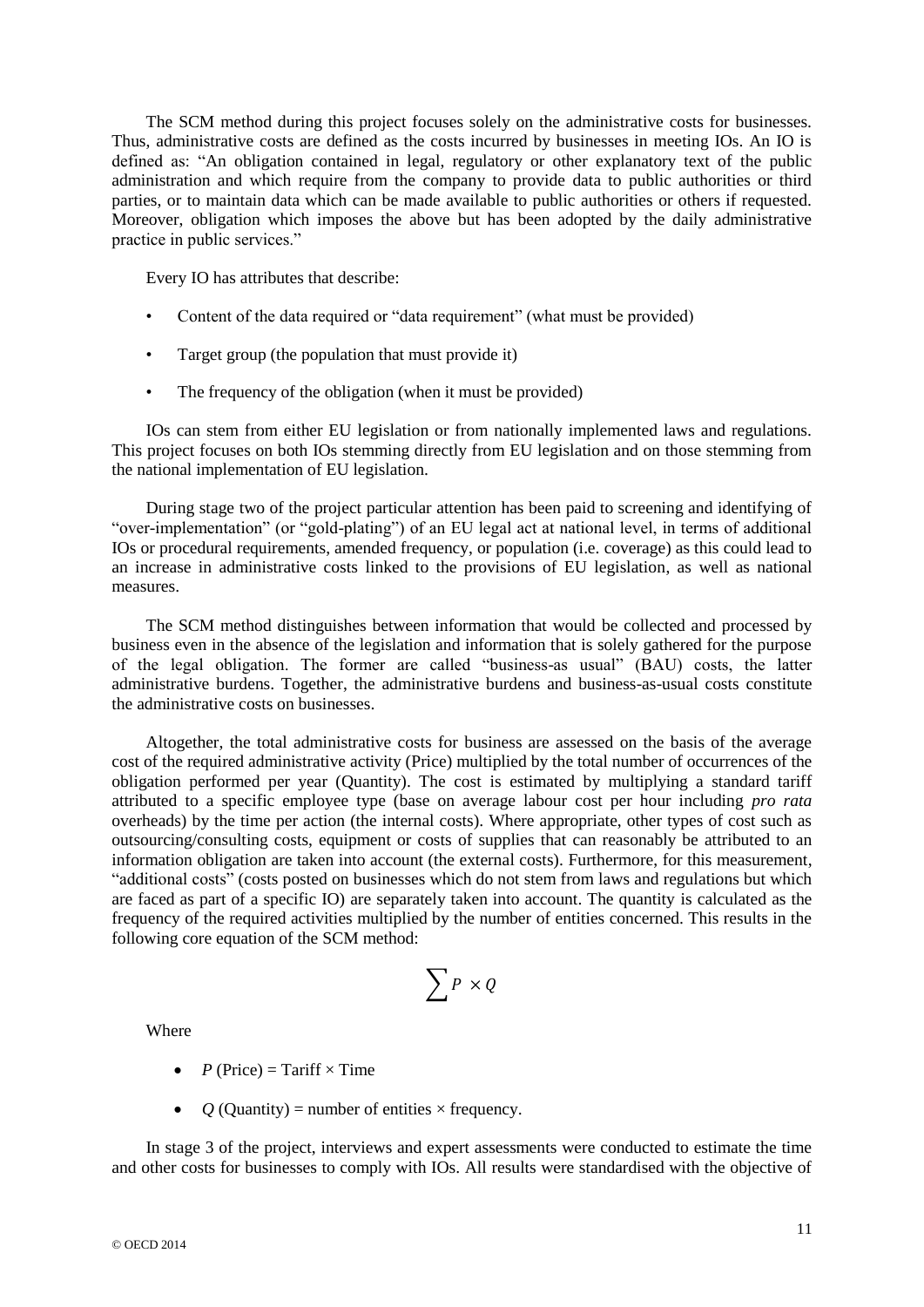providing a single estimate of what would be required for a normally efficient business to complete each of the administrative activities in order to comply with the IO. Information on the quantity was gathered by public servants from government sources and desk research. If no Q was available or further work seemed necessary, an informed estimate was made by Capgemini Consulting Netherlands and Deloitte Business Solutions SA Greece.

It should be emphasised that the goal of the standardisation is not to average the cost data obtained through the interviews and/or expert assessments but to derive a plausible result for a normally efficient business for each IO. The SCM method defines a normally efficient business as a business within the target group that performs administrative activities required by the IO neither better nor worse than may be reasonably expected.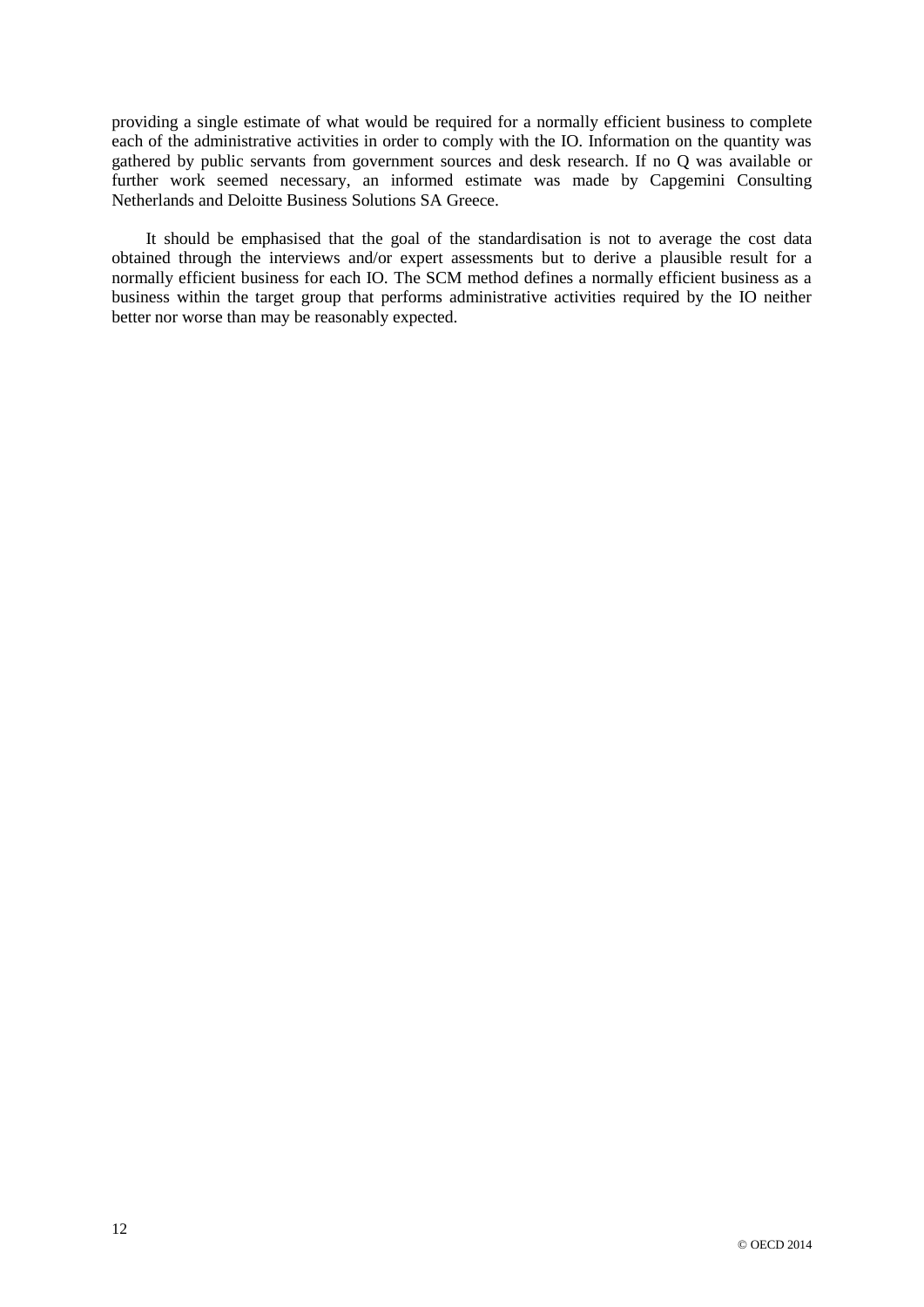# <span id="page-12-0"></span>**2. Introduction to priority area and overview of measurement results**

This chapter presents the results of the mapping and selection of the measured IOs and an overview of the measurement results within this priority area.

### <span id="page-12-1"></span>**2.1. Selection of IOs and respective laws and regulations**

The table below provides the selection of IOs and the respective national laws and regulations and the relevant EU legislation which were identified and examined during the previous stages of the project and in which the selected IOs within the priority area Statistics are contained and/or in which they have a legal base.

<span id="page-12-2"></span>

| <b>Information Obligation</b>                                    | <b>Legislation in scope</b>                                                                                                                                                                                                                                                                                                                                                                                                                                                            |
|------------------------------------------------------------------|----------------------------------------------------------------------------------------------------------------------------------------------------------------------------------------------------------------------------------------------------------------------------------------------------------------------------------------------------------------------------------------------------------------------------------------------------------------------------------------|
| IO 40: Obligation to provide data                                | <b>Primary national legislation:</b>                                                                                                                                                                                                                                                                                                                                                                                                                                                   |
| in response to EL.STAT surveys on<br>the structure of businesses | Law 3832/2010 Greek Statistical System (GSS)<br>Establishment of the Greek Statistical Authority<br>(EL.STAT) as an Independent Authority, as<br>amended by Law 3899/2010, Law 3943/2011, Law<br>4072/2012, Law 4111/2013 and Law 4182/2013                                                                                                                                                                                                                                            |
|                                                                  | Law 2392/96 Access by the General Secretary of<br>EL.STAT. to administrative sources and records<br>(Article 12)                                                                                                                                                                                                                                                                                                                                                                       |
|                                                                  | <b>Secondary national legislation:</b>                                                                                                                                                                                                                                                                                                                                                                                                                                                 |
|                                                                  | Presidential Decree 226/2000 Regulations governing<br>the General Secretariat of the National Statistical<br>Service                                                                                                                                                                                                                                                                                                                                                                   |
|                                                                  | EL.STAT resolution $\Gamma$ II-400/2012, Approval of the<br>Regulations for the operation and management of<br><b>EL.STAT</b>                                                                                                                                                                                                                                                                                                                                                          |
|                                                                  | EL.STAT resolution 9843/B2-704/2011, Approval of<br>the Regulations on Statistical Obligations of the<br>Agencies of the Hellenic Statistical System (ELSS)                                                                                                                                                                                                                                                                                                                            |
|                                                                  | Annual EL.STAT resolutions approving the conduct<br>of surveys in different sectors. Latest:                                                                                                                                                                                                                                                                                                                                                                                           |
|                                                                  | EL.STAT resolution 2103/T4-176/2013, Approval,<br>tender and award of surveys on the structure of<br>businesses in the following sectors: a) wholesale –<br>retail trading, transport and storage, commercial<br>maritime, b) hoteling and food services, real asset<br>management services, c) information, media,<br>professional, scientific and technical activities, d)<br>supply of services for the year 2012, approval of the<br>use of statistical means and determination of |

**Table 2.1 Regulatory Framework**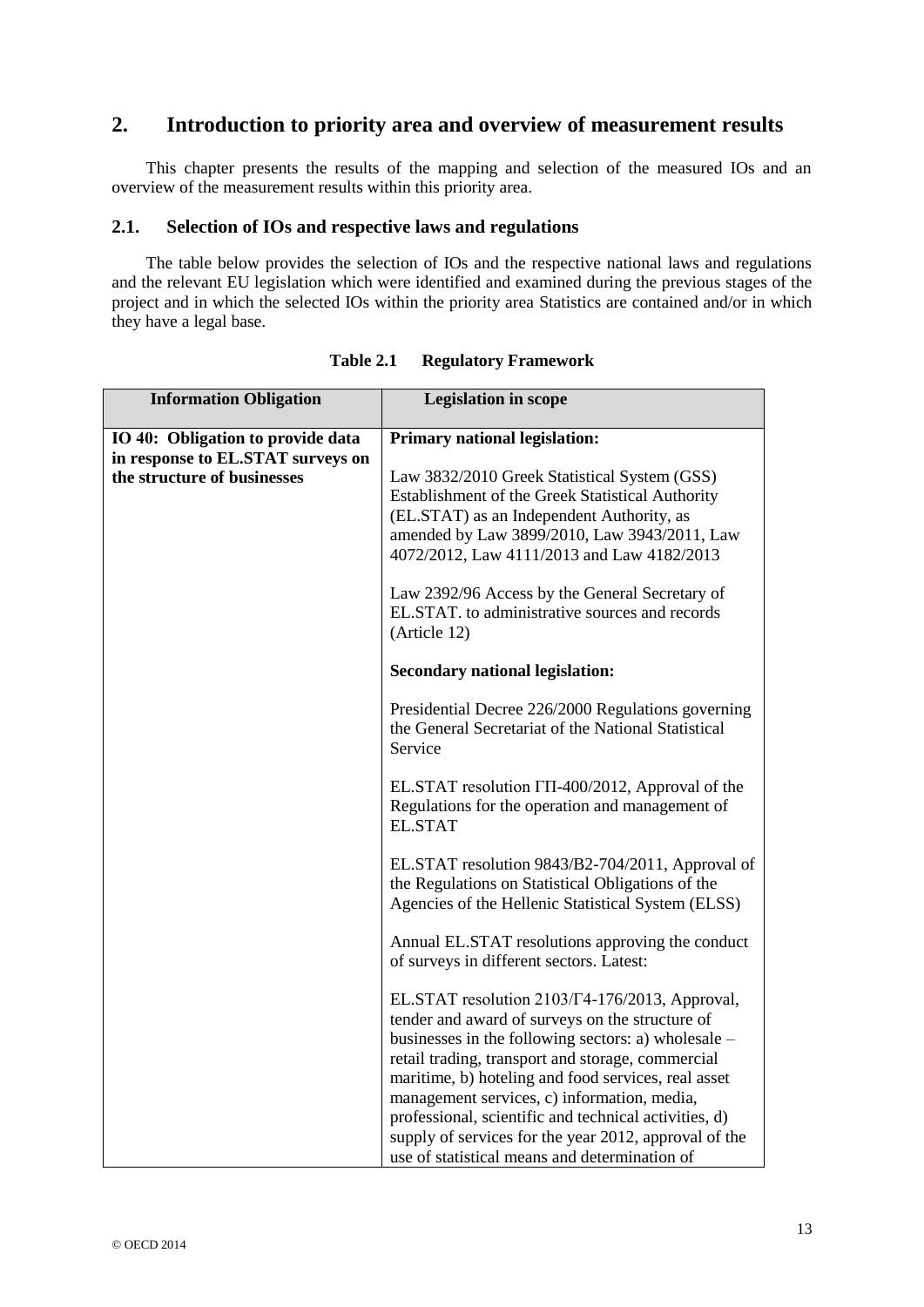| payment                                                                                                                                                                                                                                                                                                                                                                                                                                                                                                      |
|--------------------------------------------------------------------------------------------------------------------------------------------------------------------------------------------------------------------------------------------------------------------------------------------------------------------------------------------------------------------------------------------------------------------------------------------------------------------------------------------------------------|
| EL.STAT resolution 3303/T3-196/2013, Approval,<br>tender and award of survey on construction for the<br>year 2012, approval of the use of statistical means<br>and determination of payment                                                                                                                                                                                                                                                                                                                  |
| EL.STAT resolution 3158/17-176/2013, Approval,<br>tender and award for the year 2012 of annual surveys<br>on mining, industry, electricity, gas, water and<br>wastewater treatment, approval of the use of<br>statistical means and determination of payment                                                                                                                                                                                                                                                 |
| EL.STAT resolution 3261/B2-261/29-03-2013,<br>Approval of the Hellenic Statistical Program 2014-<br>2016                                                                                                                                                                                                                                                                                                                                                                                                     |
| Ministerial Decision $2887/\Gamma$ 5 - 445/2012 Approval,<br>tender, award and allocation of the cost of the survey<br>on the structure and remuneration of businesses,<br>approval of the use of statistical means and<br>determination of payment for the year 2012.                                                                                                                                                                                                                                       |
| Ministerial Decision $2958/\Gamma$ 3 - $201/2012$ Approval,<br>tender, award for the year 2012 of the annual survey<br>on construction, mining, industry, electricity, gas,<br>water, approval of the use of statistical means and<br>determination of payment.                                                                                                                                                                                                                                              |
| Ministerial Decision $3499/\Gamma4 - 382/2012$ Approval,<br>tender, award and allocation of the cost of the survey<br>on the structure of businesses in the sector of<br>commercial maritime for the year 2010, approval of<br>the use of statistical means and determination of<br>payment.                                                                                                                                                                                                                 |
| Ministerial Decision $3502/\Gamma4 - 379/2012$ Approval,<br>tender and award of surveys on the structure of<br>businesses in the following sectors: a) wholesale -<br>retail trading, transport and storage, commercial<br>maritime, b) hoteling and food services, real asset<br>management services, c) information, media,<br>professional, scientific and technical activities, d)<br>supply of services for the year 2012, approval of the<br>use of statistical means and determination of<br>payment. |
| Ministerial Decision $3503/\Gamma$ 4 - 378/2012 Approval,<br>tender and award of structural surveys on businesses<br>of businesses in the following sectors: a) commerce<br>b) real asset management services, c) information,<br>media, professional, scientific and technical<br>activities, d) supply of services for the year 2010,<br>approval of the use of statistical means and                                                                                                                      |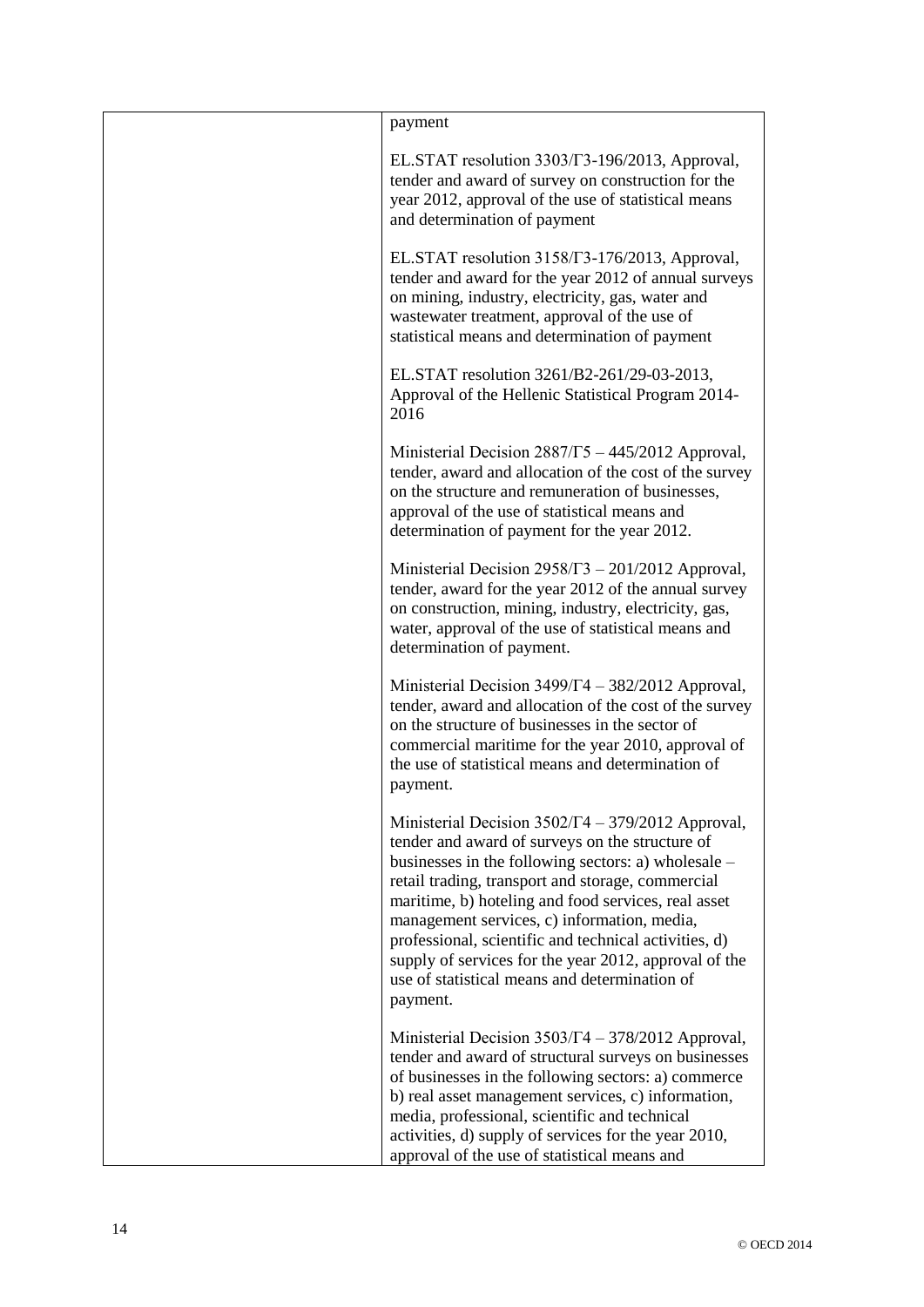| determination of payment.                                                                                                                                                                                                                                                                                                                                                                                                                                                                                                                                          |
|--------------------------------------------------------------------------------------------------------------------------------------------------------------------------------------------------------------------------------------------------------------------------------------------------------------------------------------------------------------------------------------------------------------------------------------------------------------------------------------------------------------------------------------------------------------------|
| Ministerial Decision $6301/\Gamma$ 3 - 288/2011 Approval,<br>tender, award of the annual survey for the year 2010<br>on construction, mining, industry, electricity, gas,<br>water, approval of the use of statistical means and<br>determination of payment, as amended by MD<br>6772/ $\Gamma$ 3-553/2012.                                                                                                                                                                                                                                                       |
| Ministerial Decision $8706/\Gamma$ 3 - 759/2010 Approval,<br>tender, award of the annual survey for business<br>financing, approval of the use of statistical means<br>and determination of payment for the year 2010                                                                                                                                                                                                                                                                                                                                              |
| <b>EU</b> legislation:                                                                                                                                                                                                                                                                                                                                                                                                                                                                                                                                             |
| Regulation EC 295/2008 of the European Parliament<br>and of the Council of 11 March 2008 concerning<br>structural business statistics                                                                                                                                                                                                                                                                                                                                                                                                                              |
| Commission Regulation (EU) No 275/2010 of<br>30 March 2010 implementing Regulation (EC)<br>No 295/2008 of the European Parliament and of the<br>Council, as regards the criteria for the evaluation of<br>the quality of structural business statistics                                                                                                                                                                                                                                                                                                            |
| Commission Regulation (EC) No 250/2009 of 11<br>March 2009 implementing Regulation (EC) No<br>295/2008 of the European Parliament and of the<br>Council as regards the definitions of characteristics,<br>the technical format for the transmission of data, the<br>double reporting requirements for NACE Rev.1.1<br>and NACE Rev.2 and derogations to be granted for<br>structural business statistics                                                                                                                                                           |
| Commission Regulation (EC) No 251/2009 of 11<br>March 2009 implementing and amending Regulation<br>(EC) No 295/2008 of the European Parliament and<br>of the Council as regards the series of data to be<br>produced for structural business statistics and the<br>adaptations necessary after the revision of the<br>statistical classification of products by activity<br>(CPA)                                                                                                                                                                                  |
| Regulation (EC) No 223/2009 of the European<br>Parliament and of the Council of 11 March 2009 on<br>European statistics and repealing Regulation (EC,<br>Euratom) No 1101/2008 of the European Parliament<br>and of the Council on the transmission of data<br>subject to statistical confidentiality to the Statistical<br>Office of the European Communities, Council<br>Regulation (EC) No 322/97 on Community<br>Statistics, and Council Decision 89/382/EEC,<br>Euratom establishing a Committee on the Statistical<br>Programmes of the European Communities |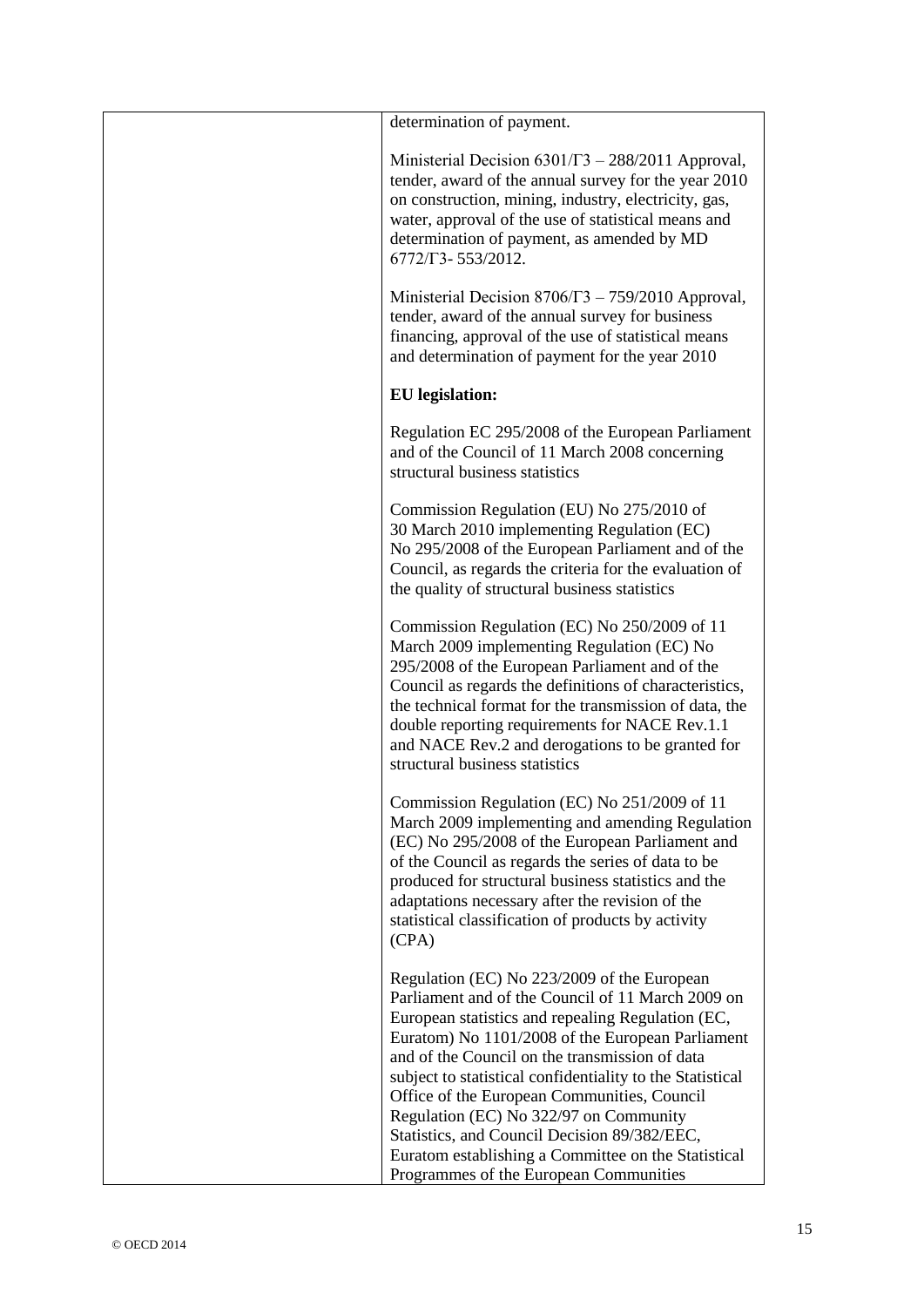|                                                                                       | Commission Regulation (EC) No 97/2009 of 2<br>February 2009 implementing Regulation (EC) No<br>295/2008 of the European Parliament and of the<br>Council concerning structural business statistics, as<br>regards the use of the flexible module                                     |
|---------------------------------------------------------------------------------------|--------------------------------------------------------------------------------------------------------------------------------------------------------------------------------------------------------------------------------------------------------------------------------------|
|                                                                                       | Commission Regulation (EU) No 275/2010 of 30<br>March 2010 implementing Regulation (EC) No<br>295/2008 of the European Parliament and of the<br>Council, as regards the criteria for the evaluation of<br>the quality of structural business statistics                              |
|                                                                                       | Council Regulation (EEC) No 3037/90 of 9 October<br>1990 on the statistical classification of economic<br>activities in the European Community, as amended<br>by Commission Regulation 761/1993, Commission<br>Regulation 29/2002, Regulation 1882/2003 and<br>Regulation 1893/2006. |
|                                                                                       | <b>European Statistics Code of Practice for the</b><br><b>National and Community Statistical Services</b><br>(28.9.2011)                                                                                                                                                             |
| IO 41: Obligation to provide data                                                     | <b>Primary national legislation:</b>                                                                                                                                                                                                                                                 |
| in response to the EL.STAT survey<br>on production and sales of<br>manufactured goods | Law 3832/2010 Greek Statistical System (GSS)<br>Establishment of the Greek Statistical Authority<br>(EL.STAT) as an Independent Authority, as<br>amended by Law 3899/2010, Law 3943/2011, Law<br>4072/2012, Law 4111/2013 and Law 4182/2013                                          |
|                                                                                       | Law 2392/96 Access by the General Secretary of<br>EL.STAT. to administrative sources and records<br>(Article 12)                                                                                                                                                                     |
|                                                                                       | <b>Secondary national legislation:</b>                                                                                                                                                                                                                                               |
|                                                                                       | Presidential Decree 226/2000 Regulations governing<br>the General Secretariat of the National Statistical<br>Service                                                                                                                                                                 |
|                                                                                       | EL.STAT resolution $\Gamma$ II-400/2012, Approval of the<br>Regulations for the operation and management of<br><b>EL.STAT</b>                                                                                                                                                        |
|                                                                                       | EL.STAT resolution 9843/B2-704/2011, Approval of<br>the Regulations on Statistical Obligations of the<br>Agencies of the Hellenic Statistical System (ELSS)                                                                                                                          |
|                                                                                       |                                                                                                                                                                                                                                                                                      |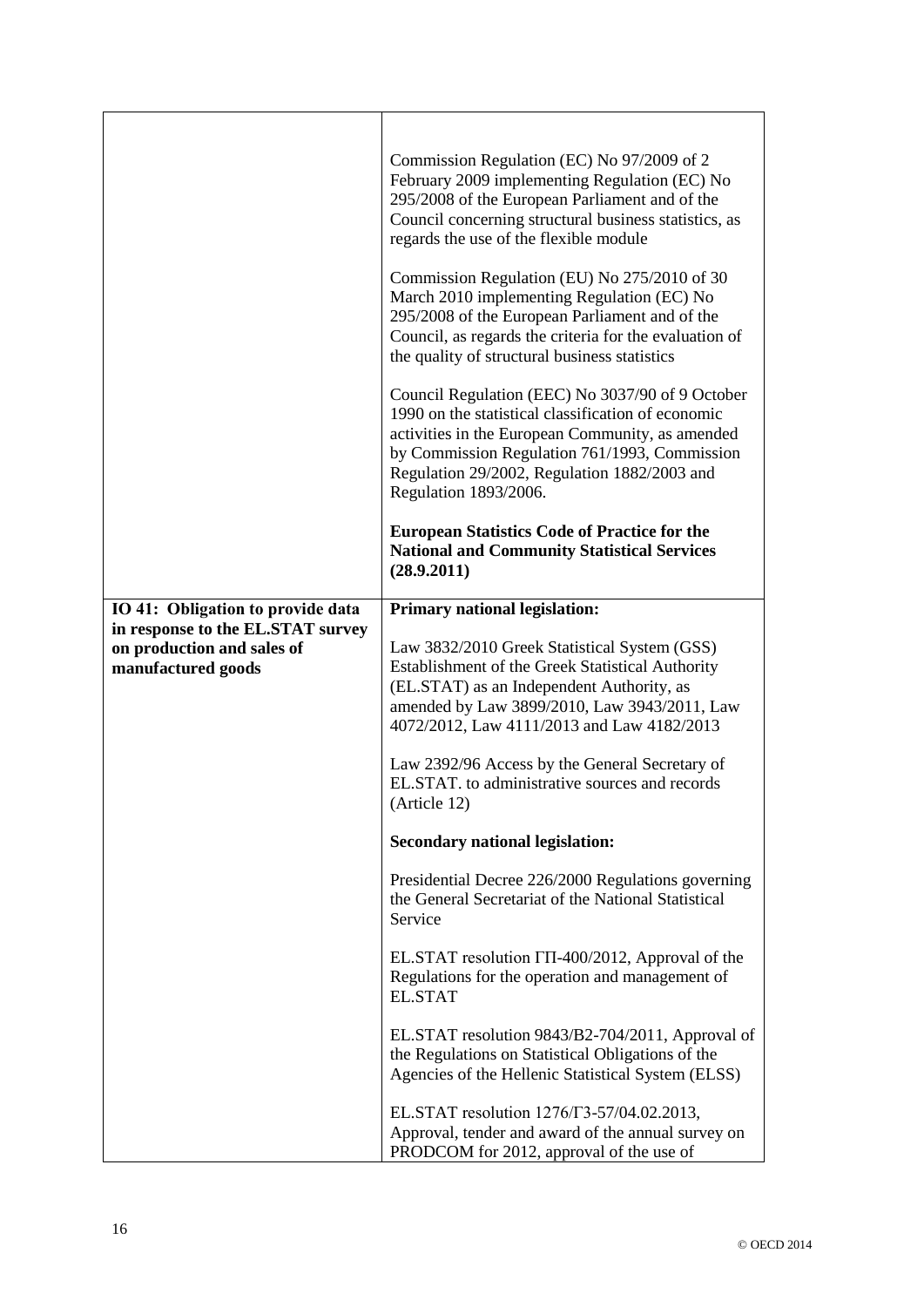|                                                                         | statistical means and determination of payment                                                                                                                                                                                                                                                                                                                                                                                                                                                                                                                                    |
|-------------------------------------------------------------------------|-----------------------------------------------------------------------------------------------------------------------------------------------------------------------------------------------------------------------------------------------------------------------------------------------------------------------------------------------------------------------------------------------------------------------------------------------------------------------------------------------------------------------------------------------------------------------------------|
|                                                                         | Ministerial Decision $2950/\Gamma$ 3 - 199/2012 Approval,<br>tender and award of the annual survey on<br>PRODCOM for the year 2011, approval of the use of<br>statistical means and determination of payment for<br>the year 2012.<br>EL.STAT resolution 3261/B2-261/29-03-2013,                                                                                                                                                                                                                                                                                                  |
|                                                                         | Approval of the Hellenic Statistical Program 2014-<br>2016                                                                                                                                                                                                                                                                                                                                                                                                                                                                                                                        |
|                                                                         | <b>EU</b> legislation:                                                                                                                                                                                                                                                                                                                                                                                                                                                                                                                                                            |
|                                                                         | Regulation EC No 3924/91 on the establishment of a<br>Community survey of industrial production                                                                                                                                                                                                                                                                                                                                                                                                                                                                                   |
|                                                                         | Commission Regulation (EC) No 912/2004 of 29<br>April 2004 implementing Council Regulation (EEC)<br>No 3924/91 on the establishment of a Community<br>survey of industrial production                                                                                                                                                                                                                                                                                                                                                                                             |
|                                                                         | Commission Regulation (EU) No 936/2013<br>of<br>12 September 2013 establishing for 2013<br>the<br>'Prodcom list' of industrial products provided for by<br>Council Regulation (EEC) No 3924/91                                                                                                                                                                                                                                                                                                                                                                                    |
|                                                                         | Commission Regulation (EU) No 907/2012 of<br>20 August 2012 establishing for 2012 the 'Prodcom<br>list' of industrial products provided for by Council<br>Regulation (EEC) No 3924/91                                                                                                                                                                                                                                                                                                                                                                                             |
|                                                                         | Regulation (EC) No 223/2009 of the European<br>Parliament and of the Council of 11 March 2009 on<br>European statistics and repealing Regulation (EC,<br>Euratom) No 1101/2008 of the European Parliament<br>and of the Council on the transmission of data<br>subject to statistical confidentiality to the Statistical<br>Office of the European Communities, Council<br>(EC) No 322/97<br>Regulation<br>Community<br>on<br>Statistics,<br>and Council Decision<br>89/382/EEC,<br>Euratom establishing a Committee on the Statistical<br>Programmes of the European Communities |
|                                                                         | European Statistics Code of Practice for the<br>National and Community Statistical Services<br>(28.9.2011)                                                                                                                                                                                                                                                                                                                                                                                                                                                                        |
| IO 42: Obligation to provide data                                       | <b>Primary national legislation:</b>                                                                                                                                                                                                                                                                                                                                                                                                                                                                                                                                              |
| in response to the EL.STAT survey<br>on trading of goods between Greece | Law 3832/2010 Greek Statistical System (GSS)                                                                                                                                                                                                                                                                                                                                                                                                                                                                                                                                      |
| and other EU Member States                                              | Establishment of the Greek Statistical Authority                                                                                                                                                                                                                                                                                                                                                                                                                                                                                                                                  |
| (INTRASTAT)                                                             | (EL.STAT) as an Independent Authority, as<br>amended by Law 3899/2010, Law 3943/2011, Law                                                                                                                                                                                                                                                                                                                                                                                                                                                                                         |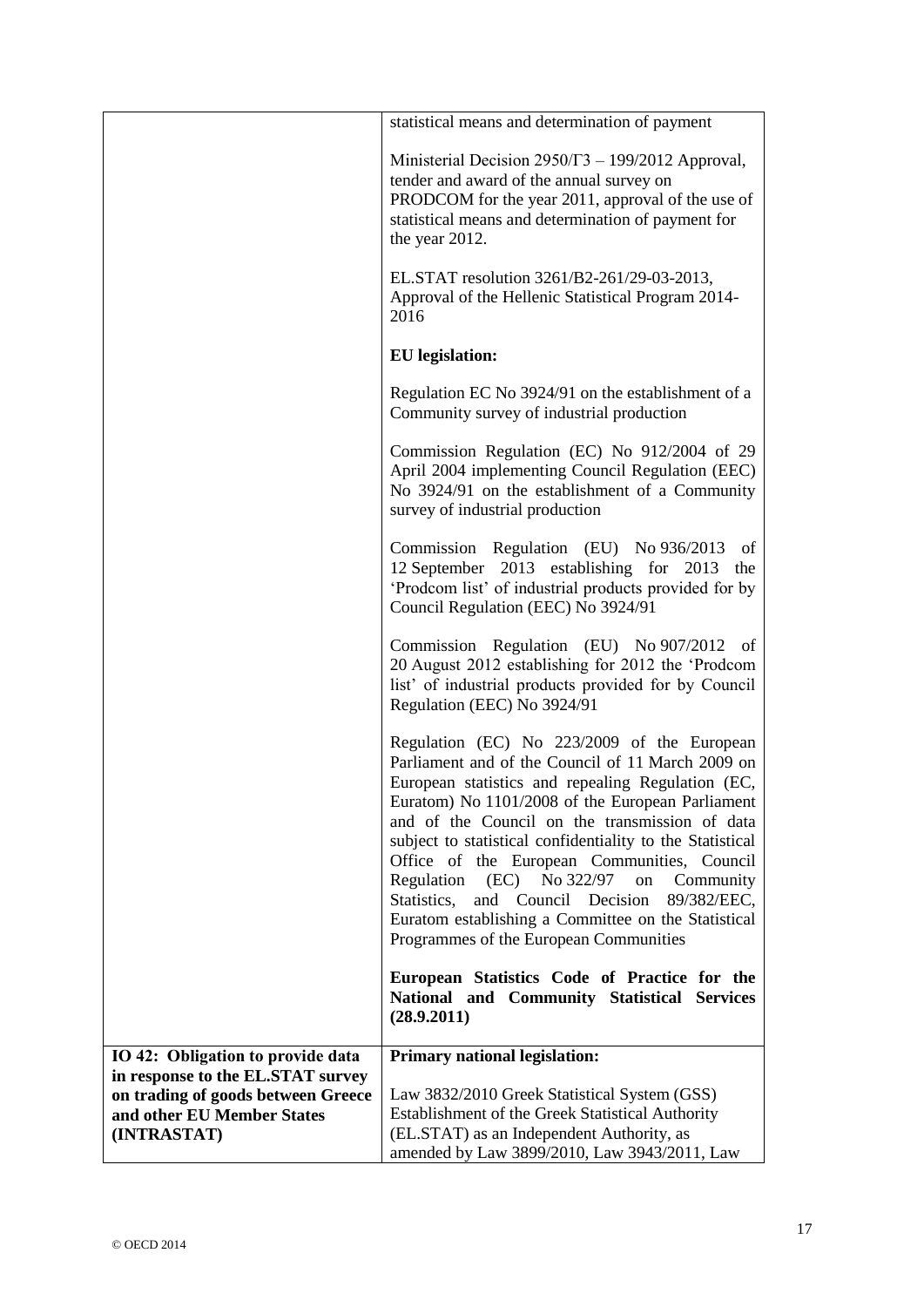| 4072/2012, Law 4111/2013 and Law 4182/2013                                                                                                                                                                                                                                                                                                                                                                                                                                                                                                 |
|--------------------------------------------------------------------------------------------------------------------------------------------------------------------------------------------------------------------------------------------------------------------------------------------------------------------------------------------------------------------------------------------------------------------------------------------------------------------------------------------------------------------------------------------|
| Law 2392/96 Access by the General Secretary of<br>EL.STAT. to administrative sources and records<br>(Article 12)                                                                                                                                                                                                                                                                                                                                                                                                                           |
| <b>Secondary national legislation:</b>                                                                                                                                                                                                                                                                                                                                                                                                                                                                                                     |
| Presidential Decree 226/2000 Regulations governing<br>the General Secretariat of the National Statistical<br>Service                                                                                                                                                                                                                                                                                                                                                                                                                       |
| EL.STAT resolution $\Gamma$ II-400/2012, Approval of the<br>Regulations for the operation and management of<br><b>EL.STAT</b>                                                                                                                                                                                                                                                                                                                                                                                                              |
| EL.STAT resolution 9843/B2-704/2011, Approval of<br>the Regulations on Statistical Obligations of the<br>Agencies of the Hellenic Statistical System (ELSS)                                                                                                                                                                                                                                                                                                                                                                                |
| EL.STAT resolution 3261/B2-261/29-03-2013,<br>Approval of the Hellenic Statistical Program 2014-<br>2016                                                                                                                                                                                                                                                                                                                                                                                                                                   |
| <b>EU</b> legislation:                                                                                                                                                                                                                                                                                                                                                                                                                                                                                                                     |
| Regulation (EC) No 638/2004 of the European<br>Parliament and of the Council of 31 March 2004 on<br>Community statistics relating to the trading of goods<br>between Member States and repealing Council<br>Regulation (EEC) No 3330/91, as amended by<br>Regulation<br>(EC)<br>222/2009<br>Commission<br>and<br>Regulation (EU) No 1093/2013                                                                                                                                                                                              |
| Commission Regulation (EC) No 1982/2004 of 18<br>November 2004 implementing Regulation (EC)<br>No 638/2004 of the European Parliament and of the<br>Council on Community statistics relating to the<br>trading of goods between Member States and<br>Commission Regulations<br>repealing<br>(EC)<br>No 1901/2000 and (EEC) No 3590/92, as amended<br>by Regulation (EC) 1915/2005, Regulations 90 and<br>91/2010<br>Commission<br>and<br>Regulation<br>(EU)<br>No 1093/2013.                                                               |
| Regulation (EC) No 223/2009 of the European<br>Parliament and of the Council of 11 March 2009 on<br>European statistics and repealing Regulation (EC,<br>Euratom) No 1101/2008 of the European Parliament<br>and of the Council on the transmission of data<br>subject to statistical confidentiality to the Statistical<br>Office of the European Communities, Council<br>Regulation<br>(EC)<br>No 322/97<br>on<br>Community<br>Statistics,<br>and Council Decision<br>89/382/EEC,<br>Euratom establishing a Committee on the Statistical |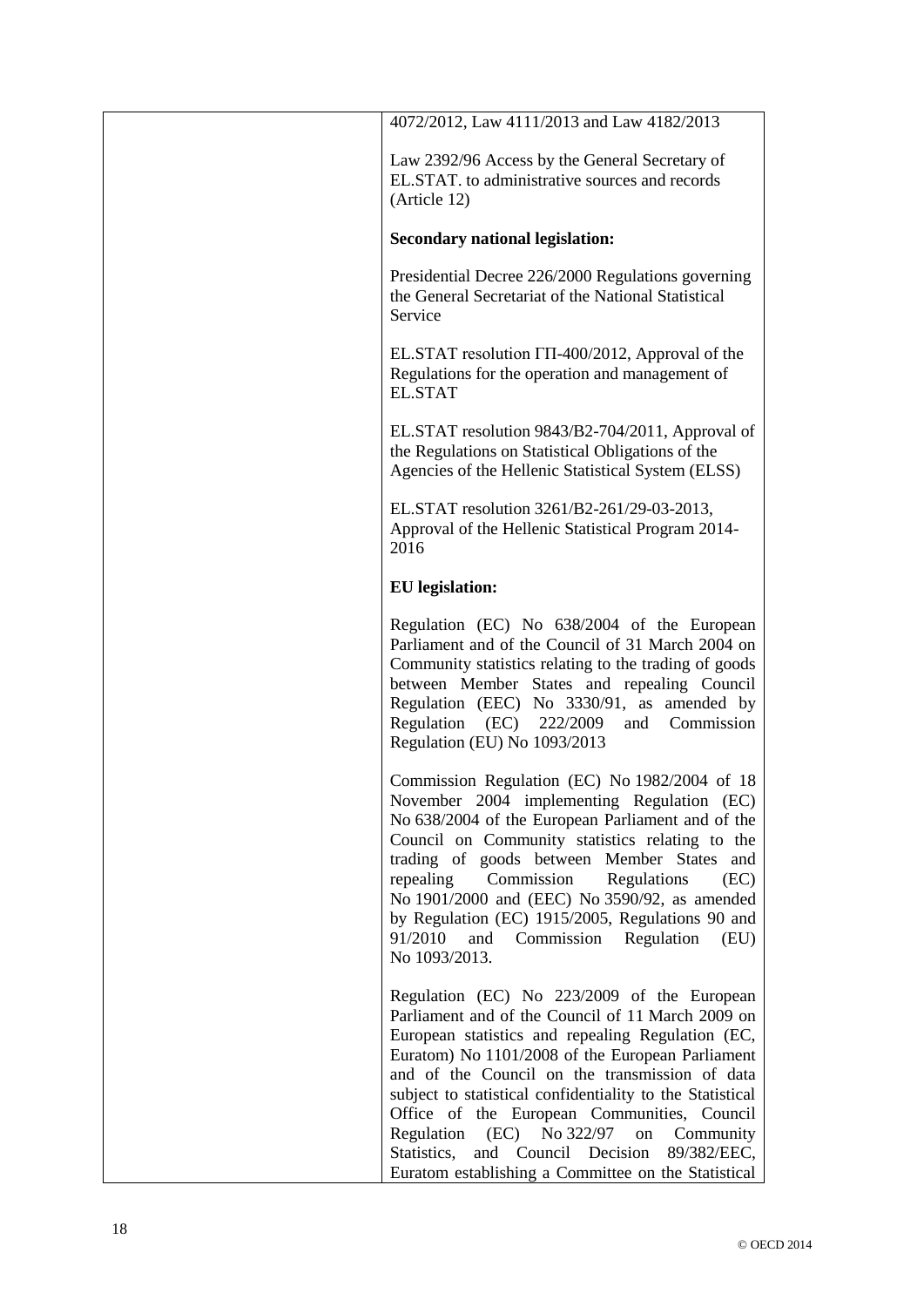|                                                                       | Programmes of the European Communities                                                                                                                                                                                                                                                    |
|-----------------------------------------------------------------------|-------------------------------------------------------------------------------------------------------------------------------------------------------------------------------------------------------------------------------------------------------------------------------------------|
|                                                                       | European Statistics Code of Practice for the<br>National and Community Statistical Services<br>(28.9.2011)                                                                                                                                                                                |
| IO 43: Obligation to provide data                                     | <b>Primary national legislation:</b>                                                                                                                                                                                                                                                      |
| in response to the EL.STAT survey<br>on job vacancies and labour cost | Law 3832/2010 Greek Statistical System (GSS)<br>Establishment of the Greek Statistical Authority<br>(EL.STAT) as an Independent Authority, as<br>amended by Law 3899/2010, Law 3943/2011, Law<br>4072/2012, Law 4111/2013 and Law 4182/2013                                               |
|                                                                       | Law 2392/96 Access by the General Secretary of<br>EL.STAT. to administrative sources and records<br>(Article 12)                                                                                                                                                                          |
|                                                                       | <b>Secondary national legislation:</b>                                                                                                                                                                                                                                                    |
|                                                                       | Presidential Decree 226/2000 Regulations governing<br>the General Secretariat of the National Statistical<br>Service                                                                                                                                                                      |
|                                                                       | EL.STAT resolution $\Gamma$ II-400/2012, Approval of the<br>Regulations for the operation and management of<br><b>EL.STAT</b>                                                                                                                                                             |
|                                                                       | EL.STAT resolution 9843/B2-704/2011, Approval of<br>the Regulations on Statistical Obligations of the<br>Agencies of the Hellenic Statistical System (ELSS)                                                                                                                               |
|                                                                       | EL.STAT resolution 3805/T5-582/12.04.2013,<br>approving the conduct of survey on job vacancies<br>and labour cost and employment indices in<br>enterprises                                                                                                                                |
|                                                                       | EL.STAT resolution 1075/ $\Gamma$ 5-126/28.01.2013,<br>approving the conduct of survey on job vacancies<br>and labour cost and employment indices in<br>enterprises                                                                                                                       |
|                                                                       | Ministerial Decision 1075/F5-126/28.01.2013,<br>approving the conduct of survey on job vacancies<br>and labour cost and employment indices in<br>enterprises                                                                                                                              |
|                                                                       | Ministerial Decision 2888/T5-446/11.04.2012,<br>Approval, tender, award and allocation of the annual<br>survey for the year 2012, on job vacancies and<br>labour cost and employment indices in enterprises,<br>approval of the use of statistical means and<br>determination of payment. |
|                                                                       | EL.STAT resolution 3261/B2-261/29-03-2013,                                                                                                                                                                                                                                                |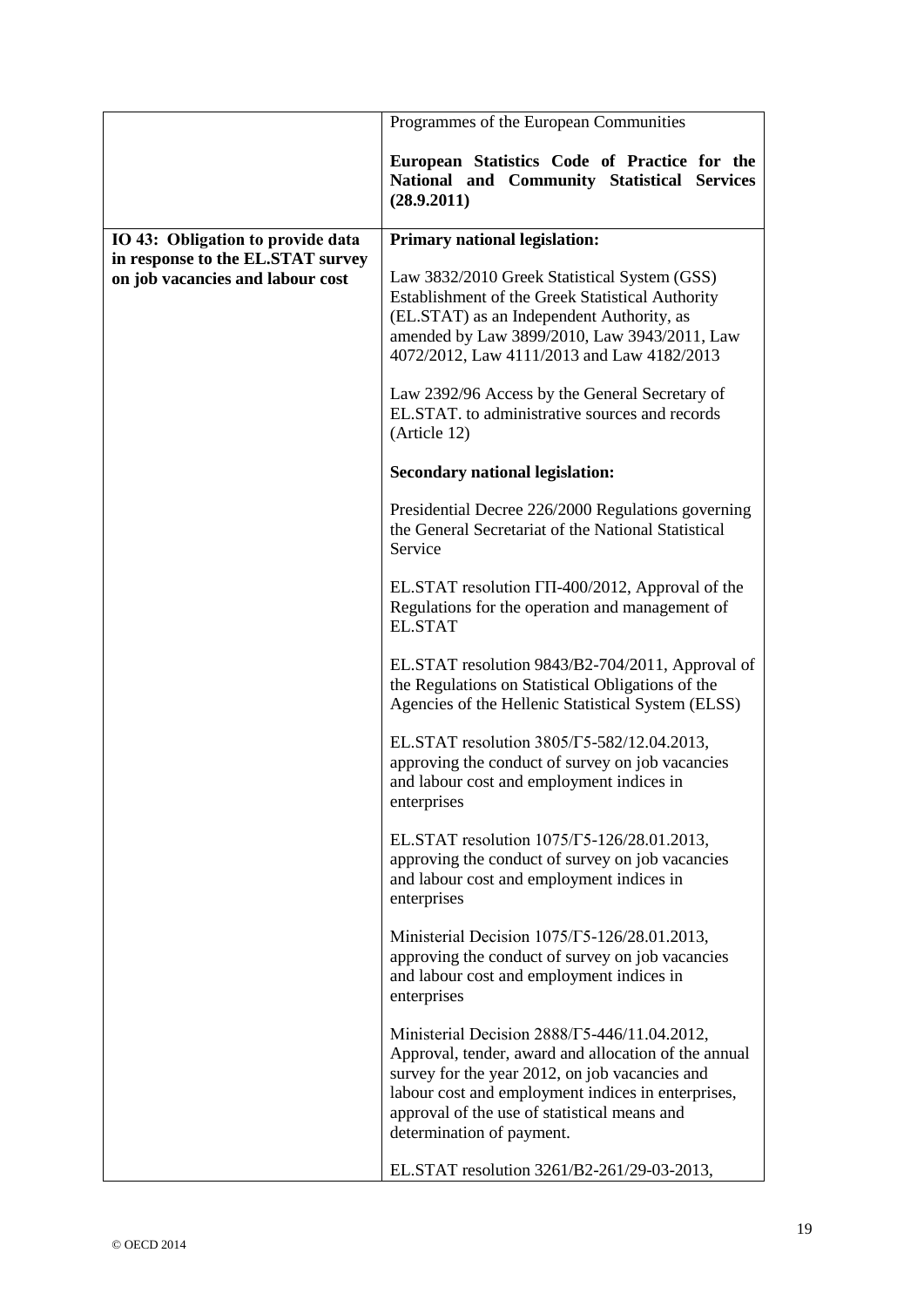| Approval of the Hellenic Statistical Program 2014-<br>2016                                                                                                                                                                                                                                                                                                                                                                                                                                                                                                                       |
|----------------------------------------------------------------------------------------------------------------------------------------------------------------------------------------------------------------------------------------------------------------------------------------------------------------------------------------------------------------------------------------------------------------------------------------------------------------------------------------------------------------------------------------------------------------------------------|
| <b>EU</b> legislation:                                                                                                                                                                                                                                                                                                                                                                                                                                                                                                                                                           |
| Regulation EC No 453/2008 on quarterly statistics<br>on Community job vacancies                                                                                                                                                                                                                                                                                                                                                                                                                                                                                                  |
| Commission Regulation (EC) No 19/2009 of 13<br>January 2009 implementing Regulation (EC) No<br>453/2008 of the European Parliament and of the<br>Council on quarterly statistics on Community job<br>vacancies, as regards the definition of a job vacancy,<br>the reference dates for data collection, data<br>transmission specifications and feasibility studies                                                                                                                                                                                                              |
| Commission Regulation (EC) No 698/2006 of 5 May<br>2006 implementing Council Regulation (EC) No<br>530/1999 as regards quality evaluation of structural<br>statistics on labour costs and earnings, as amended<br>by Commission Regulation 1022/2009                                                                                                                                                                                                                                                                                                                             |
| Regulation EC No 450/2003 concerning the labour<br>cost index, as amended by Regulations EC<br>1893/2006 and 596/2009                                                                                                                                                                                                                                                                                                                                                                                                                                                            |
| Regulation EC No 530/1999 concerning structural<br>statistics on earnings and on labour costs, as<br>amended by Regulations (EC) 1882/2003, 1893/2006<br>and 596/2009                                                                                                                                                                                                                                                                                                                                                                                                            |
| Commission Regulation (EC) No 1726/1999 of 27<br>July 1999 Implementing Council Regulation (EC)<br>No 530/1999 concerning structural statistics on<br>earnings and on labour costs as regards the definition<br>and transmission of information on labour costs, as<br>amended by Regulations (EC) 1737/2005<br>and<br>973/2007                                                                                                                                                                                                                                                  |
| Council Regulation (EC) No 1165/98 of 19 May<br>1998 concerning short-term statistics                                                                                                                                                                                                                                                                                                                                                                                                                                                                                            |
| Regulation (EC) No 223/2009 of the European<br>Parliament and of the Council of 11 March 2009 on<br>European statistics and repealing Regulation (EC,<br>Euratom) No 1101/2008 of the European Parliament<br>and of the Council on the transmission of data<br>subject to statistical confidentiality to the Statistical<br>Office of the European Communities, Council<br>Regulation<br>$(EC)$ No 322/97 on<br>Community<br>Statistics,<br>and Council Decision<br>89/382/EEC,<br>Euratom establishing a Committee on the Statistical<br>Programmes of the European Communities |
| European Statistics Code of Practice for the                                                                                                                                                                                                                                                                                                                                                                                                                                                                                                                                     |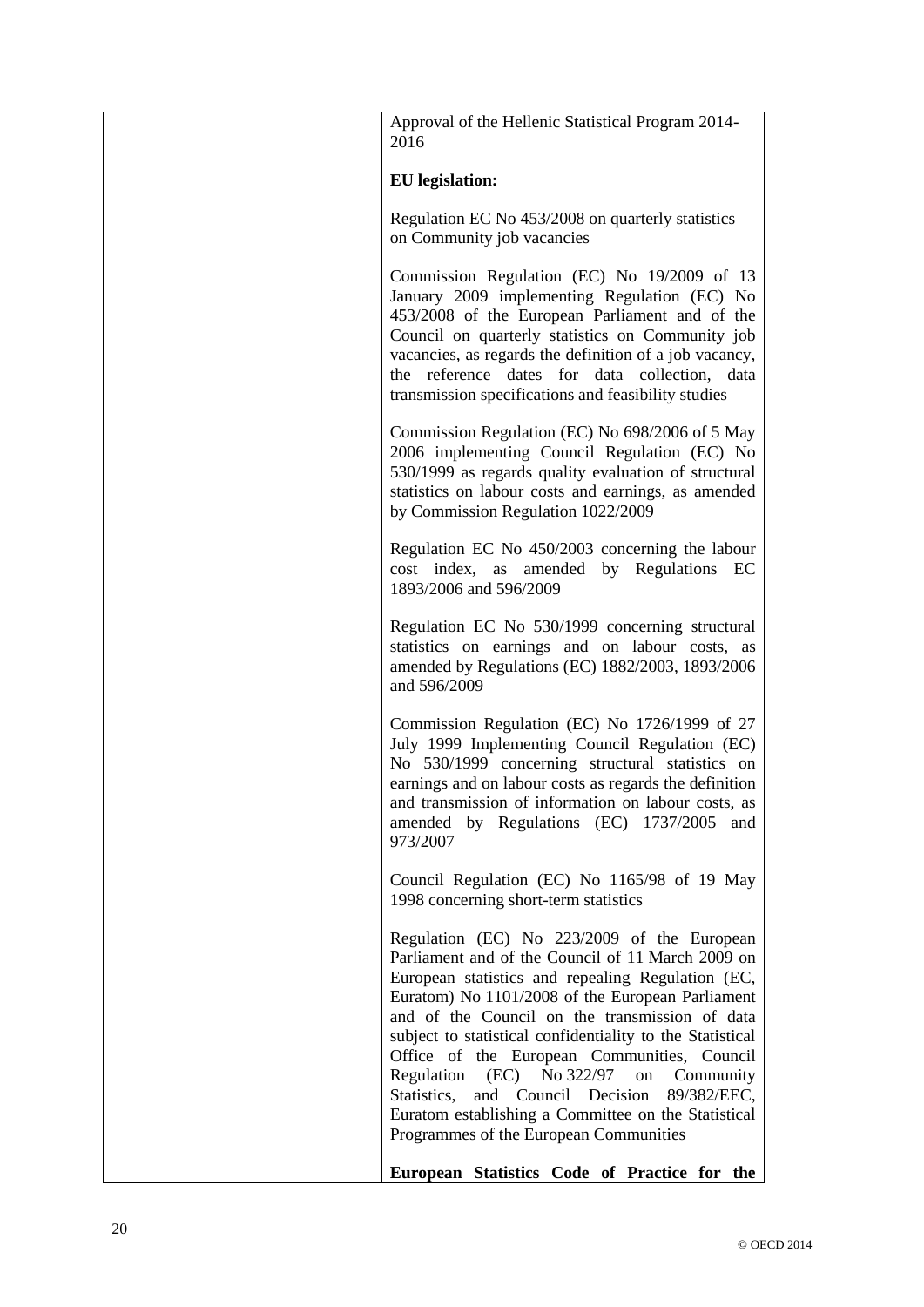| National and Community Statistical Services<br>(28.9.2011) |  |  |
|------------------------------------------------------------|--|--|
|                                                            |  |  |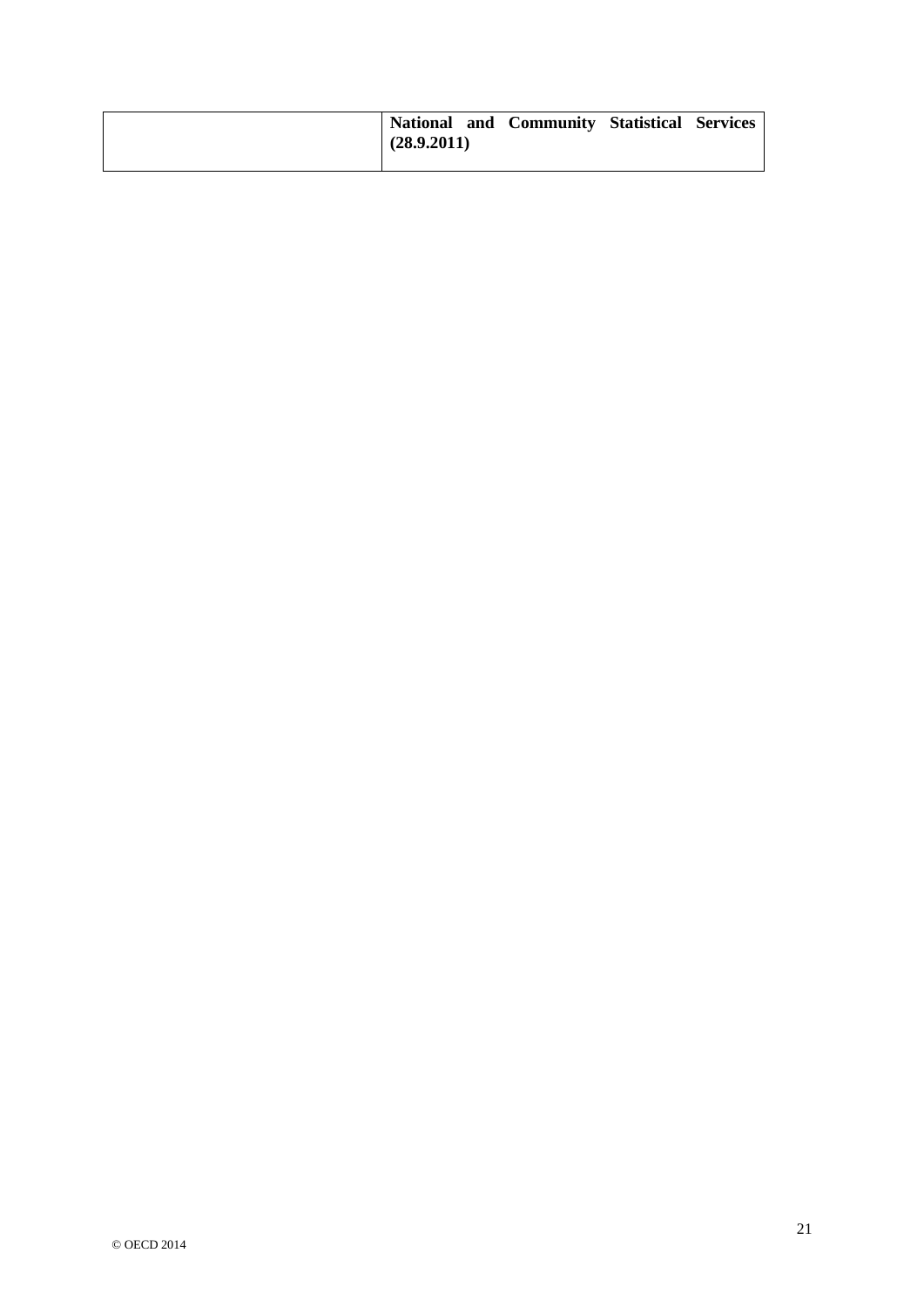### <span id="page-21-0"></span>**2.2. High level measurement results**

The total administrative cost for the Priority Area Statistics is **EUR 8.16 million**. No BAU costs are assumed and therefore, the administrative burdens amount to EUR 8.16 million (100%) for the Priority Area.

The pie chart below provides the high-level findings of the measurement. It contains the administrative cost per information obligation within this priority area.

<span id="page-21-1"></span>



Τhe most burdensome IOs within this Priority Area are the obligation to reply to surveys on the structure of businesses, followed by the obligation to provide data on trading of goods between Greece and other EU Member States (INTRASTAT). The obligation to provide data on the production and sales of goods (PRODCOM) and the obligation to provide data on Job Vacancies and Job Costs are less burdensome.

The Information Obligations, as well as the laws and regulations of the Priority Area in concern are diversified enough to cover a variety of costs within this Priority Area. They do differ in terms of benefit for society, governance structure and/or target group. Comparing several IOs in terms of administrative cost therefore creates a picture that must be interpreted with considerable caution. The figure above presents the share of administrative cost per IO as part of the total administrative cost in the Priority Area Statistics. The unit of comparison in the figure is total administrative cost.

Furthermore, this measurement covers only a selection of all legislation relevant to the Priority Area. Therefore, additional administrative cost and burden exist that has not been covered by the measurement. A detailed description of the origin, process and measurement results of the IOs is presented in Annex 1.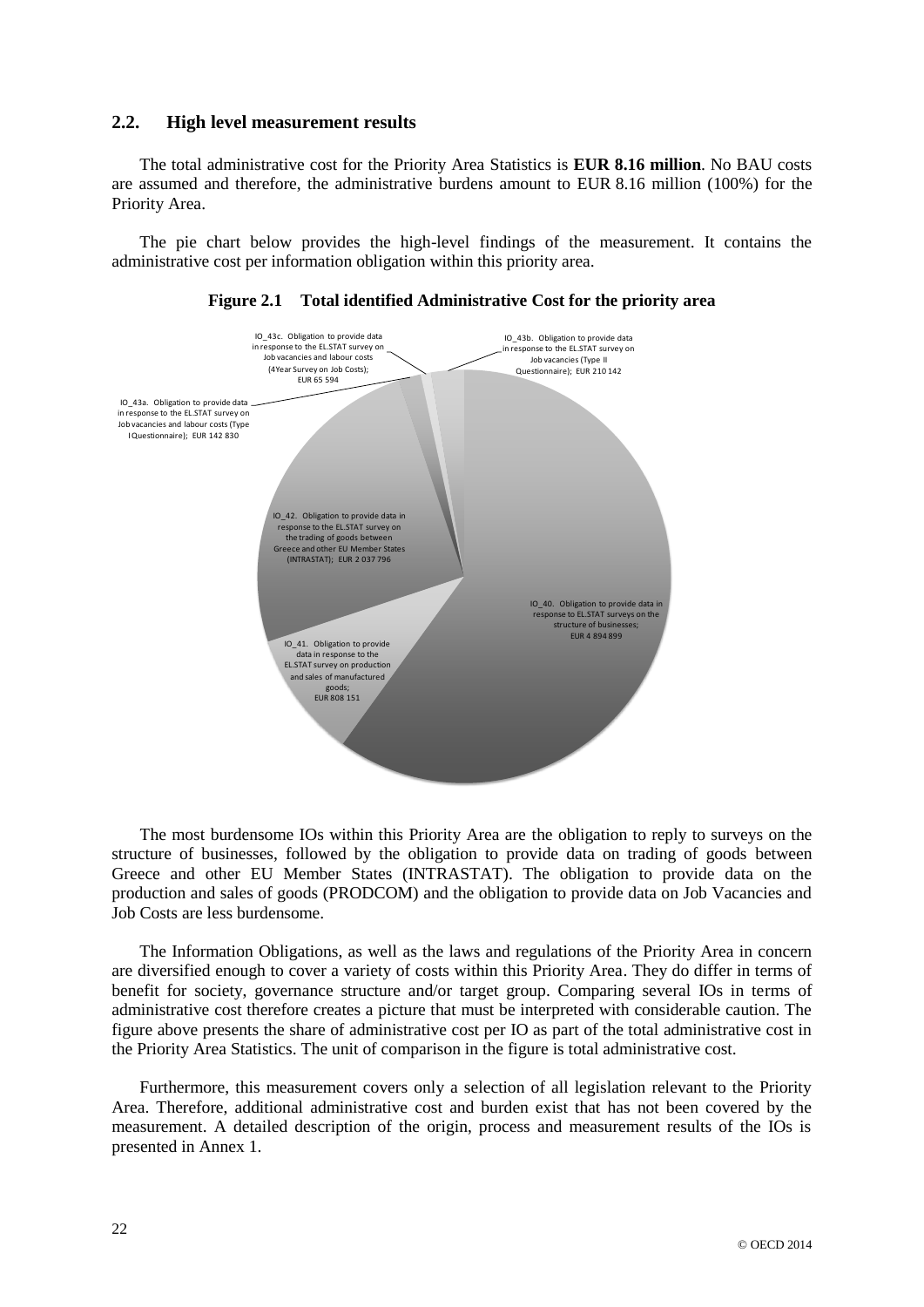# <span id="page-22-0"></span>**3. Action Plan and Recommendations for Priority Area Statistics**

This chapter describes the consideration of alternatives to the current situation for the IOs measured. It makes and quantifies recommendations to simplify the current situation and reduce administrative burdens. It also describes the suggested sequencing and prioritisation of the reduction proposals and suggested ways to facilitate their implementation. The recommendations are explained in detail and quantified on the basis of previous experiences and expert assessments.

The recommendations to reduce administrative burdens and costs in the priority area Statistics are calculated to reduce administrative costs and burdens by the following amounts:

| <b>Recommendation</b>                                                                         | <b>Calculated reduction</b><br>in administrative costs | <b>Calculated reduction in</b><br>administrative burdens |
|-----------------------------------------------------------------------------------------------|--------------------------------------------------------|----------------------------------------------------------|
| Expand portal for electronic<br>submission of survey data using<br>electronic questionnaires* | EUR 665 558                                            | EUR 665 558                                              |
| Reduce duplication and overlapping<br>between questionnaires*                                 | EUR 482 210                                            | EUR 482 210                                              |
| Use of accounting data and data from<br>administrative sources*                               | EUR 2 085 665                                          | EUR 2 085 665                                            |

Note that adding together the individual reduction calculations for each recommendation gives an understanding of the magnitude of the potential reduction, rather than an exact figure. In line with standard practice, the reductions are calculated separately for each recommendation based on the costs as measured for this project. The impact of the recommendations marked \* would be reduced by the other recommendations being implemented in advance, and the impact recommendations which are not marked would be affected similarly by prior implementation of the unmarked recommendations.

### <span id="page-22-1"></span>**3.1. Identification of potential simplification and reduction options**

During stage 4 of the project, potential simplification and reduction options were identified as appropriate from the views of businesses expressed during the measurement stage, stakeholder views, experience of other administrative burden reduction exercises, and the views of the teams of Greek public servants involved in the project.

Potential simplification and reduction options were developed by Greek public servants on the basis of a structured questionnaire developed by the OECD using the "IO Burden Reduction Pyramid" which was developed by the Capgemini, Deloitte and Ramboll consortium as part of the EU project on baseline measurement and reduction of administrative costs in 2009-10. The questionnaire asked public servants to respond to the following prompts, in order, about each IO measured:

- 1. What is the policy goal of the IO?
- 2. Option A: Remove completely this IO in order to reduce administrative burdens (arguments in favour, arguments against, conclusion)
- 3. Option B: Redesign public administration processes in this IO to reduce administrative burdens (identify opportunities for public administration to act in a less burdensome way, and conclude which appear most suitable)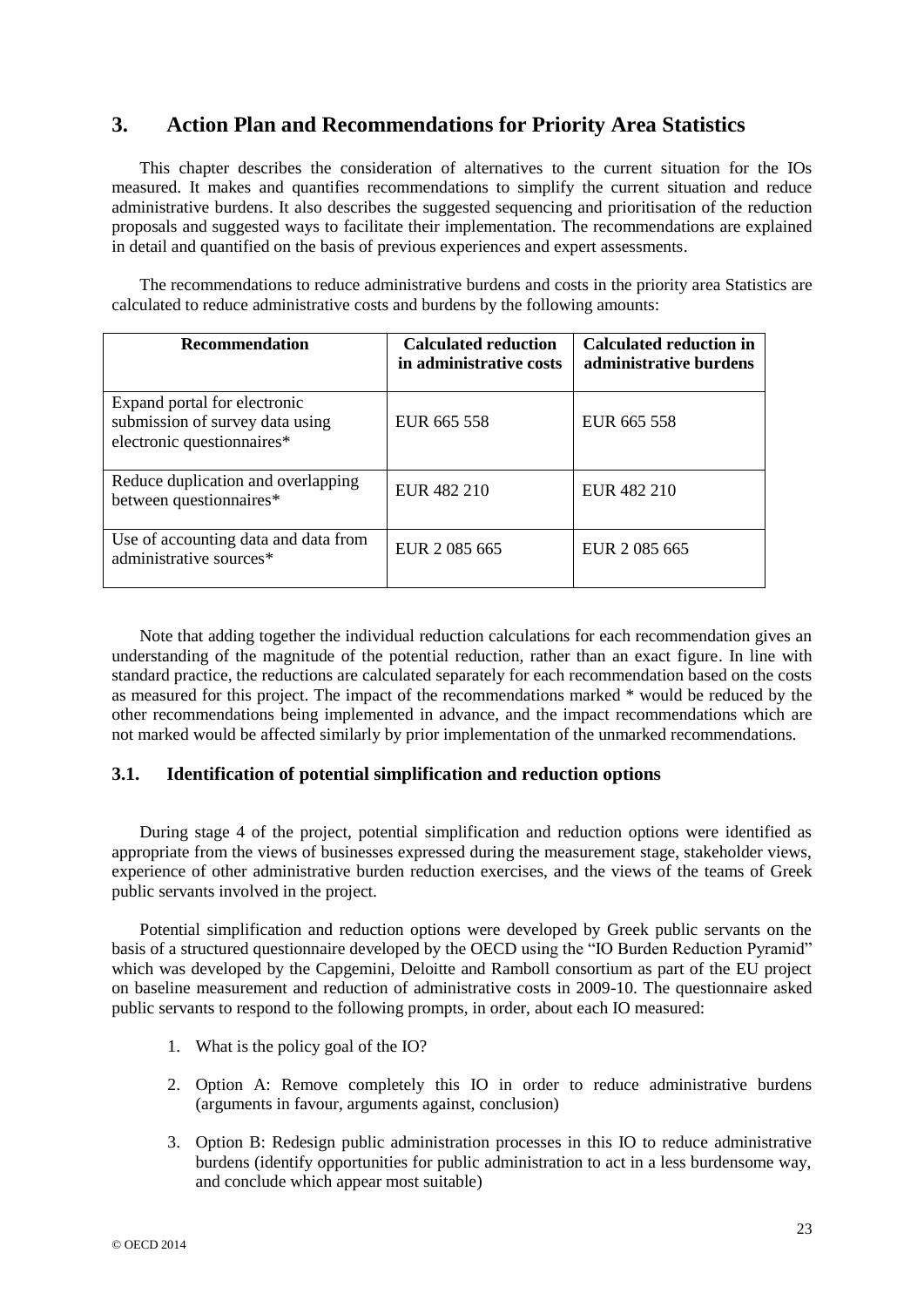- 4. Option C: Target the IO more precisely to the policy goal (identify less burdensome ways to meet the policy goal identified, and conclude which appear most suitable)
- 5. Option D: Make the IO as flexible as possible for business (identify ways to make complying with the IO more flexible for business, and conclude which appear most suitable)
- 6. Option E: Reduce the variables in the SCM equation: Population, frequency, time and tariff (identify possible changes to each of the four variables, and conclude which appear most suitable)

This provided a structured way to consider larger reforms ahead of smaller reforms, and ensured that attention was not only on small changes to the variables of the SCM equation.

#### <span id="page-23-0"></span>**3.2. Recommendations for the priority area Statistics**

Certain measures from the potential simplification and reduction measures were examined further in order to develop a compatible set of recommendations for the project which could form a coherent action plan for administrative burden reduction for the project. The potential measures which have been developed into recommendations are those which appear to have the potential to make meaningful reductions to administrative burdens or irritation factors, and which appear to be compatible with the overall policy goals of the obligations.

The recommendations are presented individually in the remainder of this section. The background to each recommendation is described, as well as the current situation as presented to the project and the desired future situation which would happen if the recommendation was implemented. A list of the relevant parts of legislation and regulation which would need to be considered for amendment is included. This is based on the project team's assessment of the original legal mapping done by the Greek public servants in Stage 1 of the project, and also on additional legal analysis in order to identify relevant provisions and compatibility with EU law. Finally, an assessment is made of the likely reduction in administrative burdens which would result from the implementation of each recommendation.

As is common practice in administrative burdens exercises, the reduction in administrative burdens for each recommendation is provided independently, i.e. the reduction is calculated on the basis of the implementation of each recommendation from the current situation, and no account is taken of the combined effect of recommendations. This means that the total reduction in administrative burdens which would be achieved by implementing all recommendations cannot be calculated by simply adding together the reductions for each recommendation; further analysis would be required once it was clear which recommendations would be implemented.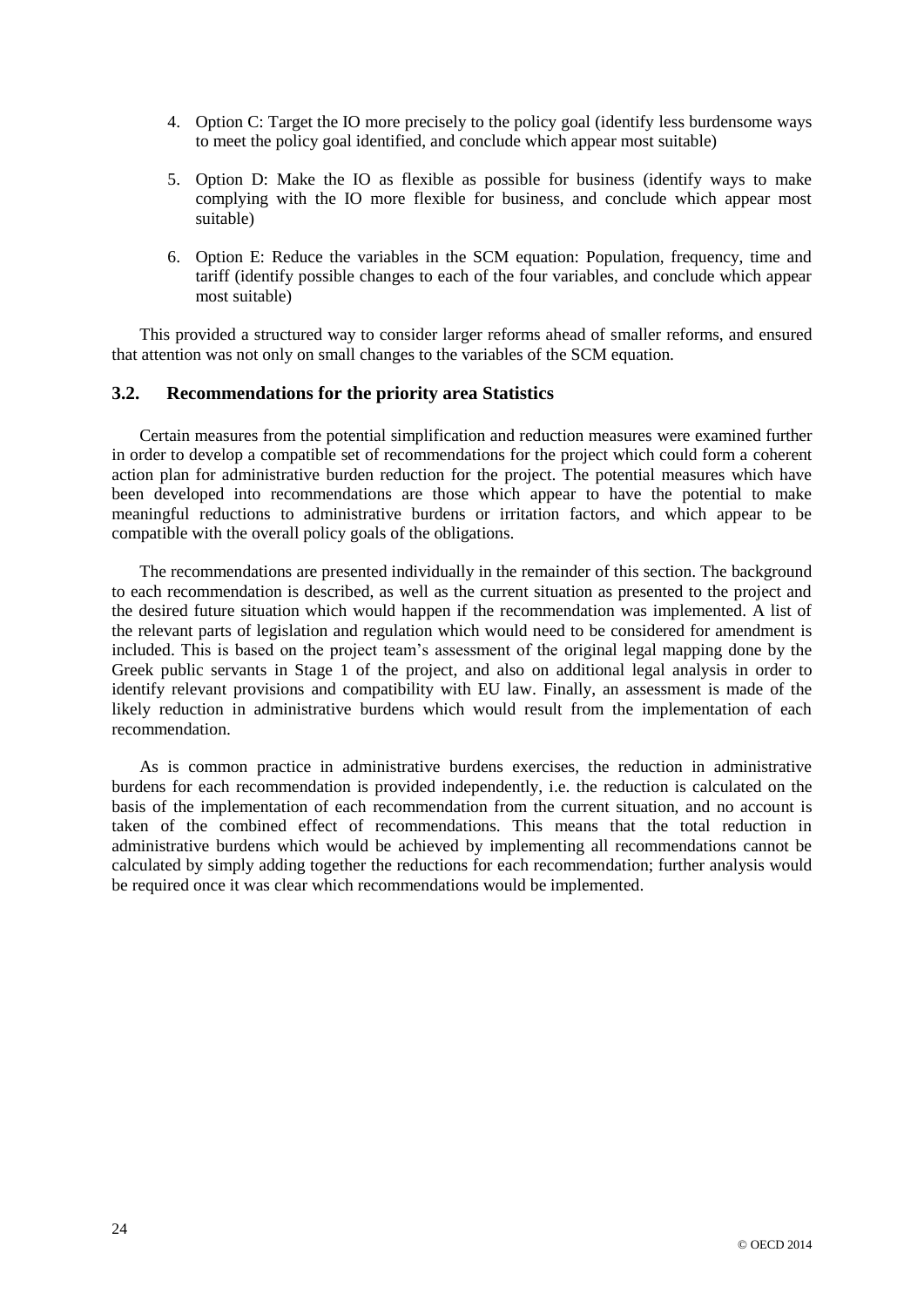#### <span id="page-24-0"></span>**3.2.1. Expand portal for electronic submission of survey data using electronic questionnaires**

### **Summary of recommendation**

The implementation of this recommendation is calculated to reduce administrative burdens by EUR 665 558 and administrative costs by the same amount on a stand-alone basis.

EL.STAT should continue to develop the web portal which allows businesses to submit survey data electronically in response to electronic survey questionnaires.

Business would spend less time completing questionnaires, reviewing and submitting data.

### **IOs affected**

This recommendation reduces administrative costs primarily for the following Information Obligations:

IO 40: Obligation to provide data in response to EL.STAT surveys on the structure of businesses

IO41: Obligation to provide data in response to the EL.STAT survey on production and sales of manufactured goods

IO43: Obligation to provide data in response to the EL.STAT survey on job vacancies and labour cost

#### **Background and rationale**

The European Statistics Code of Practice for the National and Community Statistical Authorities sets the standards for developing, producing and disseminating European statistics, and applies to the National Statistical Institutes (NSI) and other national authorities in the European Statistical System (ESS) which develop, produce and disseminate European statistics. <sup>2</sup> EL.STAT is the Greek NSI.

The first principle of the Code of Practice is the professional independence of statistical authorities from other policy, regulatory or administrative departments and bodies, as well as from private sector operators. Other principles include the mandate for data collection, adequacy of resources, commitment to quality, statistical confidentiality, and impartiality and objectivity.

The ninth principle of the Code of Practice is the non-excessive burden on respondents, which includes ensuring the reporting burden is "*proportionate to the needs of the users and is not excessive*  for respondents<sup>"</sup>.<sup>3</sup> Indicator 9.3 includes the suggestion that the information sought from businesses should be returned by electronic means where feasible.

We understand from our discussions with EL.STAT that the authority appreciates the importance of the ninth principle and has been taking action over past years to reduce the administrative burdens on business of the gathering of data for statistical purposes. EL.STAT already has plans to extend the use of electronic questionnaires and to upgrade the operability and content of the existing web application. Indicative actions are listed in the Hellenic Statistical Program 2014-2016<sup>4</sup>, and include the development of a web application for data collection for the PRODCOM survey.

4 see

<u>.</u>

<sup>&</sup>lt;sup>2</sup> see http://epp.eurostat.ec.europa.eu/portal/page/portal/quality/code\_of\_practice/

<sup>&</sup>lt;sup>3</sup> see http://epp.eurostat.ec.europa.eu/cache/ITY\_OFFPUB/KS-32-11-955/EN/KS-32-11-955-EN.PDF

http://www.statistics.gr/portal/page/portal/ESYE/BUCKET/General/A6\_TRIETES\_STATISTIKO\_PROGRAM MA\_2014\_2016\_EN.PDF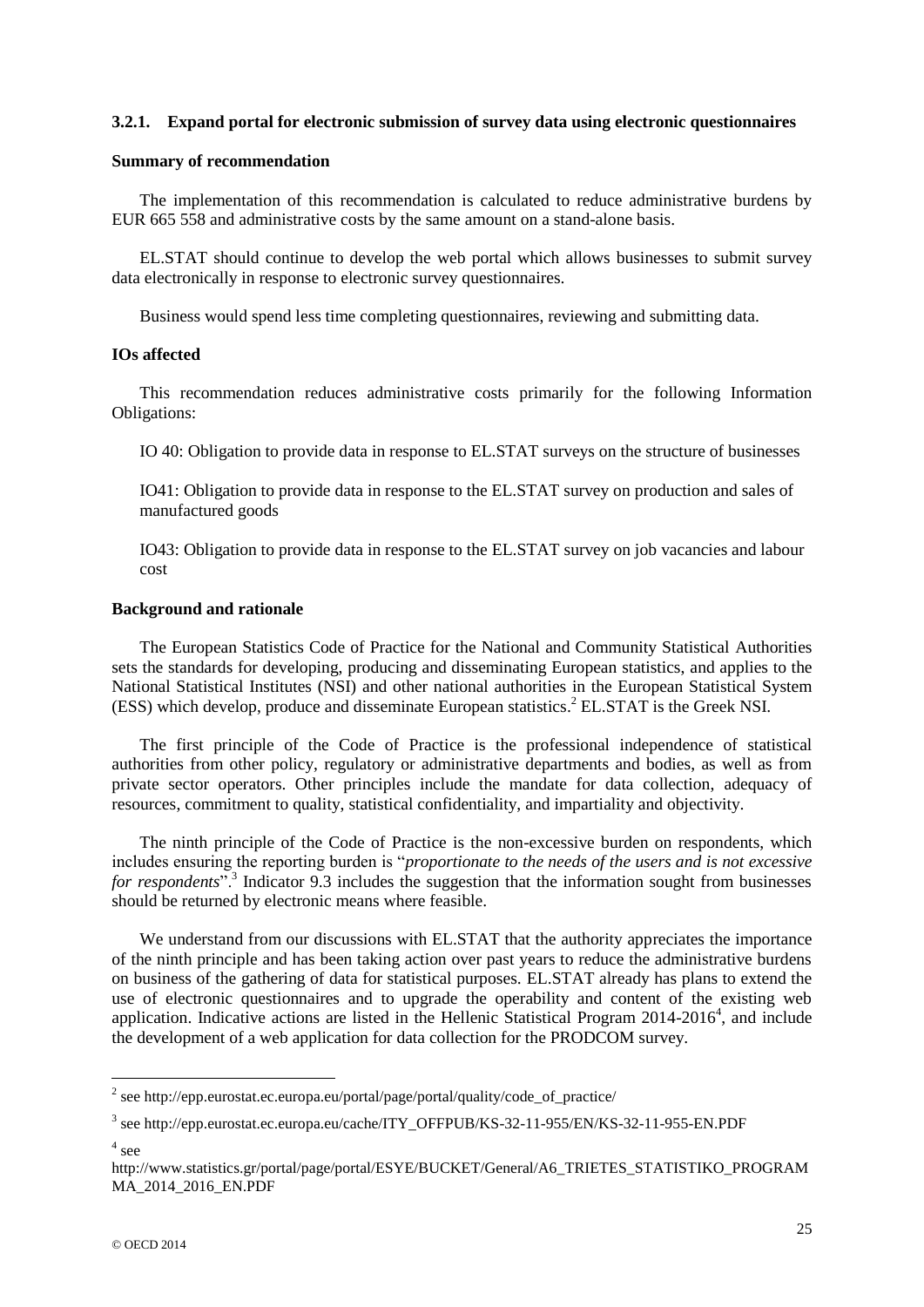Currently, for the surveys mentioned above, businesses generally complete questionnaires manually, which increases the time taken to complete and review the questionnaires before their submission. On the basis of the measurement, we found that a normally efficient large business spends 2 hours completing the questionnaire for the structural business statistics, while a normally efficient small business spends 45 minutes. Businesses spend 1.4 hours completing the questionnaire on the production and sales of manufactured goods. This time is in addition to the time spent gathering the data required. Businesses reported that the lack of an online electronic reporting system was irritating. For INTRASTAT data (IO 42), businesses submit data on the EL.STAT website and there is an option to upload batch data from ERP systems, but for the other surveys measured, data is submitted on questionnaire forms. The portal also operates for the submission of waste statistics.

Electronic questionnaires and the creation of an electronic portal for the submission of survey responses to EL.STAT will reduce the time needed for filling out questionnaire forms, the review of data, and the actual submission of data. EL.STAT has already begun work of the development of electronic questionnaires and online applications.

We therefore recommend that EL.STAT continues to develop electronic questionnaires and submission systems. These should include a single portal ("front end") for the submission of data electronically to the authority for businesses, since standardisation will also help businesses to become familiar with the way to submit information. EL.STAT should also work with businesses to identify where it saves businesses significant time and effort to upload files which are outputs of standard IT systems, and consider including this possibility.

This technique can be used by EL.STAT for additional surveys and not only those studied in this project.

The rate of response should also increase if data submission is made easier. This is an additional benefit for the authority, and also it reduces administrative burdens on business, because the SCM methodology assumes 100% compliance. In the case of statistical surveys, this means that the total administrative burden on business assumes every respondent replies. There may also be further benefits to the authority from receiving information in this way, including easier sharing of information between departments and less processing and data entry within the authority.

#### **Description of current situation**

Businesses which have been included in the survey sample (for the case of IO40 and IO43) as well as manufacturing businesses with more than 10 staff (for the case of IO41) receive a questionnaire from EL.STAT.

Businesses retrieve data from various IT systems and records and they "transfer" data onto the questionnaires.

The businesses submit the completed questionnaires to EL.STAT usually via email or fax.

#### **Description of desired situation**

Companies receive a notice to complete a questionnaire at a specified portal. Access credentials are also provided.

Companies retrieve data from various IT systems and records and then they access the portal in order to complete and submit electronic questionnaires.

Structured electronic data is received by EL.STAT.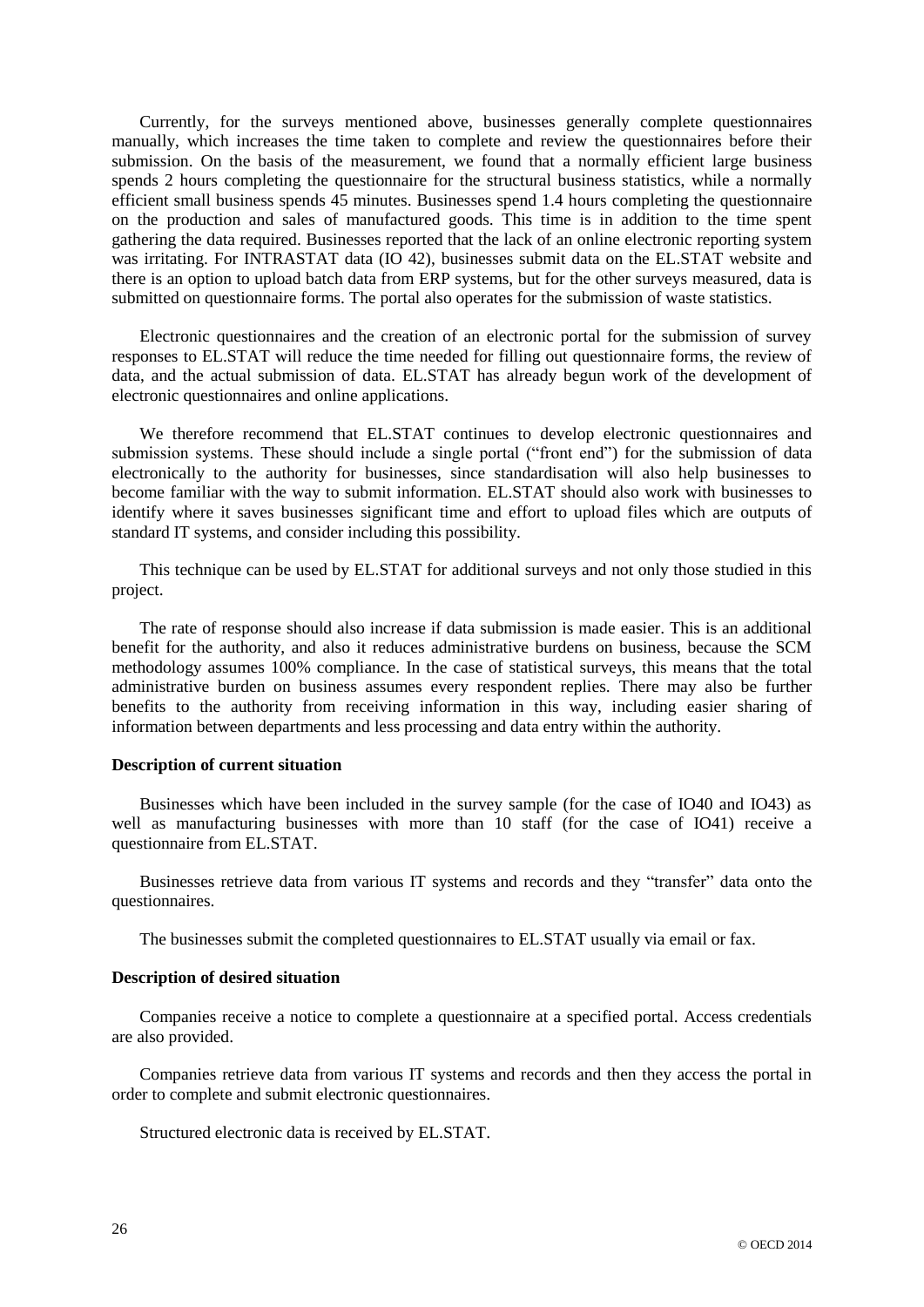### **Legislation to be examined**

In order for the recommendation to be implemented and the future EL.STAT surveys to be carried out accordingly, the following national legislation and resolutions should be examined and/or reviewed, taking into account also the relevant legislation and resolutions at the EU level in this priority area. (This does not imply that an amendment must necessarily be made.)

### **National legislation and resolutions**

EL.STAT resolution 3261/B2-261/29-03-2013, Approval of the Hellenic Statistical Program 2014-2016, Frame 4: Three-year programme for the training of EL.STAT staff

EL.STAT resolution 9843/B2-704/2011, Regulations on Statistical Obligations of the Agencies of the Hellenic Statistical System (ELSS), Article 4 (basic principles and obligations) par. 1, Article 7 (Quality of statistics) par. 1

Annual EL.STAT resolutions for the conduct of relevant surveys (latest for IO43 EL.STAT resolution 3805/Γ5-582/12.04.2013, approving the conduct of survey on job vacancies and labour cost and employment indices in enterprises, for IO41 EL.STAT resolution 1276/Γ3- 57/04.02.2013, approving the conduct of survey on PRODCOM for 2012, and for IO40 EL.STAT resolution 2103/Γ4-176/2013, approving the conduct of survey on wholesale – retail trading etc., EL.STAT resolution 3303/Γ3-196/2013, approving the conduct of survey on construction, EL.STAT resolution 3158/Γ3-176/2013, approving the conduct of survey on mining, etc.

### **EU legislation and relevant code of practice**

Regulation EC 295/2008 of the European Parliament and of the Council of 11 March 2008 concerning structural business statistics, Articles 2, 5, 6 par. 2.

Commission Regulation (EC) No 250/2009 of 11 March 2009 implementing Regulation (EC) No 295/2008 of the European Parliament and of the Council as regards the definitions of characteristics, the technical format for the transmission of data, the double reporting requirements for NACE Rev.1.1 and NACE Rev.2 and derogations to be granted for structural business statistics, Articles 1-4, Annex III

Commission Regulation (EU) No 275/2010 of 30 March 2010 implementing Regulation (EC) No 295/2008 of the European Parliament and of the Council, as regards the criteria for the evaluation of the quality of structural business statistics, Article 2

Council Regulation (EEC) No 3924/91 on the establishment of a Community survey of industrial production, Article 5

Regulation (EC) No 450/2003 of the European Parliament and of the Council of 27 February 2003 concerning the labour cost index, Articles 4-7

Regulation EC No 453/2008 on quarterly statistics on Community job vacancies, Article 4 par. 3, Article 5 par. 1

Council Regulation (EC) No 1165/98 of 19 May 1998 concerning short-term statistic, Articles 4, 8, 17 and annexes

Regulation EC No 530/1999 concerning structural statistics on earnings and on labour costs, Article 7 par. 1 and 3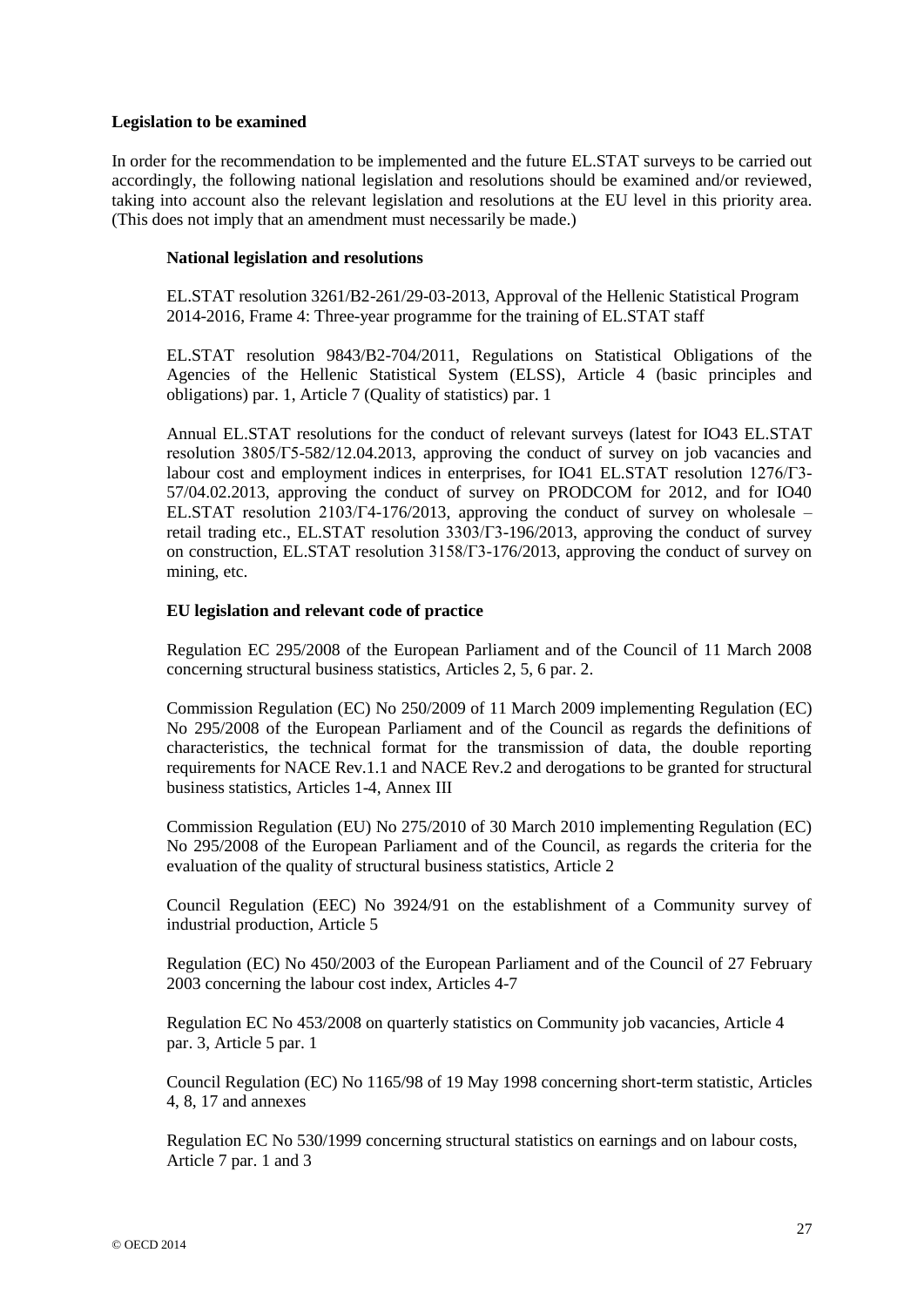Commission Regulation (EC) No 1726/1999 of 27 July 1999 Implementing Council Regulation (EC) No 530/1999, Article 2, Annex III

Regulation (EC) No 223/2009 of the European Parliament and of the Council of 11 March 2009 on European statistics , Articles 5 par. 1, 12, 18 par. 3

European Statistics Code of Practice for the National and Community Statistical Services

### **Assessment of impact on administrative costs and burdens**

This change would affect businesses which respond to EL.STAT surveys on business structure, production and sales of manufactured goods, and job vacancies and labour costs. It could also be used for other surveys which EL.STAT conducts.

These businesses would:

- No longer be required to complete hard copy or Excel questionnaires and submit them by email or fax
- Be able to complete questionnaires online, with appropriate help, and in certain cases upload standard output files from other systems in order to reduce the information which is reentered.

The establishment of electronic data entry has been estimated to lead to a reduction in time for the completion and submission of information, ranging from 20 minutes to 1 hour (for SMEs and non SMEs respectively) for IO40, 30 minutes for IO41 and up to 20 minutes for IO 43.

On this basis, the reductions in administrative burdens and costs for this recommendation have been calculated as a reduction of EUR 665 558 in administrative burdens and the same amount in administrative costs. This covers only the surveys mentioned, and not any benefits from applying the same approach to other surveys.

| <b>Total for this recommendation</b>         |                                               |                                                                |
|----------------------------------------------|-----------------------------------------------|----------------------------------------------------------------|
| Measured relevant IOs:                       | <b>Estimated future figures:</b>              | <b>Reduction potential:</b>                                    |
| AB=EUR 1 226 719.19<br>$AC=EUR$ 1 226 719.19 | AB=EUR 1 085 477.31<br>$AC=FLIR$ 1 085 477.31 | <b>Reduction of</b><br>EUR 665 558 AB<br><b>EUR 665 558 AC</b> |

of which:

| IO 40: Obligation to provide data in response to EL.STAT surveys on the structure of<br><b>businesses</b> |                                              |                                                                  |  |  |
|-----------------------------------------------------------------------------------------------------------|----------------------------------------------|------------------------------------------------------------------|--|--|
| <b>Measurement results:</b>                                                                               | <b>Estimated impact</b><br>(future figures): | <b>Potential reduction:</b><br>Reduction of 11%<br>$($ of IO 40) |  |  |
| $P$ (sum segments) =<br><b>EUR 100.03</b><br>$f=1$<br>$Q = 48933$                                         | $P = EUR 89.32$<br>$f=1$<br>$Q = 48933$      |                                                                  |  |  |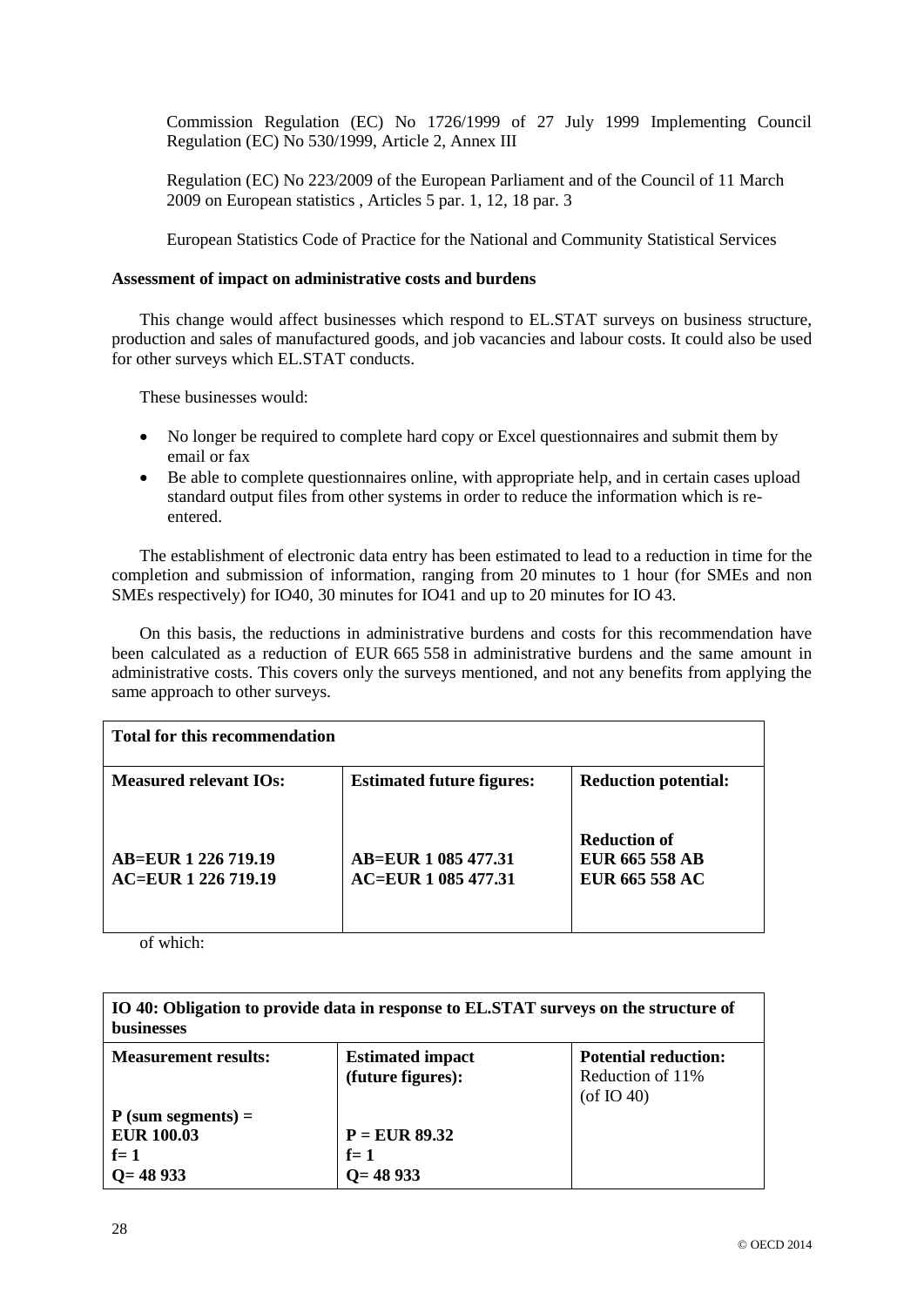| $BAU=0%$                    | $BAU=0\%$                                                                             | <b>Reduction of</b>         |
|-----------------------------|---------------------------------------------------------------------------------------|-----------------------------|
| AB=EUR 4 894 899.05         | AB=EUR 4 370 583.38                                                                   | EUR 524 315.67AB            |
| <b>AC=EUR 4 894 899.05</b>  | <b>AC=EUR 4 370 583.38</b>                                                            | EUR 524 315.67 AC           |
| sales of manufactured goods | IO 41: Obligation to provide data in response to the EL.STAT survey on production and |                             |
| <b>Measurement results:</b> | <b>Estimated impact</b>                                                               | <b>Potential reduction:</b> |
|                             | (future figures):                                                                     | Reduction of 7%             |
|                             |                                                                                       | $($ of IO 41 $)$            |
| $P = EUR 202.70$            | $P = EUR$ 188.43                                                                      |                             |
| $f=1$                       | $f=1$                                                                                 |                             |
| $Q = 3.987$                 | $Q = 3.987$                                                                           |                             |
| $BAU=0%$                    | $BAU=0%$                                                                              | <b>Reduction of</b>         |
| <b>AB=EUR 808 151.61</b>    | AB=EUR 751 251.14                                                                     | EUR 56 900.47 AB            |
| <b>AC=EUR 808 151.61</b>    | AC=EUR 751 251.14                                                                     | EUR 56 900.47 AC            |
| and labour cost             | IO 43: Obligation to provide data in response to the EL.STAT survey on job vacancies  |                             |
| <b>Measurement results:</b> | <b>Estimated impact</b>                                                               | <b>Potential reduction:</b> |
|                             | (future figures):                                                                     | Reduction of 20%            |
| $P$ (sum segments) =        |                                                                                       | $($ of IO 43 $)$            |
| <b>EUR 18.56</b>            | $P = EUR 14.82$                                                                       |                             |
| $f = 2.2$                   | $f = 2.2$                                                                             |                             |
| $Q = 10212$                 | $Q = 10212$                                                                           |                             |
| $BAU=0%$                    | $BAU=0%$                                                                              | <b>Reduction of</b>         |
| <b>AB=EUR 418 567.58</b>    | <b>AB=EUR 334 226.17</b>                                                              | <b>EUR 84 341.41AB</b>      |
| <b>AC=EUR 418 567.58</b>    | <b>AC=EUR 334 226.17</b><br><b>EUR 84 341.41 AC</b>                                   |                             |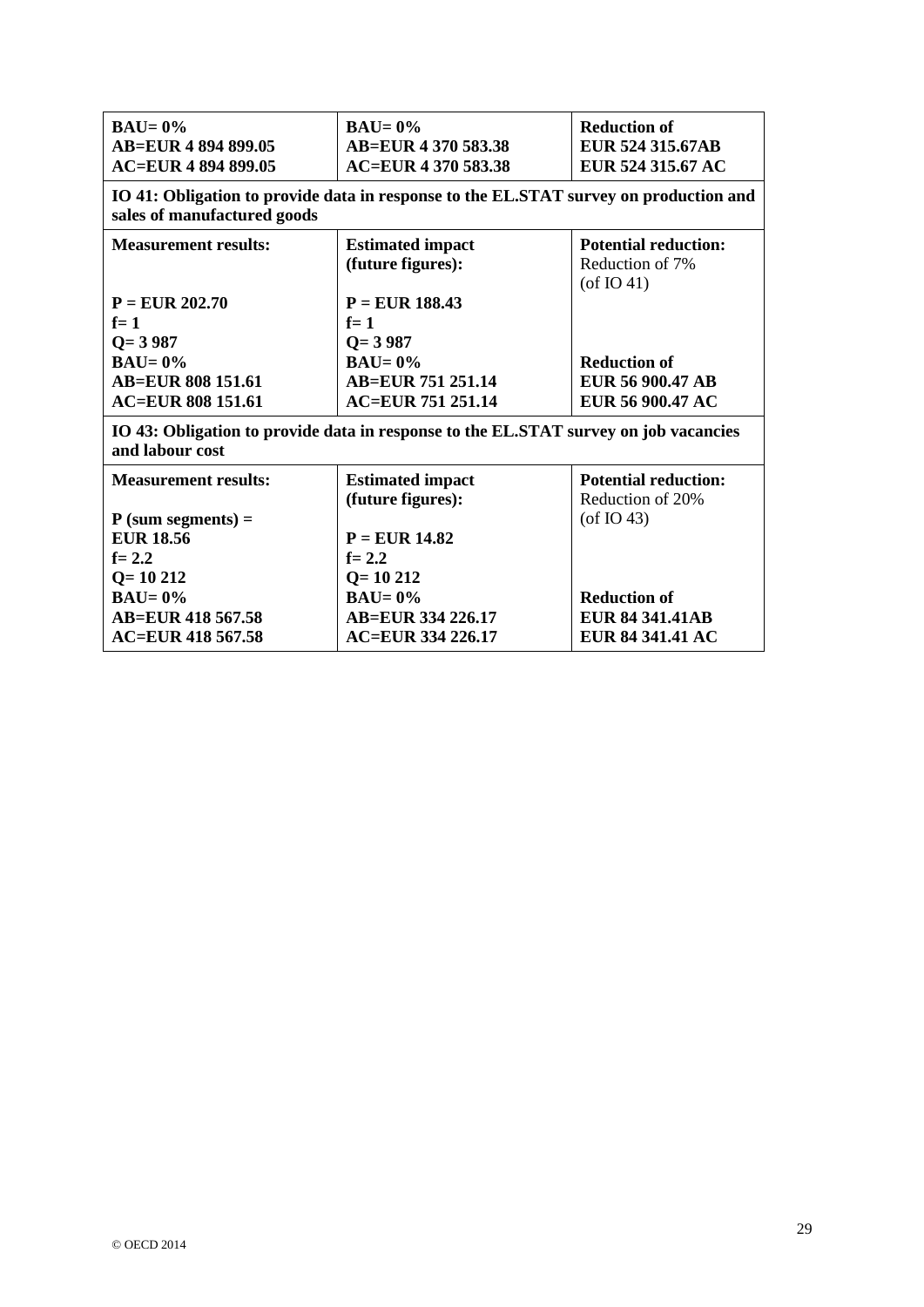#### <span id="page-29-0"></span>**3.2.2. Reduce duplication and overlapping between questionnaires**

#### **Summary of recommendation**

The implementation of this recommendation is calculated to reduce administrative burdens by EUR 482 210 and administrative costs by the same amount on a stand-alone basis.

EL.STAT should eliminate duplication in the questionnaires for the structural business statistics and the job vacancies and labour costs surveys. The relevant Ministries should also revise their own administrative data collection in the areas covered by these surveys, and involve and collaborate with EL.STAT from an early stage in the review, in order to reduce overlapping between administrative and statistical data collection. This review should include the linking of data sources where possible.

#### **IOs affected**

This recommendation reduces administrative costs primarily for the following Information Obligations:

IO 40: Obligation to provide data in response to EL.STAT surveys on the structure of businesses

IO43: Obligation to provide data in response to the EL.STAT survey on job vacancies and labour cost

#### **Background and rationale**

Businesses noted during measurement that identical or similar data was required from them in different EL.STAT surveys, and also by other authorities in administrative data collection. The issue which arises is therefore duplication of information requested by EL.STAT and also the duplication between information requested by EL.STAT and information requested by other authorities.

The principle of statistical confidentiality is important in considering how to approach this issue. Statistical confidentiality involves an absolute guarantee to all those who provide data to NSIs (for example, businesses, households, administrations and other respondents to surveys) that the information they provide is confidential and is used only for statistical purposes. This places restrictions on the way that NSIs can share statistical information and detailed data with others, including in the public administration.

This means that two different approaches are required to reduce overlap: one between statistical surveys, and another between statistical surveys and administrative data.

Examples of overlap identified by businesses between EL.STAT surveys included the survey questionnaires on the structure of business (IO40) which include sections about employment, worked hours and payroll data. These issues are covered more extensively in questionnaires for the surveys for job vacancies and labour costs (IO43).

EL.STAT has also conducted work to identify areas of overlap between surveys, and we recommend a specific review with a view to eliminating overlap between the structural business questionnaires and the job vacancy and labour costs questionnaires. This should include an examination of the possibility linking of data sources between these surveys.

The relevant Ministries (notably Development and Labour) also collect administrative data which appears to overlap with the content of these surveys. They should re-examine the use they make of this data with a view to eliminating its direct collection from businesses if the Ministries could use the published statistical data for all or part of their needs. It is important that EL.STAT is involved in these reviews, and that the principle of statistical confidentiality is maintained, so Ministries should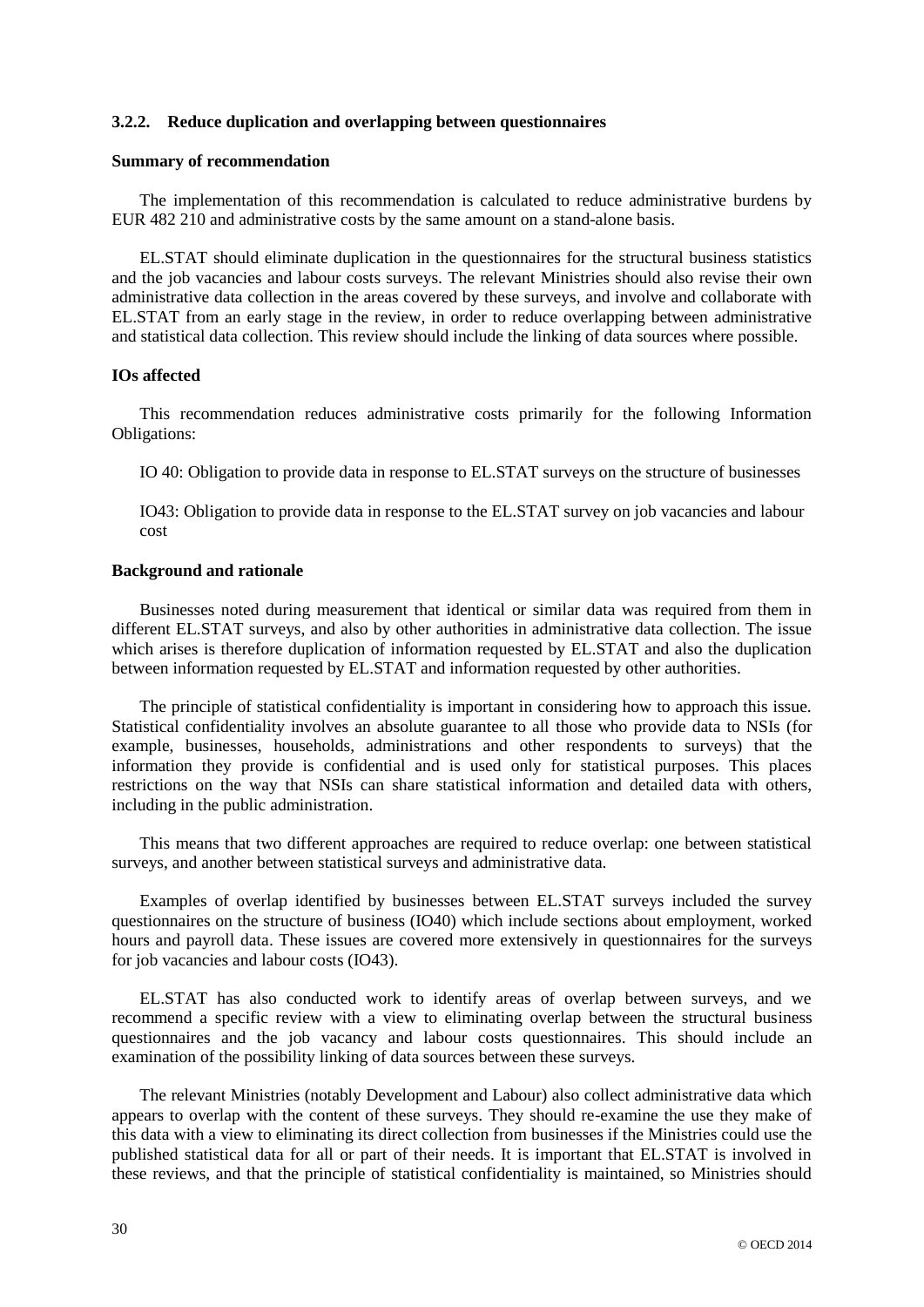not expect access to detailed data gathered for statistical purposes. These reviews could be combined with reviews of the quality and suitability of administrative data for statistical purposes (see section 3.2.4).

### **Description of current situation**

The same variable is collected more than once across different surveys and questionnaires. Businesses which have been included in several survey samples (for the case of IO40 and IO43) are required to fill out questionnaires which include duplicate or similar information.

Businesses therefore prepare, review and submit data multiple times for different surveys.

There are also overlaps with data requested by other public authorities.

### **Description of desired situation**

Questionnaires for the structural business surveys and job vacancies and labour cost surveys have been reviewed and reconciled so that duplication is limited only to cases where there is no alternative to preserve data correlation.

Ministries of Development and Labour have reviewed the administrative data they request from businesses with the assistance of EL.STAT and removed the requirements where their needs can be met by published statistical data.

Businesses are generally required to report data only once.

### **Legislation to be examined**

In order for the recommendation to be implemented and the future EL.STAT surveys to be carried out accordingly, the following national legislation and resolutions should be examined and/or reviewed, taking into account also the relevant legislation and resolutions at the EU level in this priority area. (This does not imply that an amendment must necessarily be made.)

#### **National legislation and resolutions**

EL.STAT resolution 3261/B2-261/29-03-2013, Approval of the Hellenic Statistical Program 2014-2016, Frame 4: Three-year programme for the training of EL.STAT staff

EL.STAT resolution 9843/B2-704/2011, Regulations on Statistical Obligations of the Agencies of the Hellenic Statistical System (ELSS), Article 4 (basic principles and obligations) par. 1, Article 7 (Quality of statistics) par. 1

Annual EL.STAT resolutions for the conduct of relevant surveys (latest for IO43 EL.STAT resolution 3805/Γ5-582/12.04.2013, approving the conduct of survey on job vacancies and labour cost and employment indices in enterprises and for IO40 EL.STAT resolution 2103/Γ4-176/2013, approving the conduct of survey on wholesale – retail trading etc., EL.STAT resolution 3303/Γ3-196/2013, approving the conduct of survey on construction, EL.STAT resolution 3158/Γ3-176/2013, approving the conduct of survey on mining, etc.

### **EU legislation and relevant code of practice**

Regulation EC 295/2008 of the European Parliament and of the Council of 11 March 2008 concerning structural business statistics, Articles 2, 5, 6 par. 2, Annexes I-IX.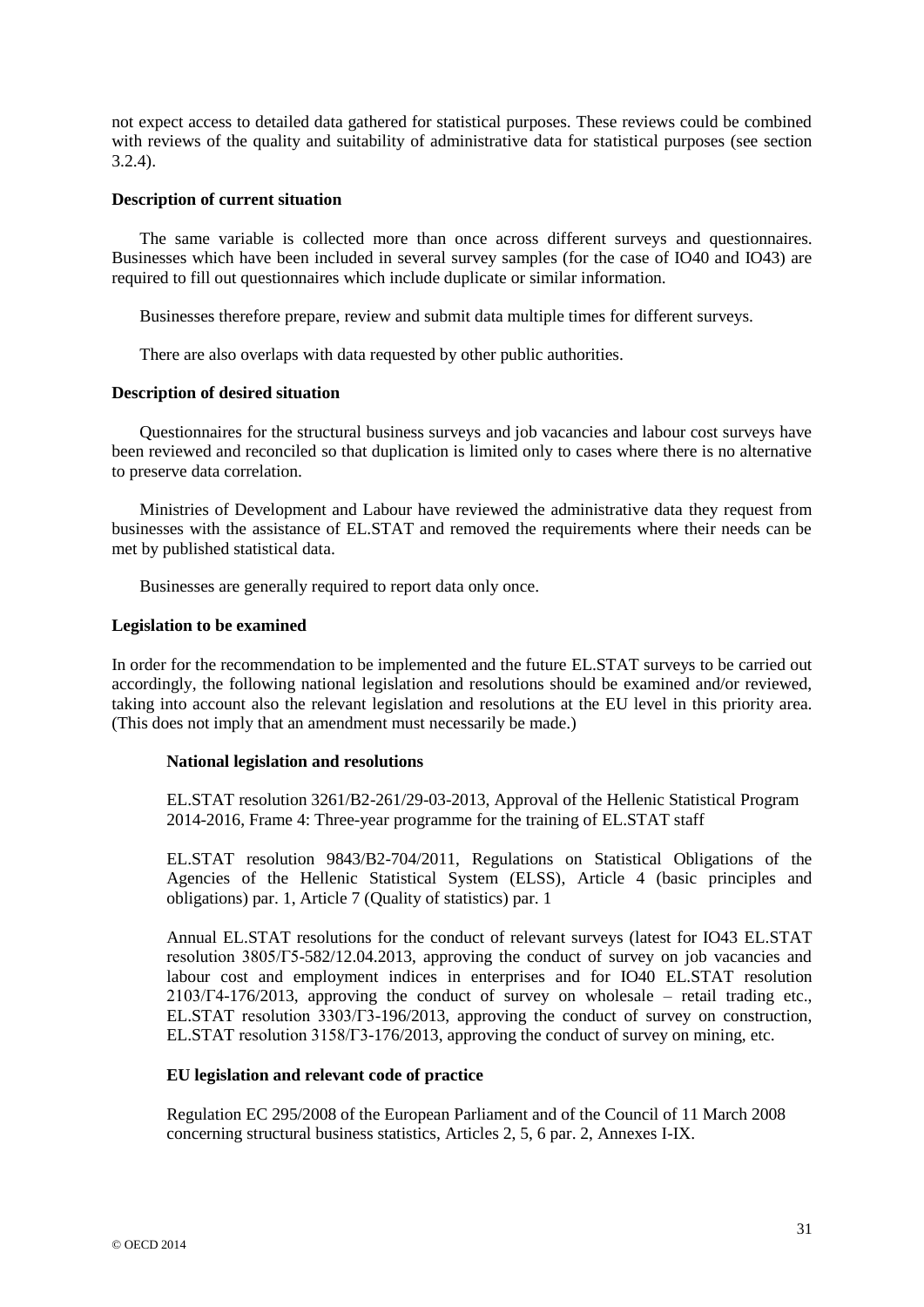Commission Regulation (EC) No 250/2009 of 11 March 2009 implementing Regulation (EC) No 295/2008 of the European Parliament and of the Council as regards the definitions of characteristics, the technical format for the transmission of data, the double reporting requirements for NACE Rev.1.1 and NACE Rev.2 and derogations to be granted for structural business statistics, Article 4, Annex III

Regulation EC No 530/1999 concerning structural statistics on earnings and on labour costs, Article 7 par. 1 and 3

Commission Regulation (EC) No 1726/1999 of 27 July 1999 Implementing Council Regulation (EC) No 530/1999, Article 2, Annex III

Regulation (EC) No 450/2003 of the European Parliament and of the Council of 27 February 2003 concerning the labour cost index, Article 4-7

Regulation EC No 453/2008 on quarterly statistics on Community job vacancies, Article 4 par. 3, Article 5 par. 1

Council Regulation (EC) No 1165/98 of 19 May 1998 concerning short-term statistic, Articles 4, 8, 17 and annexes

Regulation (EC) No 223/2009 of the European Parliament and of the Council of 11 March 2009 on European statistics , Articles 5 par. 1, 12, 18 par. 3

European Statistics Code of Practice for the National and Community Statistical Services

#### **Assessment of impact on administrative costs and burdens**

This change would affect businesses which respond to EL.STAT surveys on business structure, and job vacancies and labour costs. It would also affect them as they respond to requests for similar data from relevant Ministries, although this is not included in the estimated impact on administrative burdens.

These businesses would:

 No longer be required to provide similar and duplicate information when they respond to surveys for business structure and job vacancies and labour costs.

Non-SMEs spend significantly more time for IO40, as their structure of business is more complex compared to the SMEs. It is estimated that such a redesign could reduce the time spent on preparing and reviewing as well as completing questionnaires by 1.5 hours for non SMEs and 15 min for SMEs. The impact on IO43 is expected to be lower, i.e. 5-10 min for the completion of questionnaires of IO43, however this has to be considered against the backdrop of a higher frequency of submission of the individual questionnaires.

On this basis, the reductions in administrative burdens and costs for this recommendation have been calculated as a reduction of EUR 482 210 in administrative burdens and the same amount in administrative costs.

| <b>Total for this recommendation</b> |                                  |                             |
|--------------------------------------|----------------------------------|-----------------------------|
| <b>Measured relevant IOs:</b>        | <b>Estimated future figures:</b> | <b>Reduction potential:</b> |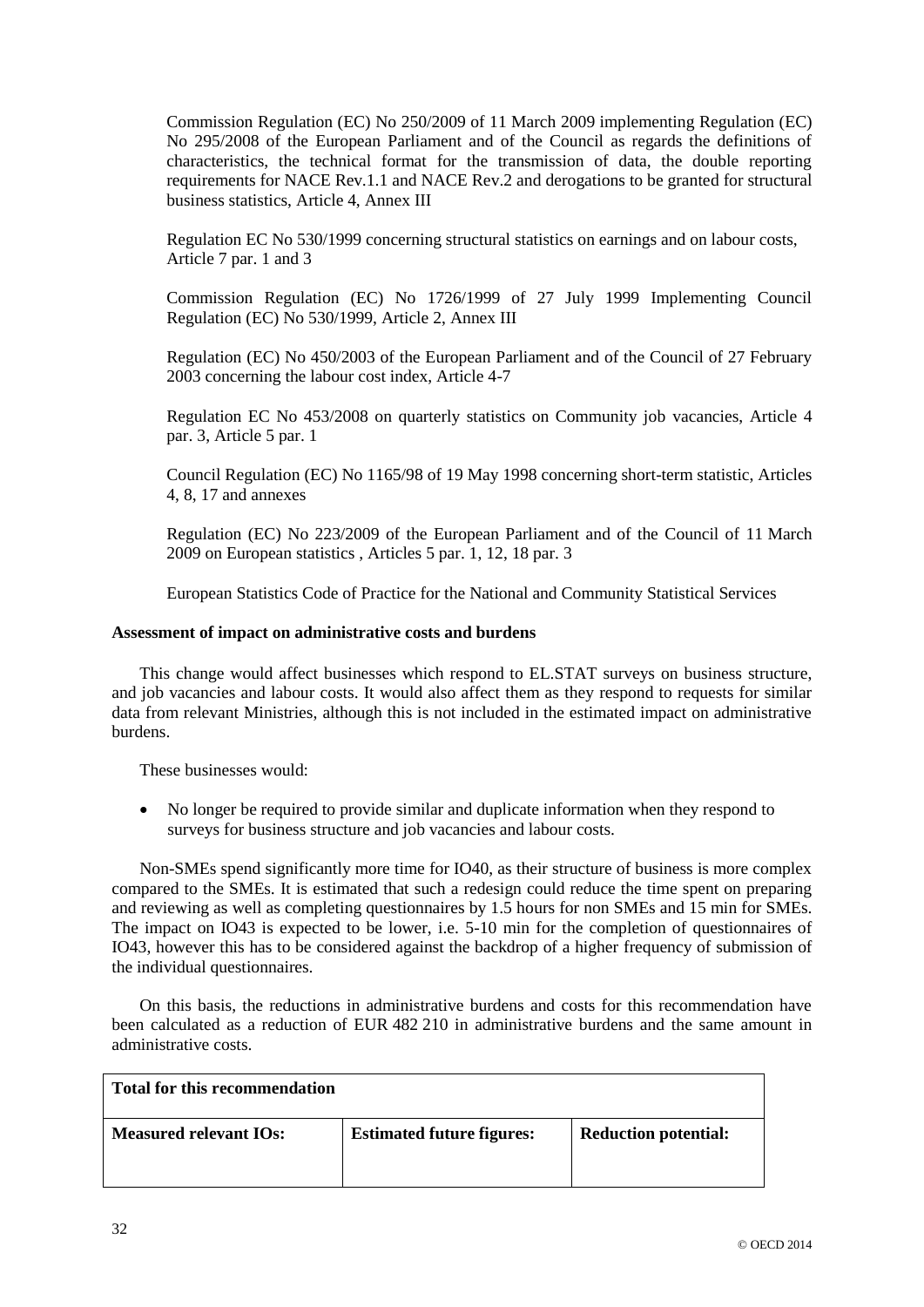| AB=EUR 5 313 466.63<br>$AC=EUR$ 5 313 466.63 | AB=EUR 4 831 256.23<br>$AC=EUIR 4 831 256.23$ | <b>Reduction of</b><br>EUR 482 210 AB<br>EUR 482 210 AC |
|----------------------------------------------|-----------------------------------------------|---------------------------------------------------------|
|                                              |                                               |                                                         |

of which:

| businesses                  | IO 40: Obligation to provide data in response to EL.STAT surveys on the structure of |                                                                    |
|-----------------------------|--------------------------------------------------------------------------------------|--------------------------------------------------------------------|
| <b>Measurement results:</b> | <b>Estimated impact</b><br>(future figures):                                         | <b>Potential reduction:</b><br>Reduction of 9%<br>$($ of IO 40 $)$ |
| $P$ (sum segments) =        |                                                                                      |                                                                    |
| <b>EUR 100.03</b>           | $P = EUR 90.84$                                                                      |                                                                    |
| $f=1$                       | $f=1$                                                                                |                                                                    |
| $Q = 48933$                 | $Q = 48933$                                                                          |                                                                    |
| $BAU=0%$                    | $BAU=0%$                                                                             | <b>Reduction of</b>                                                |
| AB=EUR 4 894 899.05         | AB=EUR 4 445 216.50                                                                  | <b>EUR 449 682.56AB</b>                                            |
| <b>AC=EUR 4 894 899.05</b>  | <b>AC=EUR 4 445 216.50</b>                                                           | EUR 449 682.56 AC                                                  |
| and labour cost             | IO 43: Obligation to provide data in response to the EL.STAT survey on job vacancies |                                                                    |
| <b>Measurement results:</b> | <b>Estimated impact</b>                                                              | <b>Potential reduction:</b>                                        |
|                             | (future figures):                                                                    | Reduction of 8%<br>$($ of IO 43 $)$                                |
| $P$ (sum segments) =        |                                                                                      |                                                                    |
| <b>EUR 18.56</b>            | $P = EUR 17.12$                                                                      |                                                                    |
| $f = 2.2$                   | $f = 2.2$                                                                            |                                                                    |
| $Q = 10212$                 | $Q = 10212$                                                                          |                                                                    |
| $BAU=0%$                    | $BAU=0%$                                                                             | <b>Reduction of</b>                                                |
| <b>AB=EUR 418 567.58</b>    | <b>AB=EUR 386 039.73</b>                                                             | EUR 32 527.85 AB                                                   |
| <b>AC=EUR 418 567.58</b>    | <b>AC=EUR 386 039.73</b>                                                             | EUR 32 527.85 AC                                                   |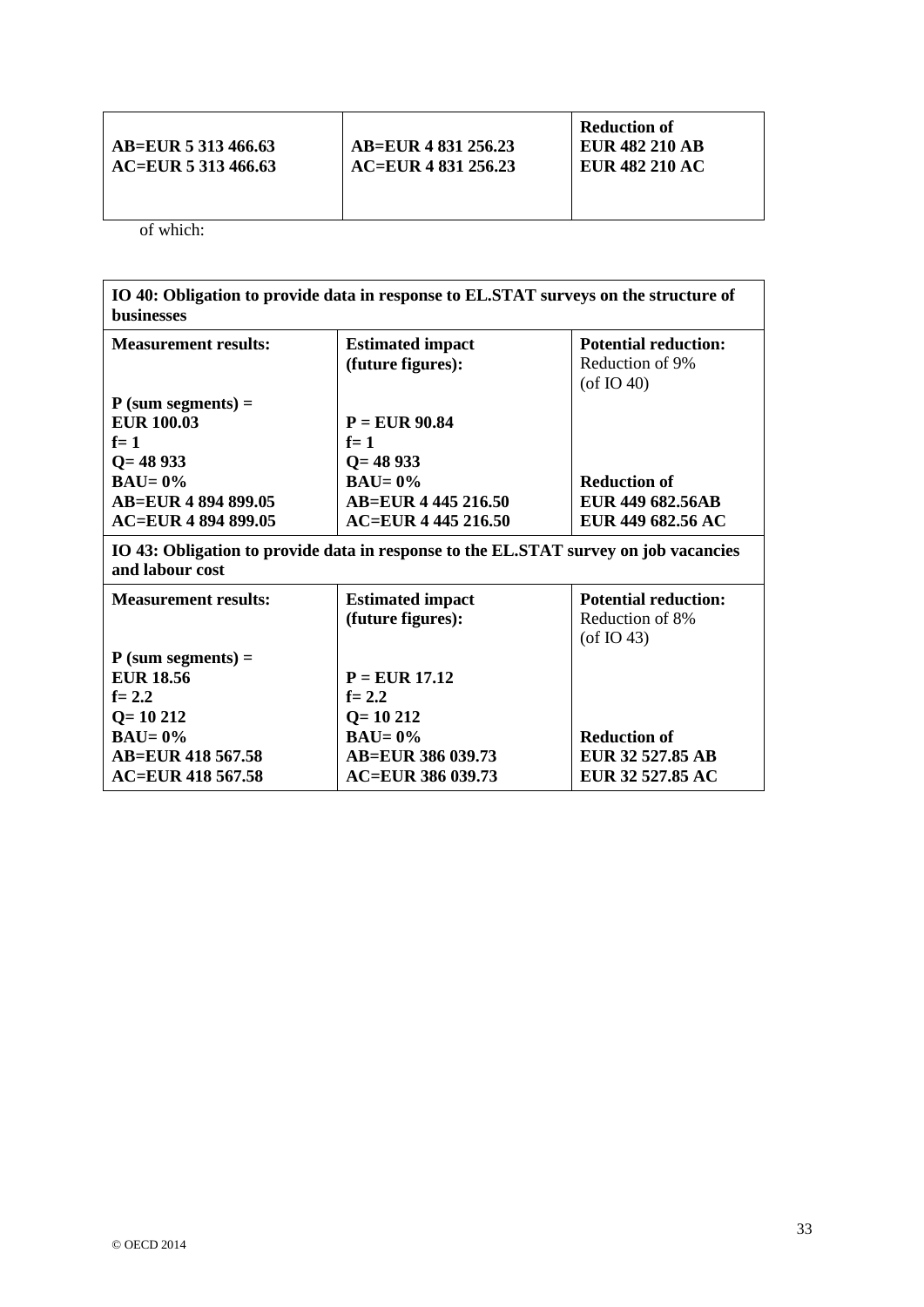#### <span id="page-33-0"></span>**3.2.3. Use of accounting data and data from administrative sources**

#### **Summary of recommendation**

The implementation of this recommendation is calculated to reduce administrative burdens by EUR 2 085 665 and administrative costs by the same amount on a stand-alone basis within the obligations measured.

EL.STAT should consider requiring businesses to submit their financial data in a standardised format, and then use this data for statistical purposes, allowing the authority to remove individual data requirements from a number of different surveys.

This would reduce the need for businesses to transpose data from their own systems to a number of different statistical survey responses, and would leave the survey to focus on the additional information which was not included in accounts data.

Under an appropriate legal framework and following assessments of the quality of data, EL.STAT should require access to administrative data, particularly from the General Secretariat for Information Systems (GSIS), Customs Offices and the Ministry of Labour, Social Security and Welfare, IKA, OAED and other authorities. There are also wider initiatives outside the scope of this project to suggest there would be benefits from requiring access to administrative data from the Ministry of Environment, Energy and Climate Change and the Ministry of Agriculture and Rural Development.

This administrative data, when suitable for statistical use, would reduce the amount of information which businesses must provide for a range of surveys, including the surveys on job vacancies and labour costs.

#### **IOs affected**

This recommendation reduces administrative costs primarily for the following Information Obligations:

IO 40: Obligation to provide data in response to EL.STAT surveys on the structure of businesses

IO43: Obligation to provide data in response to the EL.STAT survey on job vacancies and labour costs

### **Background and rationale**

Currently, surveys require the submission of financial data (for example: revenue breakdown, employment costs, production costs, investments, procurement, energy consumption, other costs breakdown, assets analysis) which is extracted from financial data and transferred onto the questionnaires. Existing accounts data from companies can be used to reduce the amount of data which is transferred onto questionnaires.

Indicator 9.3 of Principle 9 of the European Statistics Code of Practice on the non-excessive burden on respondent is that "*The information sought from businesses is, as far as possible, readily available from their accounts and electronic means are used where possible to facilitate its return*."<sup>5</sup>

We therefore recommend that EL.STAT considers introducing a requirement on businesses to submit their annual or quarterly accounts data (for example: trial balance or financial statements) in a pre-determined standardised electronic format, set by the authority. This could be used to replace

1

<sup>&</sup>lt;sup>5</sup> see http://epp.eurostat.ec.europa.eu/cache/ITY\_OFFPUB/KS-32-11-955/EN/KS-32-11-955-EN.PDF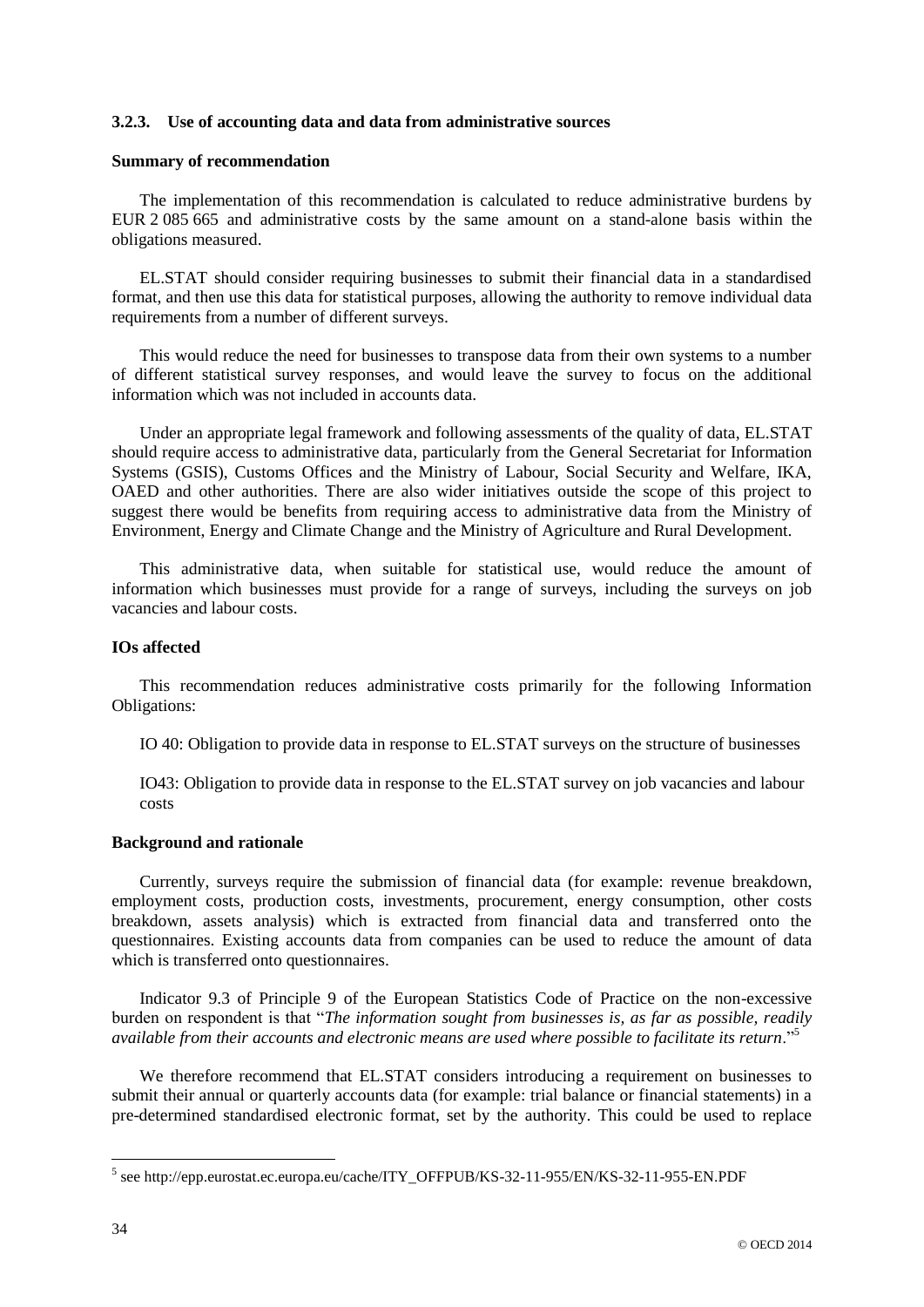information which is currently requested in different questionnaires, and the questionnaires would then focus only on the remainder of the information that cannot be derived from accounts data.

We understand that EL.STAT would need to undertake analysis of the extent to which the data satisfied the requirements of the relevant surveys both in terms of their quality and content, and there will be links to the accounting standards which apply (see report on Company Law and Annual Accounts). We also understand that considerable analysis of the issues has been undertaken within the ESS as part of the project on the use of administrative and accounting data for business statistics, and this should prove a useful tool for the detailed technical analysis which is important to preserve the commitment to quality in the European Statistics Code of Practice.<sup>6</sup>

At the same time, there is a move by NSIs to make better use of administrative data from public sector sources. The European Statistics Code of Practice makes clear in its third Principle that NSIs should have a mandate in law to collect information for statistical purposes and that administrations are among those who may be compelled by law to allow access to or deliver data at the request of statistical authorities.<sup>7</sup>

Within such a legal framework, EL.STAT would be able to require access to administrative data held elsewhere within the Greek public administration, and the principle of statistical confidentiality would continue to apply.

As with accounting data, EL.STAT would need to make an assessment of the quality of the data before it can be used for statistical purposes, but we estimate that the authority could require companies to submit significantly less data if it could make better use of administrative data , for example from the General Secretariat of Information Systems (GSIS) of the Ministry for Finance (TAXISNET), Customs Offices, the Ministry of Labour, Social Security and Welfare, IKA and OAED. We understand that there could also be benefit for other surveys in using information from the Ministry of Environment, Energy and Climate Change and from the Ministry of Agriculture and Rural Development.

Data available from other public administration sources could also be used to pre-fill some fields of EL.STAT questionnaires for review by the business (for example, company name, address, tax identification number, type of legal form, economic activity code) in order to reduce some of the required time to fill out questionnaires.

EL.STAT has already signed memoranda of co-operation with a number of different public bodies, and the Hellenic Statistical Program  $2014-2016^{\delta}$  includes a series of further targeted actions aimed at maximising the use of administrative data sources to cover the needs of specific surveys. These initiatives demonstrate the efforts EL.STAT is already making to reduce administrative burdens, and the reductions will be achieved at the point when arrangements function and surveys are removed or reduced for businesses.

#### **Description of current situation**

Companies which have been included in a survey sample (for the case of IO40 and IO43) are required to extract data from their IT systems and proceed to manually fill out and submit questionnaires.

Filter see http://cros-portal.eu/projectdetail/1406 and<http://essnet.admindata.eu/>

<sup>&</sup>lt;sup>7</sup> see http://epp.eurostat.ec.europa.eu/cache/ITY\_OFFPUB/KS-32-11-955/EN/KS-32-11-955-EN.PDF 8 see

http://www.statistics.gr/portal/page/portal/ESYE/BUCKET/General/A6\_TRIETES\_STATISTIKO\_PROGRAM MA\_2014\_2016\_EN.PDF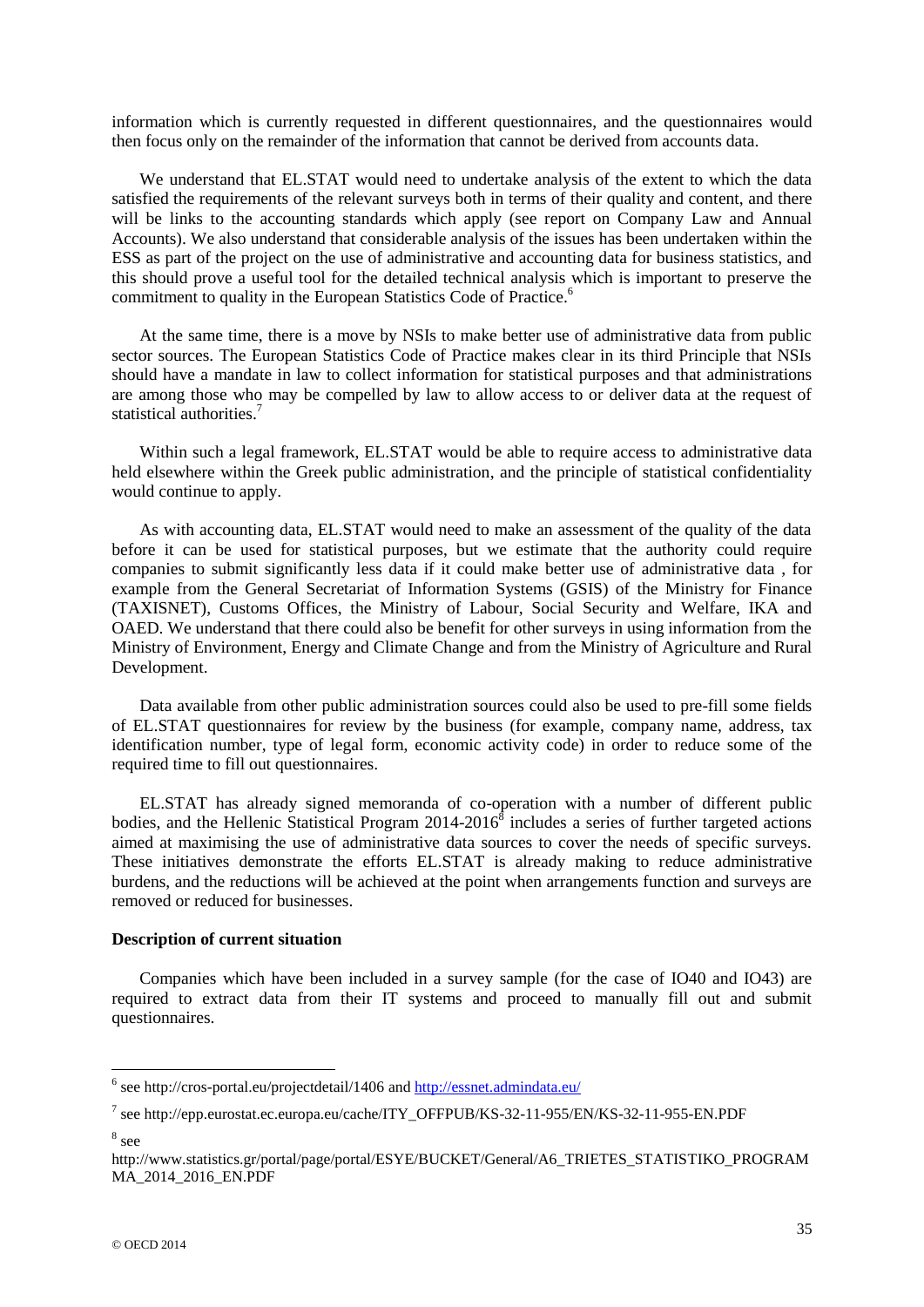Especially for IO40 the majority of the information requested originates from accounting or financial statements data.

Companies which have been included in a survey sample (for the case of IO43 on job vacancies and labour costs) are required to extract data from their IT systems and manually fill out and submit questionnaires.

Questionnaires do not provide any kind of information to the applicant, even if this information is available within the administration through other sources.

### **Description of desired situation**

Businesses included in the survey on the structure of business (IO40) and Job Vacancies and Labour Costs (IO43) will provide their accounting data (e.g. trial balance) from their/their accountant's IT systems in a pre-defined standard electronic format and will submit this to EL.STAT.

EL.STAT will be able to process this data further.

Businesses will only be required to fill out and submit questionnaires covering non-financial information.

Ministry of Labour and related sources will be used as administrative sources for the survey on job vacancies and labour costs. Business included in the survey on job vacancies and labour costs (IO43) will only be required to submit data which is not available from administrative sources.

The recipient checks and corrects any pre-filled information.

#### **Legislation to be examined**

In order for the recommendation to be implemented and the future EL.STAT surveys to be carried out accordingly, the following national legislation and resolutions should be examined and/or reviewed taking into account also the relevant legislation and resolutions at the EU level in this priority area. (This does not imply that an amendment must necessarily be made.)

#### **National legislation and resolutions**

EL.STAT resolution 3261/B2-261/29-03-2013, Approval of the Hellenic Statistical Program 2014-2016, Frame 4: Three-year programme for the training of EL.STAT staff

EL.STAT resolution 9843/B2-704/2011, Regulations on Statistical Obligations of the Agencies of the Hellenic Statistical System (ELSS), Article 4 (basic principles and obligations) par. 1, Article 7 (Quality of statistics) par. 1

Annual EL.STAT resolutions approving the conduct of relevant surveys (latest for IO43 EL.STAT resolution 3805/Γ5-582/12.04.2013, approving the conduct of survey on job vacancies and labour cost and employment indices in enterprises and for IO40 EL.STAT resolution 2103/Γ4-176/2013, approving the conduct of survey on wholesale – retail trading etc., EL.STAT resolution 3303/Γ3-196/2013, approving the conduct of survey on construction, EL.STAT resolution 3158/Γ3-176/2013, approving the conduct of survey on mining, etc.

Law 3832/2010, notably Article 2 par. 2 and 3 providing for the issue of the Special Regulation of Statistical Obligations and the sharing of information of public services and private entities, Article 8 'Secrecy of statistics'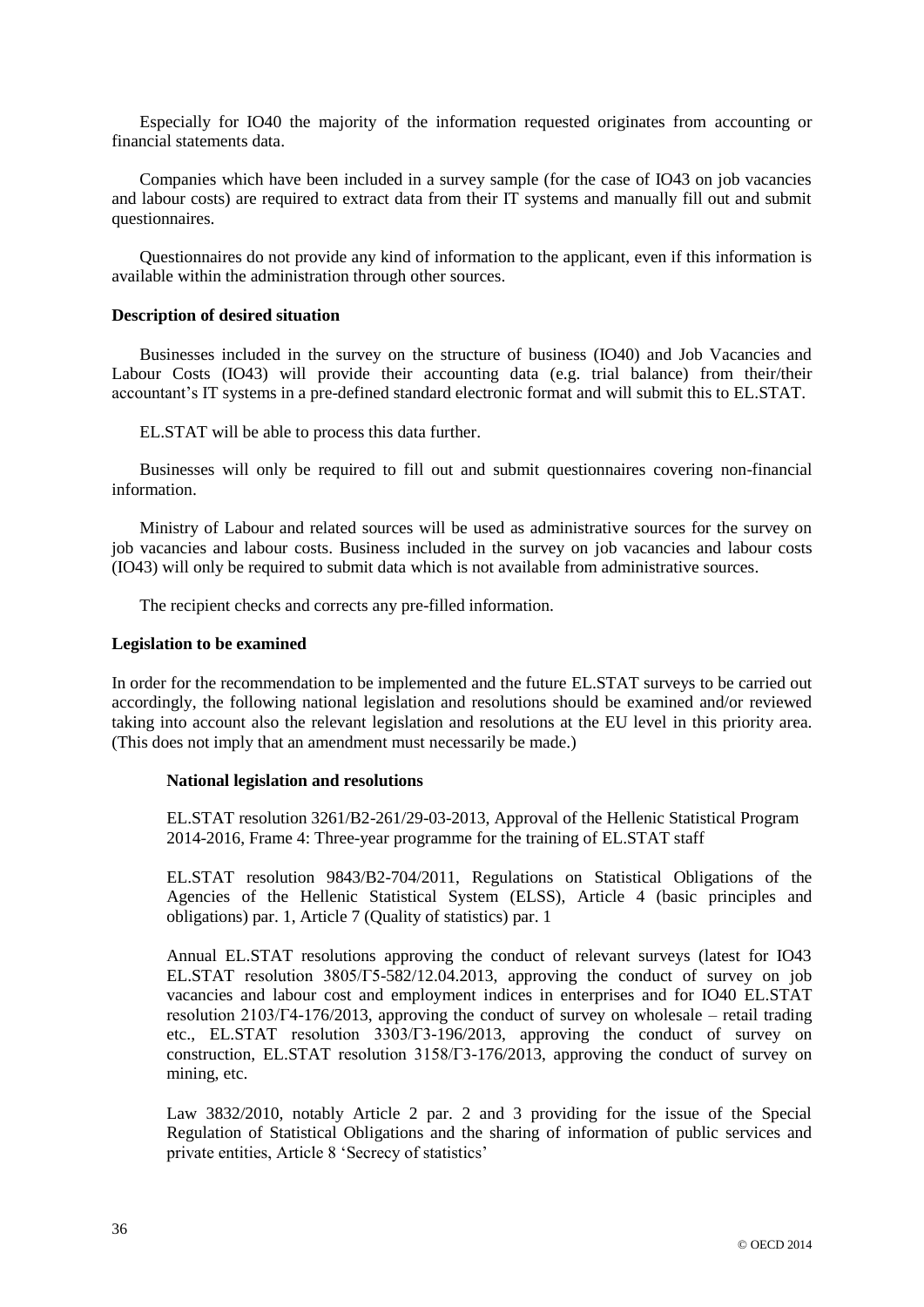Law 2392/96, Article 12 'Use of VAT and KEPYO records'

### **EU legislation and relevant code of practice**

Regulation EC 295/2008 of the European Parliament and of the Council of 11 March 2008 concerning structural business statistics, Articles 2, 5, 6 par. 2.

Commission Regulation (EC) No 250/2009 of 11 March 2009 implementing Regulation (EC) No 295/2008 of the European Parliament and of the Council as regards the definitions of characteristics, the technical format for the transmission of data, the double reporting requirements for NACE Rev.1.1 and NACE Rev.2 and derogations to be granted for structural business statistics, Articles 1-4, Annex III.

Commission Regulation (EC) No 97/2009 of 2 February 2009 implementing Regulation (EC) No 295/2008 of the European Parliament and of the Council concerning structural business statistics, as regards the use of the flexible module, Articles 2, 3

Regulation EC No 530/1999 concerning structural statistics on earnings and on labour costs, Article 7 par. 1 and 3

Regulation (EC) No 450/2003 of the European Parliament and of the Council of 27 February 2003 concerning the labour cost index, Article 4-7

Regulation EC No 453/2008 on quarterly statistics on Community job vacancies, Article 4 par. 3, Article 5 par. 1

Council Regulation (EC) No 1165/98 of 19 May 1998 concerning short-term statistic, Articles 4, 8, 17 and annexes

Regulation (EC) No 223/2009 of the European Parliament and of the Council of 11 March 2009 on European statistics , Articles 5 par. 1, 12, 18 par. 3

European Statistics Code of Practice for the National and Community Statistical Services

### **Assessment of impact on administrative costs and burdens**

This change would affect businesses which respond to EL.STAT surveys on business structure, and job vacancies and labour costs.

These businesses would:

- No longer be required to transpose financial information from their accounting records to a questionnaire
- Be able to extract information from their accounts in a standardised electronic format and submit this to EL.STAT. In many cases the extraction would be automated because it would relate to a standard format.
- No longer be required to submit information which could be obtained from administrative sources.

It is estimated that for IO40 such an exploitation of accounts data could significantly reduce the time spent on preparing the questionnaire, by 1 hour for SMEs and by 8 hours for non SMEs (due to the increased complexity of their business structure). A smaller reduction in time due to the accounts data is expected for IO43 of 10-20 minutes depending on the questionnaire.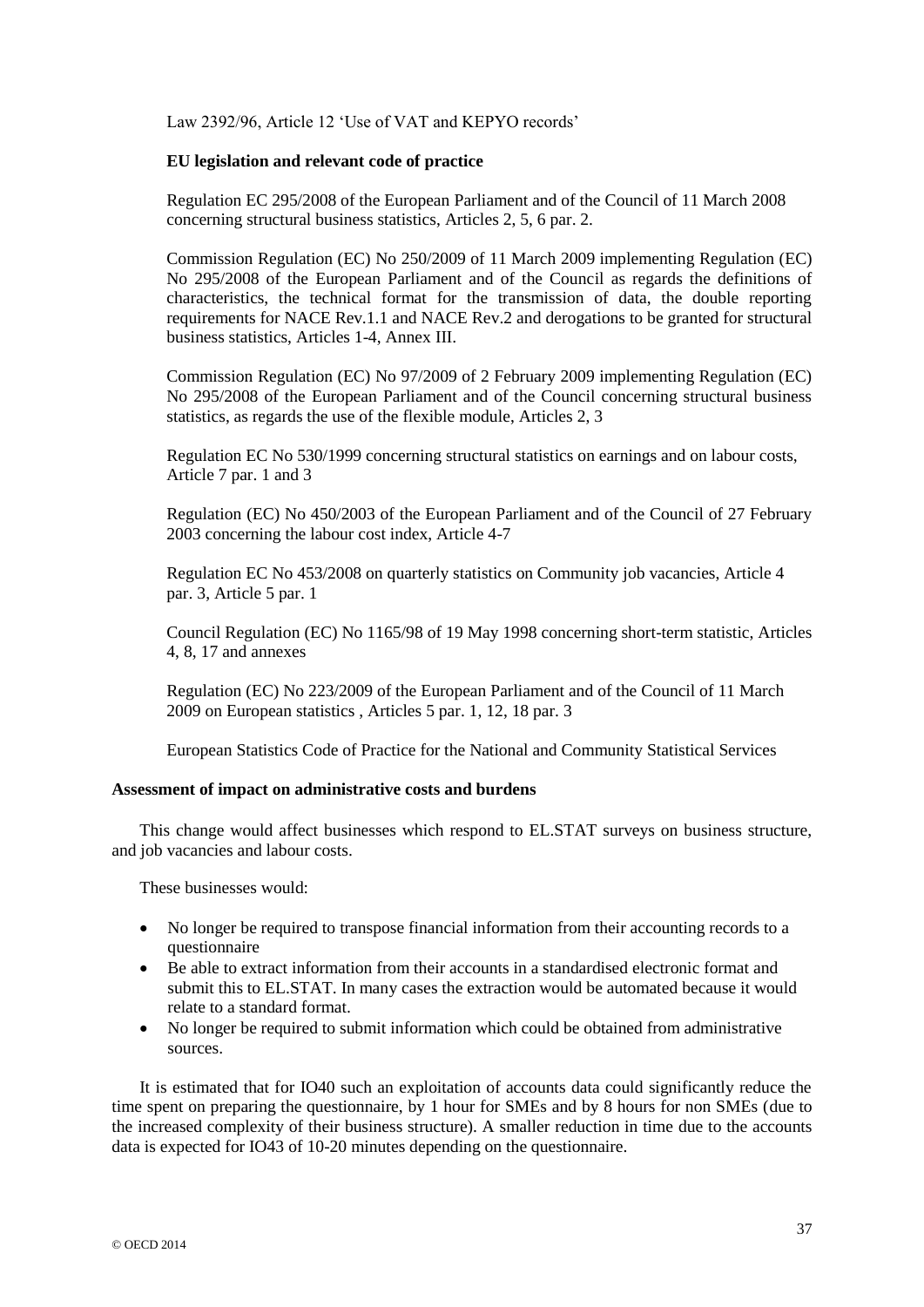Use of administrative data could reduce the time spent on preparing data and completing the questionnaires by 20% and 10% respectively (overall  $10 - 30$  minutes depending on the questionnaire type).

On this basis, the reductions in administrative burdens and costs for this recommendation have been calculated as a reduction of EUR 2 085 665 in administrative burdens and administrative costs. Note that this reduction applies only in respect of the obligations measured. If it is possible to use accounts and administrative data to replace the data requirements for other surveys, the benefits would be increased.

| <b>Total for this recommendation</b>         |                                                   |                                                             |  |  |
|----------------------------------------------|---------------------------------------------------|-------------------------------------------------------------|--|--|
| Measured relevant IOs:                       | <b>Estimated future figures:</b>                  | <b>Reduction potential:</b>                                 |  |  |
| AB=EUR 5 313 466.63<br>$AC=EUR$ 5 313 466.63 | AB=EUR 3 227 801.92<br><b>AC=EUR 3 227 801.92</b> | <b>Reduction of</b><br>EUR 2 085 665 AB<br>EUR 2 085 665 AC |  |  |

of which:

| <b>businesses</b>           | IO 40: Obligation to provide data in response to EL.STAT surveys on the structure of |                                                                     |
|-----------------------------|--------------------------------------------------------------------------------------|---------------------------------------------------------------------|
| <b>Measurement results:</b> | <b>Estimated impact</b><br>(future figures):                                         | <b>Potential reduction:</b><br>Reduction of 40%<br>$($ of IO 40 $)$ |
| $P$ (sum segments) =        |                                                                                      |                                                                     |
| <b>EUR 100.03</b>           | $P = EUR 59.63$                                                                      |                                                                     |
| $f=1$                       | $f=1$                                                                                |                                                                     |
| $Q = 48933$                 | $Q = 48933$                                                                          |                                                                     |
| $BAU=0%$                    | $BAU=0\%$                                                                            | <b>Reduction of</b>                                                 |
| AB=EUR 4 894 899.05         | <b>AB=EUR 2 917 722.96</b>                                                           | EUR 1 977 176.09 AB                                                 |
| <b>AC=EUR 4 894 899.05</b>  | <b>AC=EUR 2 917 722.96</b>                                                           | EUR 1 977 176.09 AC                                                 |
| and labour costs            | IO 43: Obligation to provide data in response to the EL.STAT survey on job vacancies |                                                                     |
| <b>Measurement results:</b> | <b>Estimated impact</b>                                                              | <b>Potential reduction:</b>                                         |
|                             | (future figures):                                                                    | Reduction of 26%<br>$($ of IO 43 $)$                                |
| $P$ (sum segments) =        |                                                                                      |                                                                     |
| <b>EUR 18.56</b>            | $P = EUR 13.80$                                                                      |                                                                     |
| $f = 2.2$                   | $f = 2.2$                                                                            |                                                                     |
| $Q = 10212$                 | $Q = 10212$                                                                          |                                                                     |
| $BAU=0%$                    | $BAU=0%$                                                                             | <b>Reduction of</b>                                                 |
| <b>AB=EUR 418 567.58</b>    | <b>AB=EUR 310 078.96</b>                                                             | EUR 108 488.62 AB                                                   |
| <b>AC=EUR 418 567.58</b>    | <b>AC=EUR 310 078.96</b>                                                             | EUR 108 488.62 AC                                                   |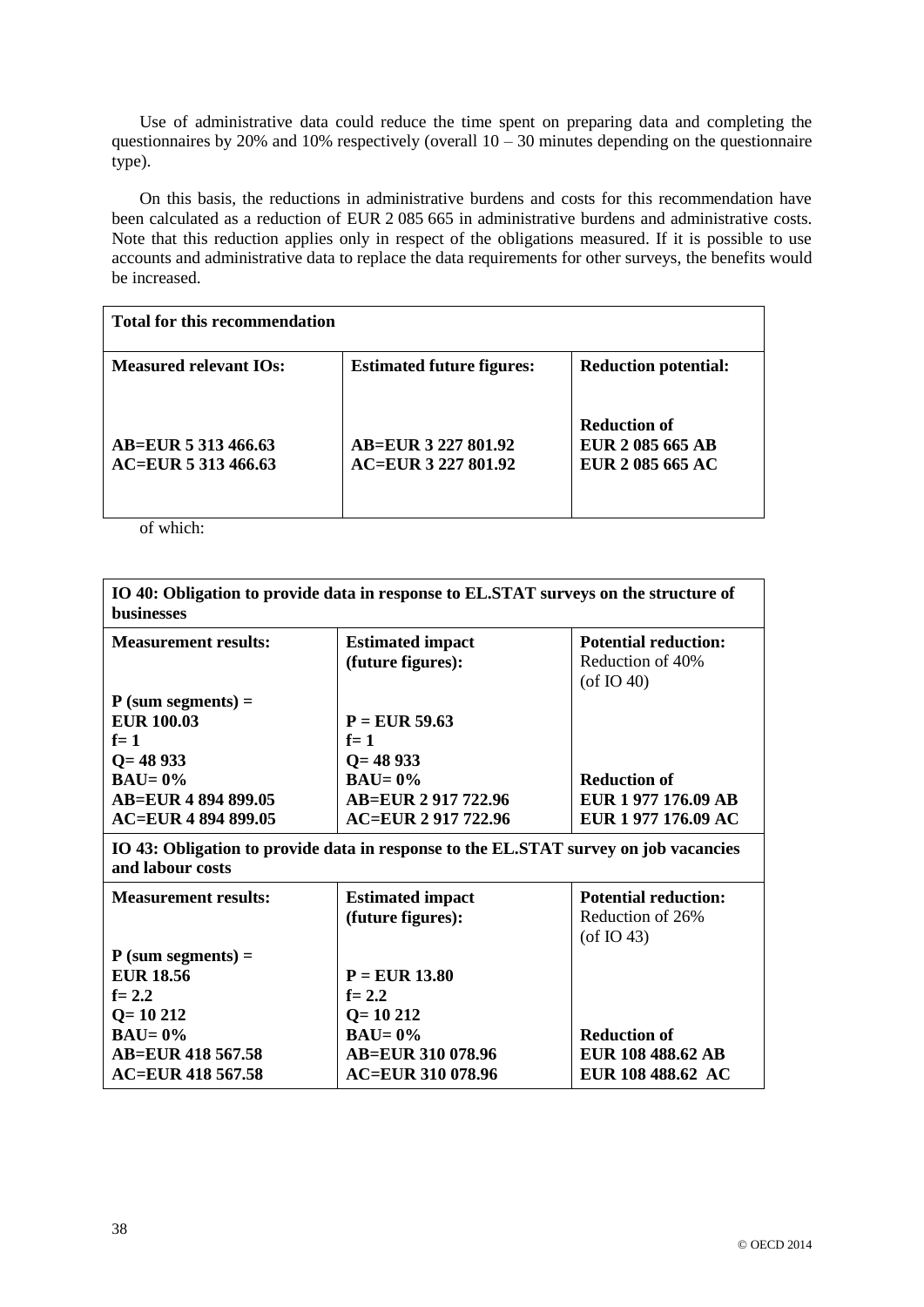### <span id="page-38-0"></span>**3.3. Suggested sequencing and prioritisation**

The sequencing and prioritisation of these recommendations should depend on both their relative impact and difficulty. The difficulty is best appreciated by the relevant Ministries of the administration, which also have competing priorities.

The Statistics priority area is the eleventh largest priority area covered by this project in terms of the size of its administrative burdens and it affects a relatively large number of businesses (including sole traders/freelancers) in the economy. In addition, the reduction of administrative burdens must take account of the need to uphold statistical principles. Therefore, in relative terms within the administrative burden reduction project, the implementation of recommendations in this area should be accorded medium priority.

These recommendations can also be applied more widely than just to the surveys measured. They should form part of the wider and ongoing work of EL.STAT to reduce burdens and the annual programme of the authority more widely.

Comparative analysis of the recommendations shows that:

- **Making greater use of business accounting data and administrative data** will have the highest impact in reducing administrative burdens in the areas measured. It requires preparatory work, including a suitable legal framework under which EL.STAT can require access to administrative data, detailed assessment of the quality of the available data and a judgment on whether it is suitable for statistical purposes, and also the conclusion of formal agreements with the relevant ministries and public organisations. For greater use of businesses' accounting data, the preparations include defining the format and content of a general financial statement in a way which is consistent with businesses' standard requirements and practice.
- **Allowing online submission based on electronic questionnaires** will have the second highest impact in reducing administrative burdens in the areas measured. It involves securing financing for the development of web applications, defining system requirements as well as building and testing, as well the design of electronic questionnaires. It should also form part of a strategy which is wider than just the obligations measured.
- **Reducing duplication between questionnaires and with administrative data** will have the third highest impact in reducing administrative burdens in the areas measured. It involves collaboration between different departments of EL.STAT to assess the feasibility of removing duplicate information while maintaining the integrity of the statistics, and also collaboration and negotiation between the authority and different public authorities to reduce the amount of data requested.

The implementation of the proposals must be driven by the requirement to produce good quality statistical information during any period of change, as well as the need to reduce burdens on business. The sequencing of measures must be decided by EL.STAT based on the work which has already been done on web portals, data quality and duplication. We understand that individual agreements on the use of administrative data depend on the existence of an appropriate legal framework.

Government and businesses should co-operate and act jointly in order to successfully reduce administrative burdens. The government should take the lead in abolishing and/or simplifying regulations or practices and involve and consult sector organisations and businesses throughout the implementation process.

### <span id="page-38-1"></span>**3.4. Other issues**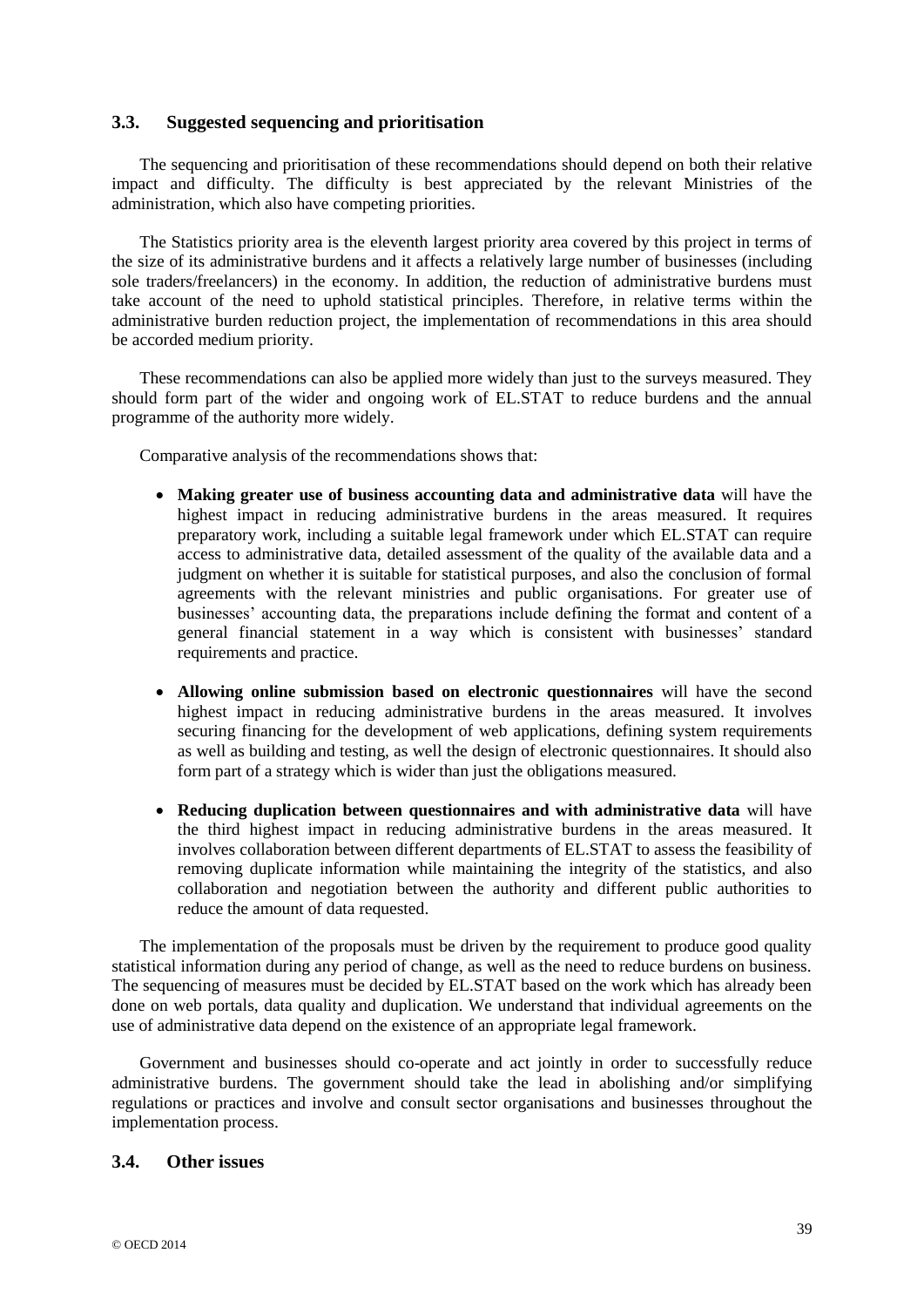The following relevant issues were raised by stakeholders during the project. They are not administrative burden reduction recommendations within the scope of this priority area, but they are irritations to business which EL.STAT or the government could consider addressing:

- Businesses do not always understand why statistical questionnaires require a high level of detail which is not always supported by their internal record-keeping. For the survey on the production and sale of manufactured goods, businesses which perform other activities as well as manufacturing find it difficult to allocate specific parts of their costs to their manufacturing activities.
- Businesses are irritated if they are included in a sample every year, and some believe that EL.STAT's register of businesses may not be updated, especially about the existence of joint ventures.
- The timing of the survey for the structural business statistics in May coincides with the deadlines for the submission of VAT returns and financial statements, which businesses do not consider ideal.
- The difference between PRODCOM classification codes and other classification codes means businesses have to familiarise themselves with different coding.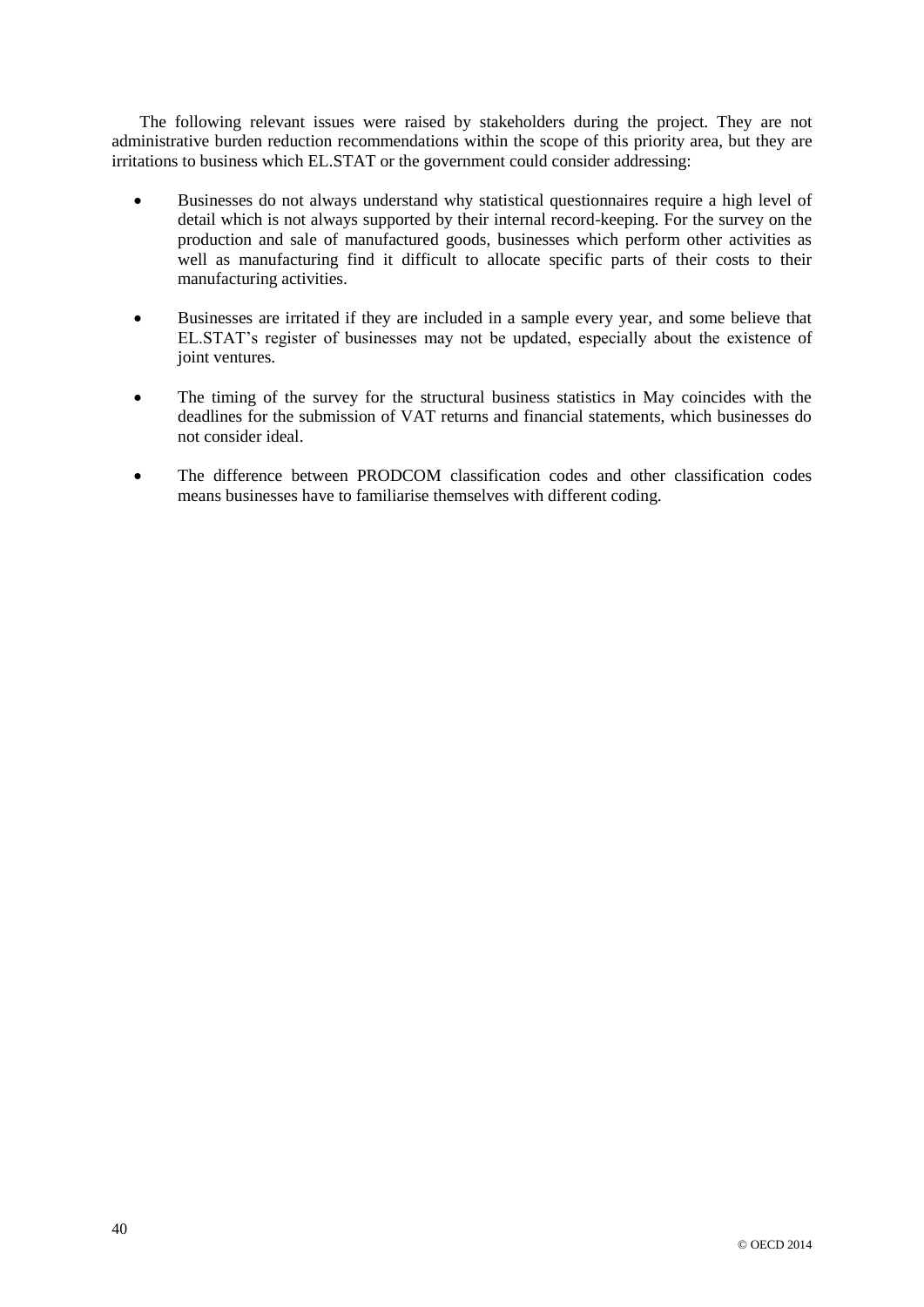### <span id="page-40-0"></span>**4. Conclusion**

This report identifies the priority area Statistics as the eleventh largest of the 13 priority areas covered by the project in terms of the total administrative costs and administrative burdens measured. On the basis of the fieldwork, the total administrative costs were measured at EUR 8.16 million and the total administrative burdens at the same amount, as there are no business as usual costs.

The general irritation of businesses with the provision of statistical information is perhaps out of proportion to the measured cost. This is in part explained by the fact that they consider they provide similar information to the statistics authority and also to other public authorities, that they provide statistical information regularly, and that they consider the statistical information is more detailed than they would use for business purposes.

Due to its size and the requirements of the ESS, the Statistics priority area offers limited opportunities for administrative burden reduction within the project. The burden reduction opportunities also involve significant analysis by the statistical authority, which is already committed both at a national and EU level to reducing unnecessary burdens on business.

This report makes three recommendations for administrative burden reduction measures on Statistics<sup>9</sup>:

| Recommendation                                                                                | <b>Calculated reduction</b><br>in administrative costs | <b>Calculated reduction in</b><br>administrative burdens |
|-----------------------------------------------------------------------------------------------|--------------------------------------------------------|----------------------------------------------------------|
| Expand portal for electronic<br>submission of survey data using<br>electronic questionnaires* | EUR 665 558                                            | EUR 665 558                                              |
| Reduce duplication and overlapping<br>between questionnaires*                                 | EUR 482 210                                            | EUR 482 210                                              |
| Use of accounting data and data from<br>administrative sources*                               | EUR 2 085 665                                          | EUR 2 085 665                                            |

The measured IO with the most reduction potential in this Priority Area is the gathering of information for the structural business statistics. The recommendations would result in businesses being required to submit less information directly to the statistical authority and being able to submit that information in a less costly way.

The involvement of businesses is key to achieving the burden reduction through implementation. The government should take the lead and also ensure that businesses and their representatives are consulted and engaged during implementation to assure that solutions are well-designed.

1

<sup>&</sup>lt;sup>9</sup> In line with standard practice, the reduction calculations have been made individually for each recommendation. It is therefore not possible to add together these calculated reductions to obtain an overall total reduction because different recommendations affect the same obligations. The overall reduction obtained depends on the sequencing of recommendations. The impact of the recommendations marked \* would be reduced by the other recommendations being implemented, and the impact of recommendations which are not marked would be affected similarly by prior implementation of the recommendations marked \*.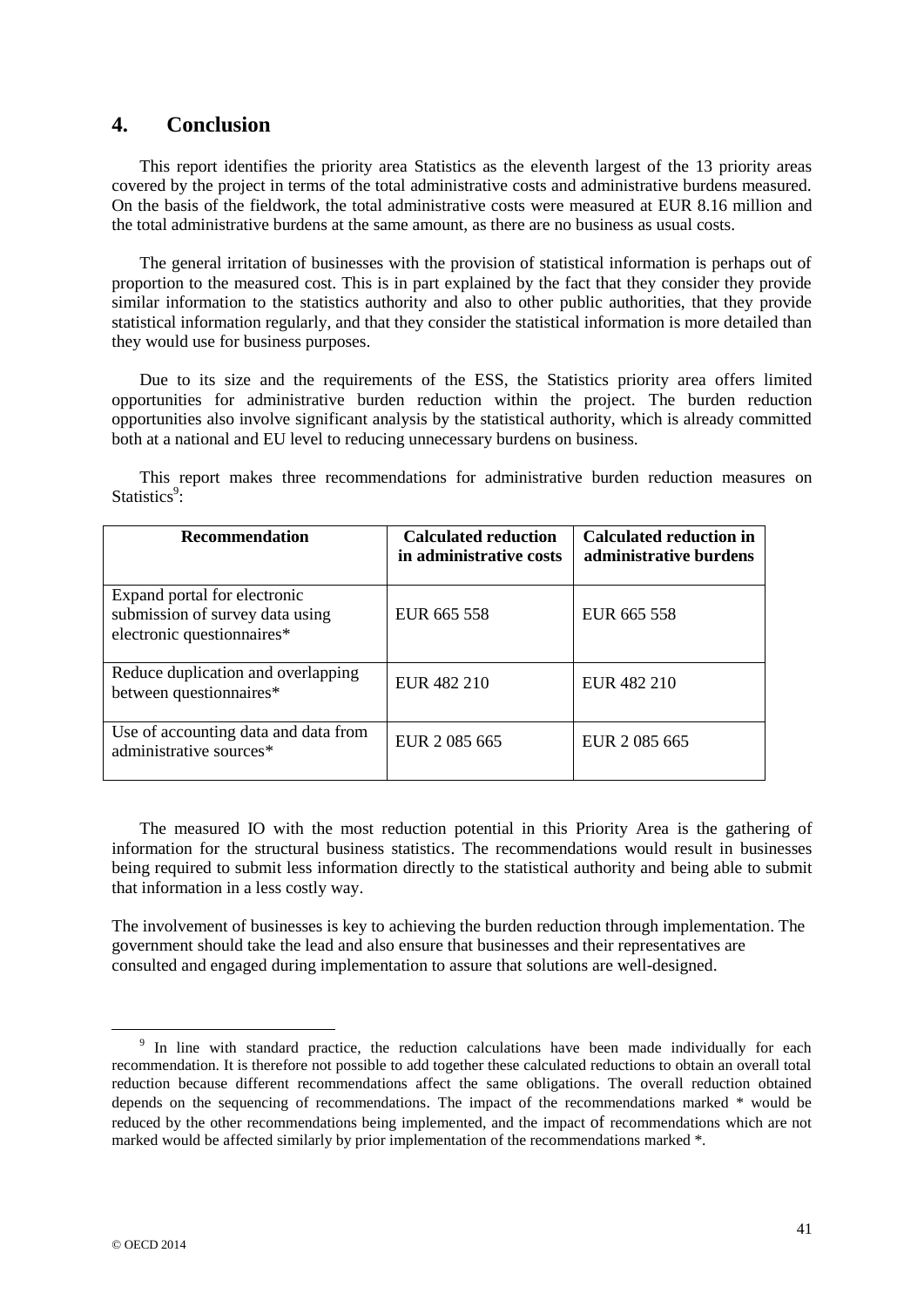# <span id="page-41-0"></span>**1. Annex 1: Analysis of information obligations and quantification of administrative costs**

This Annex provides the measurement results of the study per IO within this Priority Area. For every IO the origins and process description are presented and the detailed measurement results are described and analysed.

### **1.1. Obligation to provide data in response to EL.STAT surveys on the structure of businesses – IO40**

### **1.1.1. Origins and process of the information obligation (brief assessment of purposes of IO)**





The IO is based on Regulation EC 295/2008. This Regulation establishes a common framework for the collection, compilation, transmission and evaluation of Community statistics on the structure, activity, competitiveness and performance of businesses in the Community. The purpose of the compilation of statistics is, in particular, to analyse the structure and evolution of the activities of businesses, the factors of production used and other elements allowing business activity, competitiveness and performance. As an example data required includes the number of employed staff, turnover, wages and salaries, investments, etc. Furthermore, according to Law 3832/2010 as currently in force, the services and agencies of the public sector, as defined in Article 6, paragraph 1 of Law 1256/1982, are obliged to grant EL.STAT access to all administrative sources, public registers and files they keep, in printed, electronic or other form, and provide EL.STAT with primary statistical data and information. Legal entities under private law, associations of individuals and natural persons are obliged to grant the agencies of the Hellenic Statistical System access to all the sources, records or files kept in printed, electronic or other form and provide, in an accurate and timely manner, any data or primary information requested by these agencies for the performance of their duties.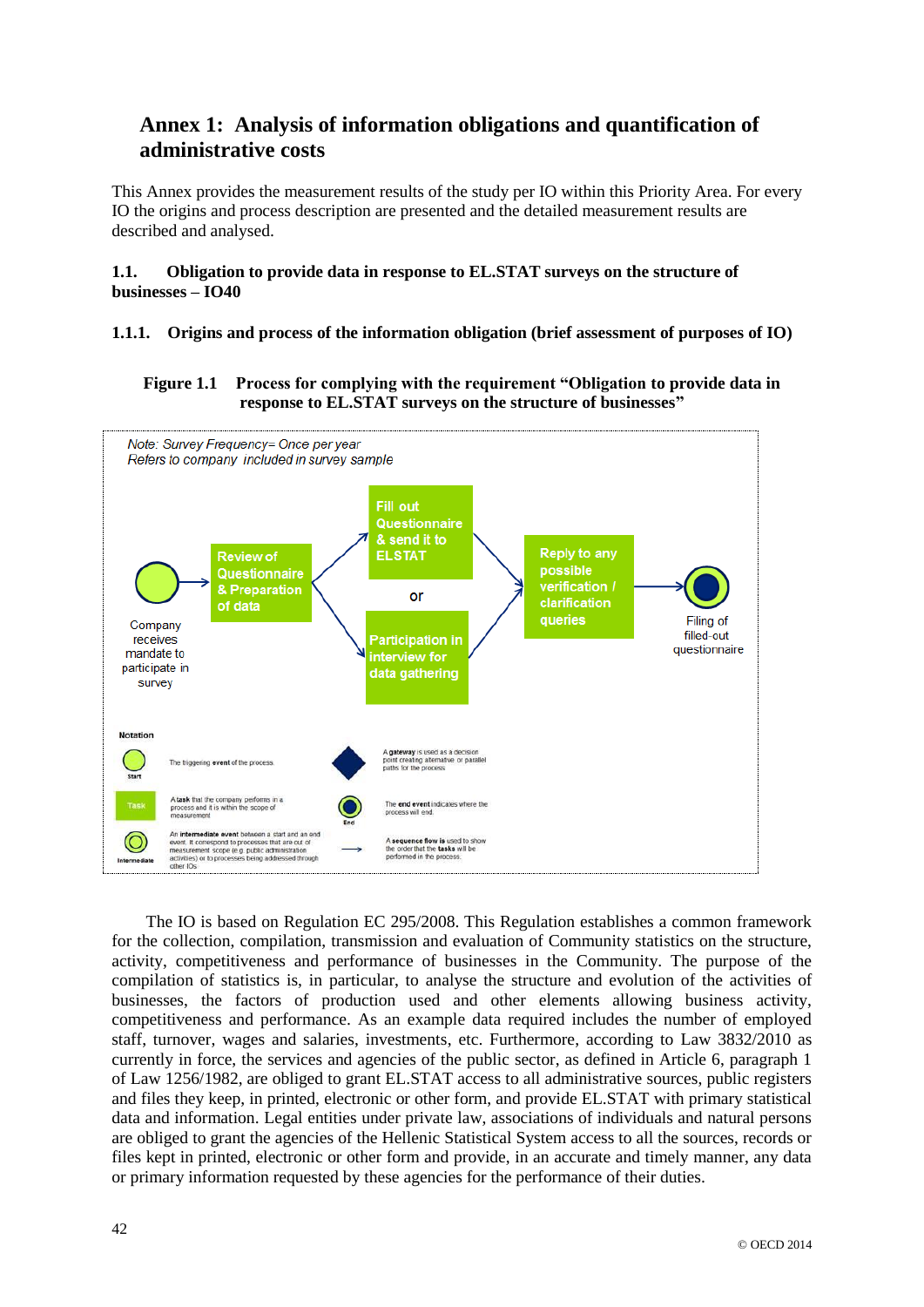Industry specific questionnaires have been set up by EL.STAT including the sectors of Wholesale and retail trade; repair of motor vehicles and motorcycles, Transportation and storage, Accommodation and food service activities, Information and communication, Real estate activities, Professional, scientific and technical activities, Administrative and support service activities, other service activities, Construction Activities, Mines – Quarries, Insurance Activities, Shipping Activities, Tourism Activities, etc.

The survey is conducted annually and companies included in the sample are required to participate. In order to reply to the questionnaire, companies must retrieve data relating to their production, revenue breakdown, employment and job costs, investments, procurement, energy consumption, other costs breakdown, assets analysis etc. Once data has been retrieved companies proceed with filling out the questionnaire, which is later submitted to EL.STAT. Should EL.STAT have any clarifications / verification queries, the company addresses these in collaboration with the Statistics Authority. Once the questionnaire has been submitted, the company may file it, although there is no such obligation.

### **1.1.2. Results from measurement and quantification**

In order to perform a more accurate measurement due to time differences between the segments, a segmentation of interviewed companies was undertaken, dividing them into two categories, namely SMEs and non SMEs (based on the EU definition<sup>10</sup>).

| PA: STATISTICS                                                                                   |                          |                                 | Price $(P)$                                       |              | Nr of<br>entities /<br>frequency<br>(f)<br>occurrences<br>(q) | <b>Total AB</b><br><b>BAU</b><br>$(in$ EUR<br>(% )<br>million) | <b>Total AC</b> |                       |      |
|--------------------------------------------------------------------------------------------------|--------------------------|---------------------------------|---------------------------------------------------|--------------|---------------------------------------------------------------|----------------------------------------------------------------|-----------------|-----------------------|------|
|                                                                                                  | Time<br>(in)<br>minutes) | Consulting<br>costs<br>(in EUR) | Out of pocket /<br>Equipment<br>Costs<br>(in EUR) | $P$ (in EUR) |                                                               |                                                                |                 | $(in$ EUR<br>million) |      |
| IO 40: Obligations to provide data in response to EL.STAT surveys on the structure of businesses |                          |                                 |                                                   |              |                                                               |                                                                |                 |                       |      |
| Non-SMEs                                                                                         | 1 0 3 5                  | $\theta$                        | $\mathbf{0}$                                      | 428          | 3 2 7 1                                                       |                                                                | $0\%$           | 1.40                  | 1.40 |
| <b>SMEs</b>                                                                                      | 185                      | $\theta$                        | $\mathbf{0}$                                      | 77           | 45 662                                                        |                                                                | $0\%$           | 3.49                  | 3.49 |

**Table 1.1 Composition of Administrative Cost and Administrative Burden (IO 40)**

This analysis and measurement has been realised on the below segments:

- Large Companies (non-SMEs  $>$  EUR 40 million Revenue and  $>$ 250 employees)
- Small and Medium sized companies (SMEs < EUR 40 million Revenue and <250 employees)

### **Standardised description of the activities related to the IO 40**

The main employee type involved in the process is under the category "Professionals", namely Accounting Department staff members of companies. As a norm, companies do not require any outsourcing or any other out of pocket expenses in order to fulfill this information obligation. The above mentioned figures of "q" relate to participants of the annual survey of 2012.

<u>.</u>

<sup>&</sup>lt;sup>2</sup>. The main factors determining whether a company is a SME, according to the EU definition, are number of employees (less than 250) and either turnover (less than EUR 50 million) or balance sheet total (less than EUR 43 million).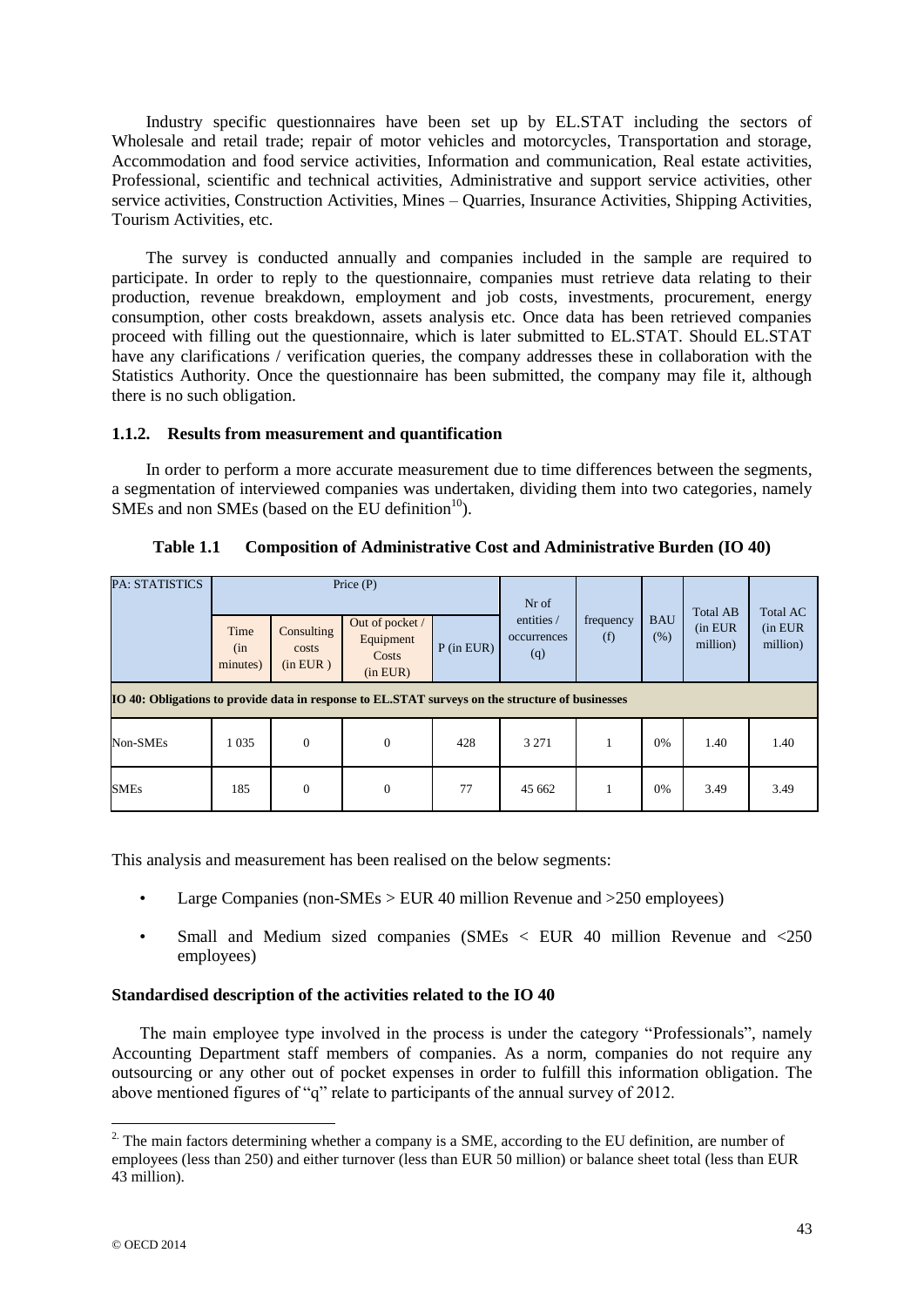Interviewed companies unanimously stated a Business as Usual level of 0%, as although the information requested is available within the companies, all activities related to replying to the survey (data retrieval, preparation of data, review of data, filling out of questionnaire, submitting questionnaire, etc) are activities they would not proceed with, if there was no such obligation.

More specifically the standardized process to be followed in the event that a company is required to provide data in response to EL.STAT surveys on the structure of businesses is described below:

#### **Review of Questionnaire**

The Company receives mandate to participate in survey, receiving the relevant questionnaire related to the industry it operates in. Approximately 10 minutes are required in order to review the questionnaire and to understand its requirements of data in the case of Non-SMEs, while 15 minutes are required for the case of SMEs.

#### **Preparation of Data**

The Company, after having reviewed the questionnaire that has been sent from EL.STAT, proceeds to prepare data to fill out the questionnaire. In order to reply to the questionnaire, companies retrieve the required data from their relevant IT systems. Data relates to annual production, revenue breakdown, employment and job costs, investments, procurement, energy consumption, other costs breakdown, assets analysis etc. This task is usually performed by Accounting staff, in collaboration with other business units (e.g. Procurement, Human Resources, etc) where applicable. This task may require up to 900 minutes (1.9 days) for Non-SMEs and up to 2 hours for SMEs.

### **Completion of Questionnaire and Submission**

The company fills out the Questionnaire and sends it to EL.STAT. This task is usually performed by Accounting staff, while a more senior role again within the Accounting organization of companies undertakes a brief review of data, before these are submitted to EL.STAT. The actual questionnaire completion may require up to 120 minutes (2 hours) for Non-SMEs and up to 45 minutes for SMEs. The submission of the filled out questionnaire does not require more than 5 minutes.

#### **1.1.3. Analysis of measurement results**

The measurement results show that if this IO is completely removed, both the administrative burden and the administrative cost for the Greek economy would be reduced by EUR 4 894 899.

The retrieval of data, is the most burdensome activity within the process, amounting to 86% (among Non-SMEs) and 65% (among SMEs) of total time spent within the process, as this task entails the retrieval of data from various IT systems and encompasses the collaboration of many divisions of the company (e.g. Accounting, Human Resources, Procurement, Production Units, etc). The completion of questionnaires is less burdensome, however this task is still somewhat burdensome mainly due to the fact that questionnaires are not always provided in electronic format.

Differentiating factors were noticed within this IO. As was mentioned earlier the survey of structure of businesses addresses a wide variety of business sectors, ranging indicatively from Wholesale and retail trade, Transportation, Accommodation and food service activities, Information and communication, Real estate, Professional Services, Construction, Mines – Quarries, Insurance Activities, Shipping, Tourism, etc.

Businesses interviewed within this particular IO included Non-SMEs and SMEs belonging to the sectors of construction, professional services, sales of motor vehicles, mining, and retail. EL.STAT has devised different questionnaires in order to address each business sector all of which have a varied level of complexity. This varied level of complexity became evident also during interviews with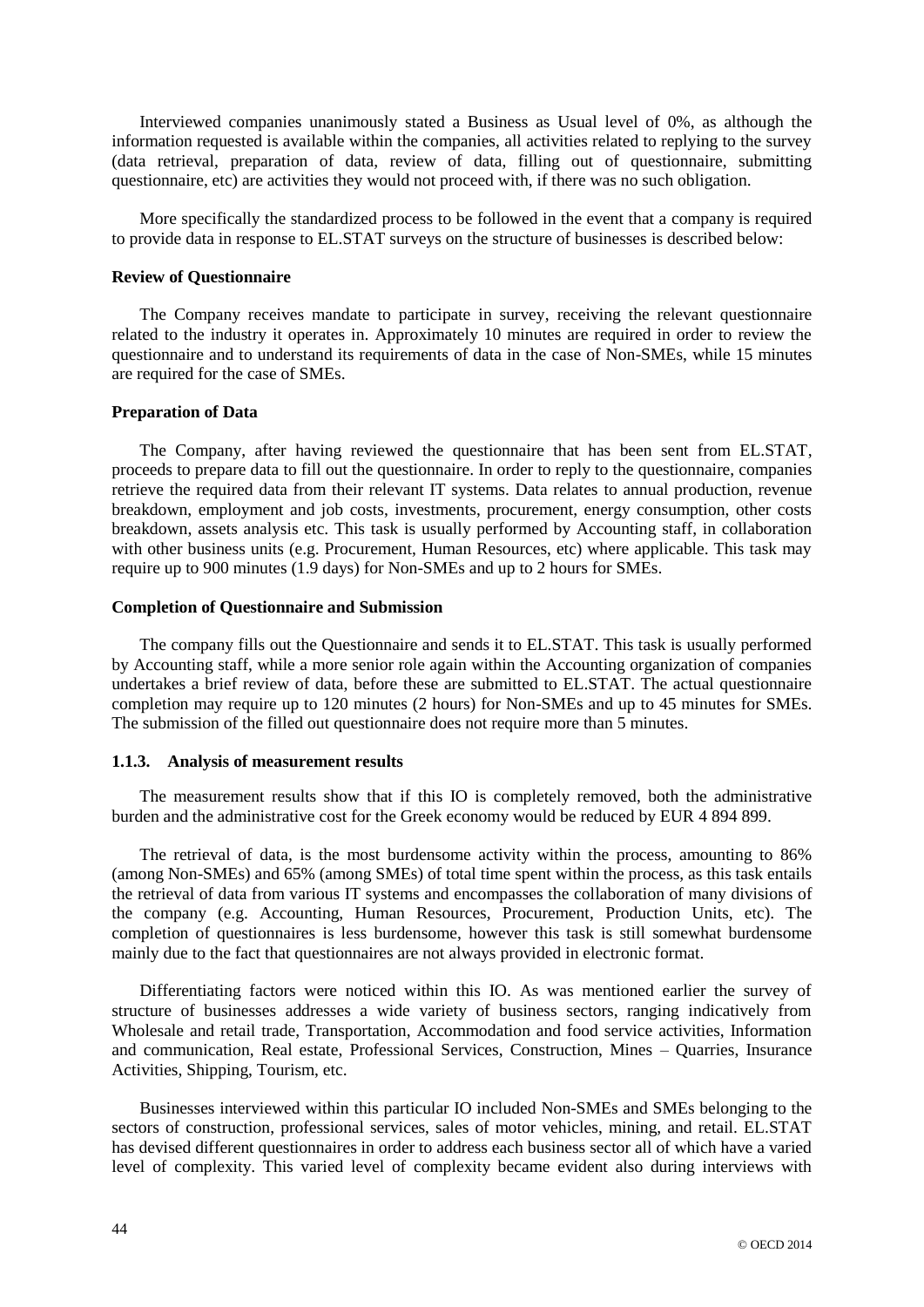companies. Especially the questionnaires of the mining and construction sectors seem to require the most effort, as these are more complex compared to the questionnaires addressed to the retail sector or professional services firms. Indicatively according to interviews, the questionnaire for the mining sector requires six times as much effort in comparison to the questionnaire of professional services, while the construction questionnaire requires seven times as much effort when compared to the professional services sector. Due to the diversified parameters of this IO, the standardised figures were devised through the average of the individual standardised costs per sector.

A major difference becomes evident when comparing the total required time to reply to the questionnaires between the two segments of Non-SMEs and SMEs (2.1 days vs. 3 hours). Although Non-SMEs can rely to a larger extent on their IT infrastructure for retrieving and preparing data in order to be able to reply to the surveys in comparison to SMEs, it is in fact the Non-SMEs that require the larger proportion of effort. Although the questionnaires and requirements for both segments are the same, the difference in time spent could be explained by the fact that Non-SMEs compared to SMEs are by definition more complex, have larger turnovers, may be active in the trade of a wider range of products or services, have larger organizational structures, etc. and this augmented level of complexity translates into the higher levels of effort required.

### **Main irritation points**

The suggestions presented below represent the views of businesses collected through the interviews conducted. They do not take into account the views of the OECD, the Greek authorities or the consultants' assessment.

#### o Absence of electronic submission

Lack of electronic submission, which leads to longer time needed in order to comply with Information Obligation.

#### o Data diversification / detailing

Data requested in the questionnaire addresses a multitude of aspects of the company (i.e. data referring to production, sales, employment, investments, procurement, energy consumption, costs analysis, etc) and requires the effort of several experienced staff within the organisation to gather all needed information. Furthermore, responses to questionnaires require a processing / tabulation of data not supported in-house systems, therefore there is a need to work / process information outside the normal working environment (e.g. ERP). In any case, it is not always clear to companies why the Statistics Authority requests such high level of detail.

#### o Overlapping of different questionnaires

An irritation factor stems from the fact that some data required in the Structure of Businesses questionnaires is also required in other questionnaires / surveys (overlapping). On the other hand a significant part of the data required could be extracted by the Statistics Authority from the available / published annual accounts data of companies.

### o Sampling of interviewees

Also, it has been reported that EL.STAT's register of companies may not be updated especially regarding joint ventures and at times requests information for non-existent joint ventures. Irritation was mentioned from companies which are always included in the survey sample and are burdened with this particular IO year after year.

### o Timing of the surveys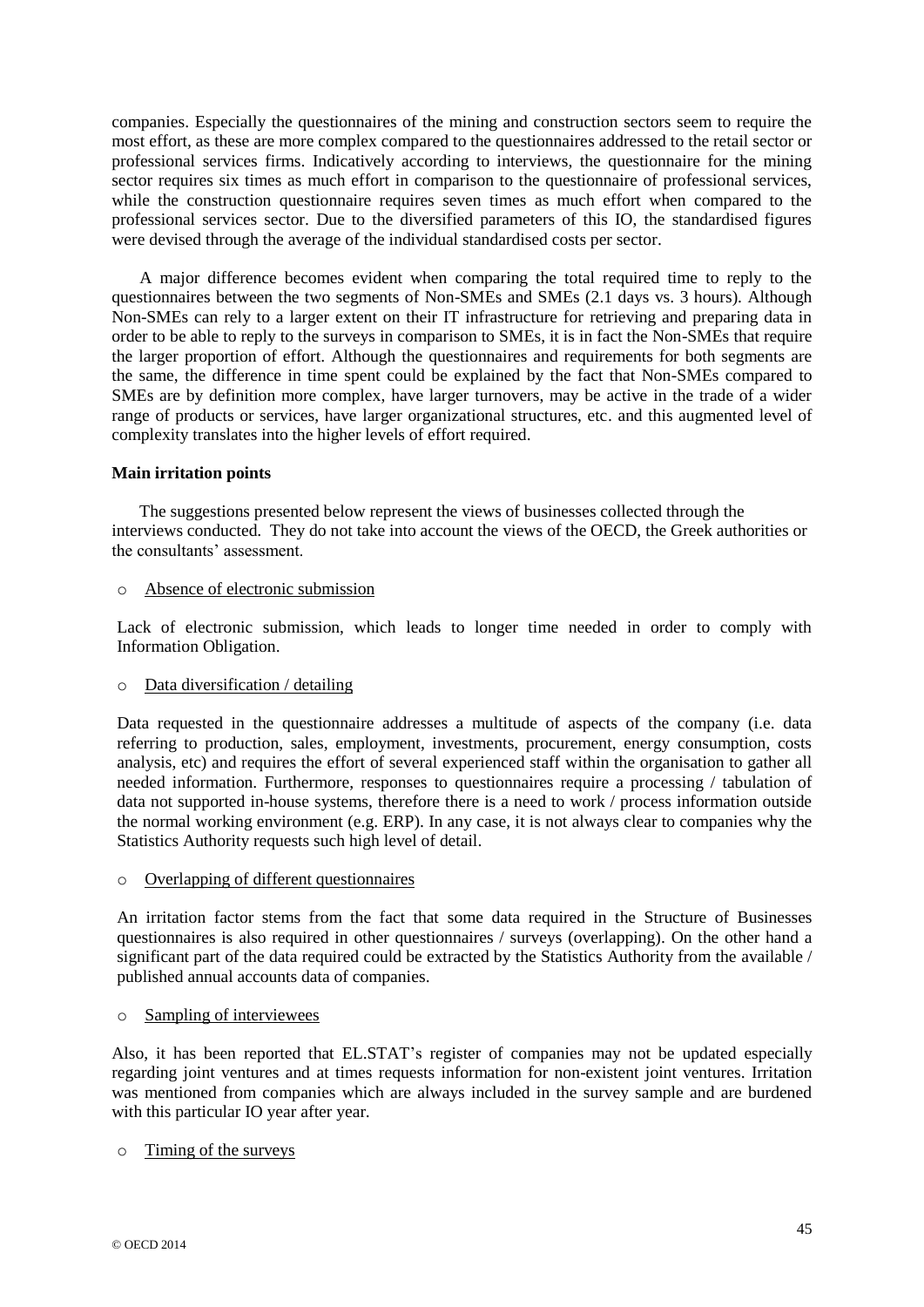The period that the questionnaires are sent to businesses (usually during May) is not considered ideal as it coincides with deadlines for the submission of VAT statements, income statements etc.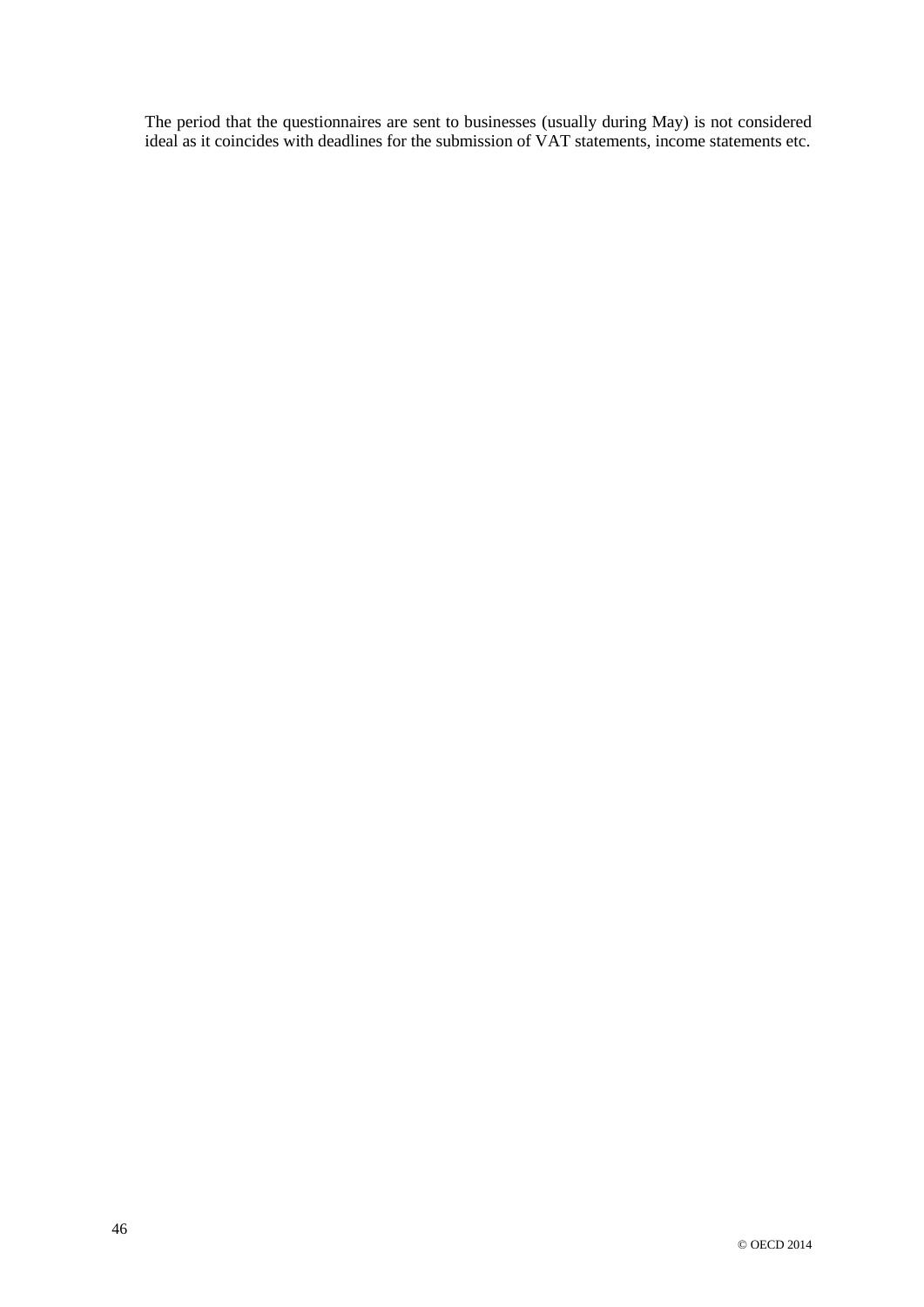**1.2. Obligation to provide data in response to the EL.STAT survey on production and sales of manufactured goods – IO41**

**1.2.1. Origins and process of the information obligation (brief assessment of purposes of IO)**

**Figure 1.2 Process for complying with the requirement "Obligation to provide data in response to the EL.STAT survey on production and sales of manufactured goods"**



This IO is based on the Council Regulation (EEC) No 3924/91 of 19 December 1991 on the establishment of a Community survey of industrial production. The Commission aims to have full, up to date and reliable information on industrial production in the Community. For Greece EL.STAT is assigned to carry out the Annual Statistical Research PRODCOM on Production and Sales Industrial Products. It is abbreviated from the French Production Communautaire. The purpose of this research is to collect statistics on industrial production. In particular the data collected relate to quantity of production, quantity of sales and sales value.

Although the EC Regulation states that survey must include all undertakings employing at least 20 people, the Greek threshold has been set on surveying enterprises with an average annual employment of at least 10 people. The process does not differ for companies with 10 or 20 people. EL.STAT conducts a survey once a year in businesses of the mining, quarrying and manufacturing sectors with average personnel over 10 persons. Companies over the threshold of 10 employees are therefore required to participate.<sup>11</sup>

1

<sup>&</sup>lt;sup>11</sup> Article 3(3) of Regulation 3924/91/EC requires the threshold of 20 persons to be reviewed in light of the requirement of representativeness, so as to ensure undertakings representing at least 90% of national production by NACE Rev. 1 class are covered. This is the context in which the threshold in Greece has been set at 10 persons.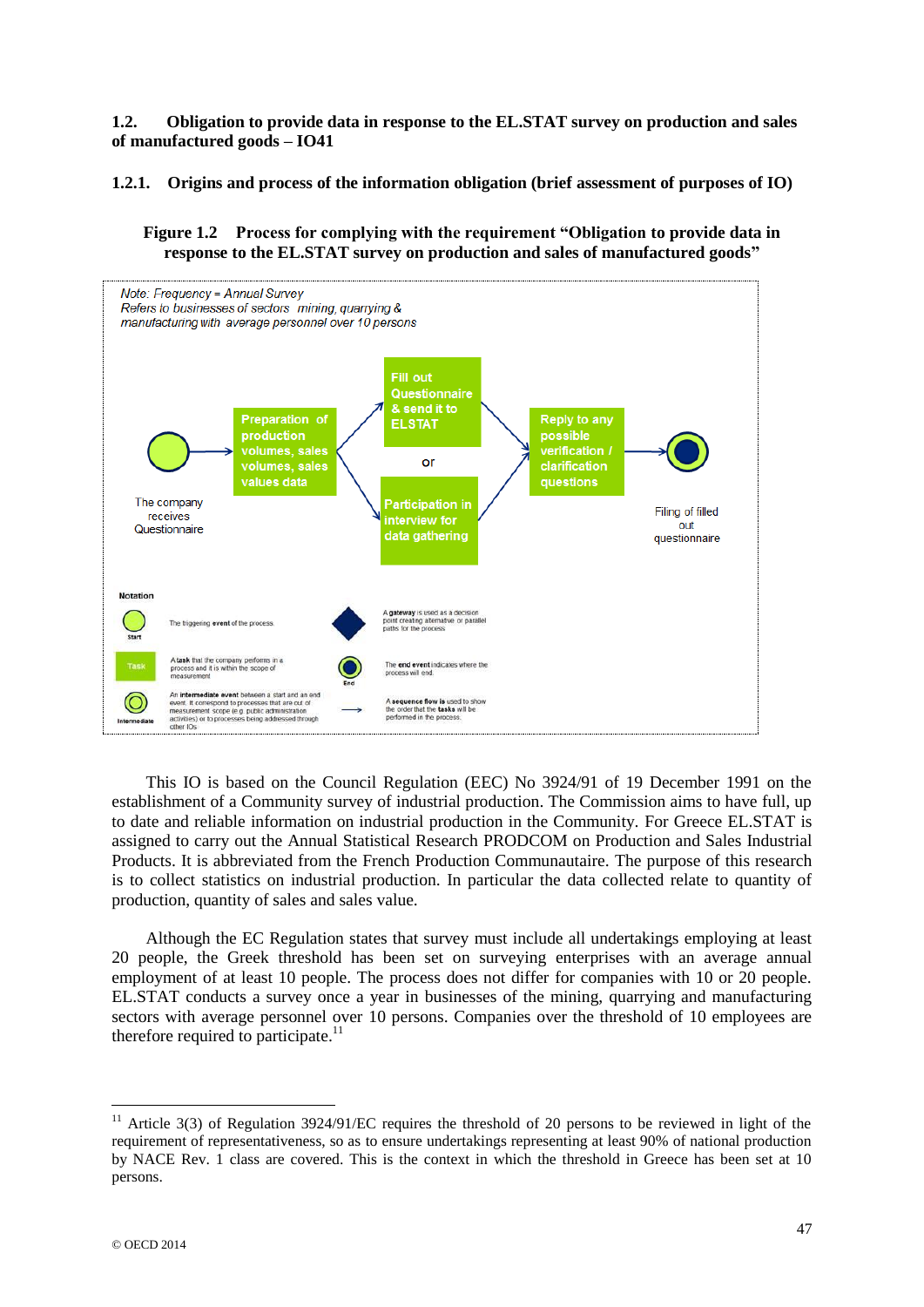In order to reply to the questionnaire, companies must retrieve data relating to their production and sales both in terms of volumes and values. Once data has been retrieved companies proceed with filling out the questionnaire, which entails providing data such as the PRODCOM code, description of the goods, measurement unit, volumes of produced goods (for the reporting year), volumes of goods sold (within the reporting year, no matter the year of production), values of goods sold. The questionnaire is then submitted to EL.STAT. Should EL.STAT have any clarifications / verification queries, the company addresses these in collaboration with the Statistics Authority. Once the questionnaire has been submitted, the company may file it, although there is no such obligation.

### **1.2.2. Results from measurement and quantification**

| PA: STATISTICS         | Price $(P)$          |                                        |                                                   |              | Nr of                            |                  |                    | <b>Total AB</b>       | Total AC            |
|------------------------|----------------------|----------------------------------------|---------------------------------------------------|--------------|----------------------------------|------------------|--------------------|-----------------------|---------------------|
|                        | Time<br>(in minutes) | <b>Consulting</b><br>costs<br>(in EUR) | Out of pocket /<br>Equipment<br>Costs<br>(in EUR) | $P$ (in EUR) | entities /<br>occurrences<br>(q) | frequency<br>(f) | <b>BAU</b><br>(% ) | $(in$ EUR<br>million) | (in EUR<br>million) |
| IO 41: Title of the IO |                      |                                        |                                                   |              |                                  |                  |                    |                       |                     |
| Non-Segmented          | 490                  | $\overline{0}$                         | $\mathbf{0}$                                      | 203          | 3987                             |                  | 0%                 | 0.81                  | 0.81                |

**Table 1.2 Composition of Administrative Cost and Administrative Burden (IO 41)**

### **Standardised description of the activities related to the IO 41**

The main employee type involved in the process is under the category "Professionals", as the tasks are usually performed by Accounting Department staff members of companies. As a norm, companies do not require any outsourcing or any other out of pocket expenses in order to fulfill this information obligation. The above mentioned figure of "q" refers to survey participants for 2012.

Interviewed companies unanimously stated a Business as Usual level of 0%, as although the information requested is available within the companies, all activities related replying to the survey (data retrieval, preparation of data, review of data, filling out of questionnaire, submitting questionnaire, etc) are activities they would not proceed with, if there was no such obligation.

More specifically the standardized process to be followed when providing data in response to the EL.STAT survey on production and sales of manufactured goods is described below:

#### **Review of Questionnaire**

The Company receives mandate to participate in survey, receiving the relevant questionnaire. Approximately 5 minutes are required in order to review the questionnaire in order to understand its requirements of data.

#### **Preparation of Data**

The Company having reviewed the questionnaire that has been sent from EL.STAT proceeds to prepare the data to fill out the questionnaire. In order to reply to the questionnaire, companies retrieve the required data from their relevant IT systems. Data relates to annual production in volumes, annual sales in volumes and values. This task is usually performed by accounting staff, in collaboration with other Production business units. This task may require up to 400 minutes (6.6 hours).

### **Completion of Questionnaire and Submission**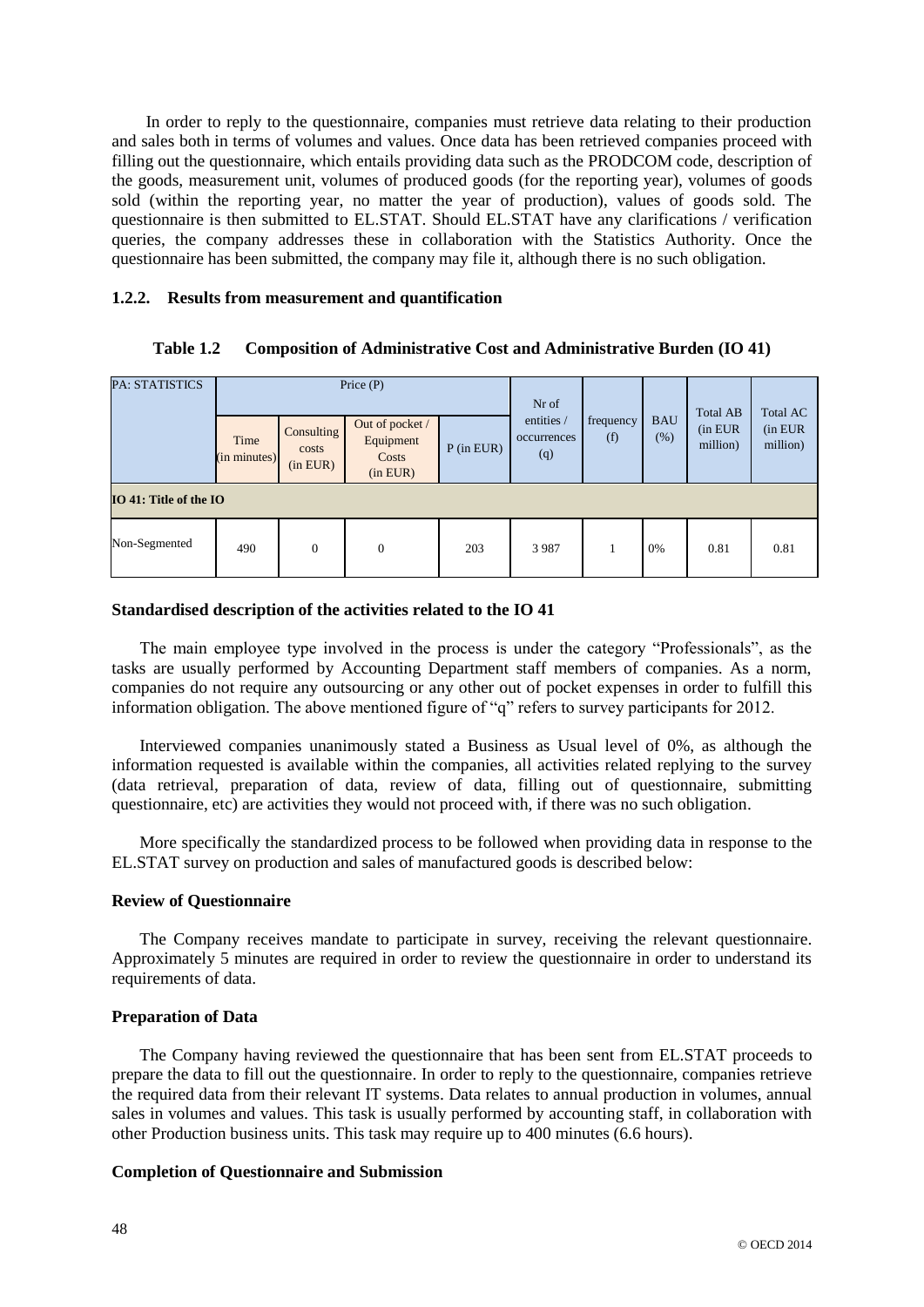The company fills out the questionnaire and sends it to EL.STAT. This task is usually performed by accounting staff, while a more senior role again within the Accounting organization of companies undertakes a brief review of data, before these are submitted to EL.STAT. The actual questionnaire completion may require up to 85 min (1.4 hours).

#### **1.2.3. Analysis of measurement results**

The measurement results show that if this IO is completely removed, both the administrative burden and the administrative cost for the Greek economy would be reduced by EUR 808 152.

The retrieval of data is the most burdensome activity within the process, amounting to 81% of total time spent within the process, as this task may entail the retrieval of data from various IT systems (production systems as well as sales systems). The reporting of production and sales in volumes poses an especially burdensome activity for companies, more so when companies have in place a reporting system that reports in different units than those required from the survey. Companies need to edit the data in order to fulfill the requirements. The completion of questionnaires itself is less burdensome; however, it becomes irritating due to the fact that questionnaires are not provided in electronic format.

#### **Main irritation points**

The suggestions presented below represent the views of businesses collected through the interviews conducted. They do not take into account the views of the OECD, the Greek authorities or the consultants' assessment.

o Absence of electronic submission

Companies have to complete the questionnaire manually, while the time needed for reviewing data to be submitted increases significantly due to this factor.

#### o Overlapping of different questionnaires

Companies stated that the Prodcom questionnaire has significant overlaps with other surveys as it demands data that is similar to other questionnaires e.g. the Bulletin of Industrial Movement by the General Secretariat of Industry.

#### o Use of different classification codes

The PRODCOM classification codes differ from those of other surveys e.g. the 8-Digit nomenclature codes of INTRASTAT, forcing companies to spend time and effort to familiarise themselves with more than one classification coding.

#### o Data detailing

Level of detail of data requested is not included in annual accounts of companies therefore the effort required for compliance with the IO is considered a significant administrative burden

Companies that are active not only in the production of goods but also in other sectors e.g. wholesale and retail sectors, have significant difficulties in allocating costs to the production unit of their business and therefore consider data submitted within the survey rather subjective.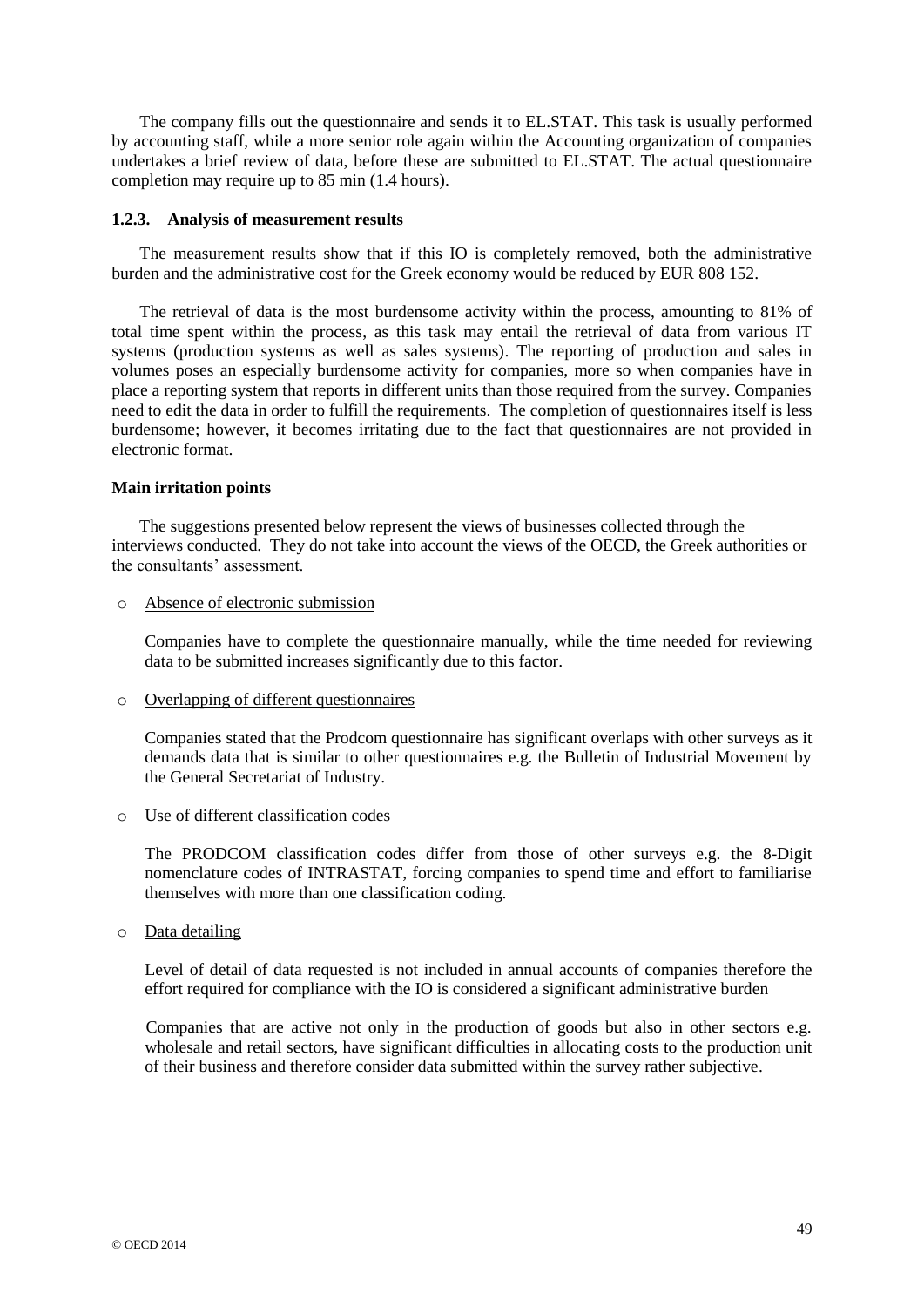**1.3. Obligation to provide data in response to the EL.STAT survey on trading of goods between Greece and other EU Member States (INTRASTAT) – IO42**

**1.3.1. Origins and process of the information obligation (brief assessment of purposes of IO)**

**Figure 1.3 Process for complying with the requirement "Obligation to provide data in response to the EL.STAT survey on trading of goods between Greece and other EU Member States (INTRASTAT)"**



This IO is based on the Regulation (EC) No 638/2004 of the European Parliament and of the council of 31 March 2004. This Regulation establishes a common framework for the systematic production of Community statistics relating to the trading of goods between Member States, covering dispatches (exports) and arrivals (imports). Through the specific data collection system, referred to as the "INTRASTAT" system, EL.STAT is assigned to collect data from companies on a monthly basis. Each year EL.STAT announces thresholds which when surpassed, lead to the IO. For 2013 the thresholds were set at EUR 100 000 for Arrivals and EUR 90 000 for Dispatches. The EU regulation requires that thresholds below which parties are exempted from providing any Intrastat information are set at a level that ensures that the value of at least 97 % of the total dispatches and at least 95% of the total arrivals of the relevant Member State's taxable persons is covered. According to EL.STAT the use of the online system covers about 70% of the total companies obliged to report Intrastat.

The Company has the obligation to provide data on a monthly basis, in response to the EL.STAT survey on trading of goods between Greece and other EU Member States (INTRASTAT), once it has surpassed thresholds set each year by EL.STAT.

Once companies have retrieved data on their dispatches (exports) and arrivals (imports), data is then corresponded to the relative INTRASTAT 8-digit nomenclature code. Data is submitted electronically via INTRASTAT's online tool and includes the aforementioned nomenclature code, country code (either from where the goods were imported from or are exported to), "nature of the transaction", mode of transport, net mass of the goods, invoiced amount, statistical value, etc. The submitted data or INTRASTAT statement as it is called receives a protocol number and may be printed out and filed, although there is no such obligation.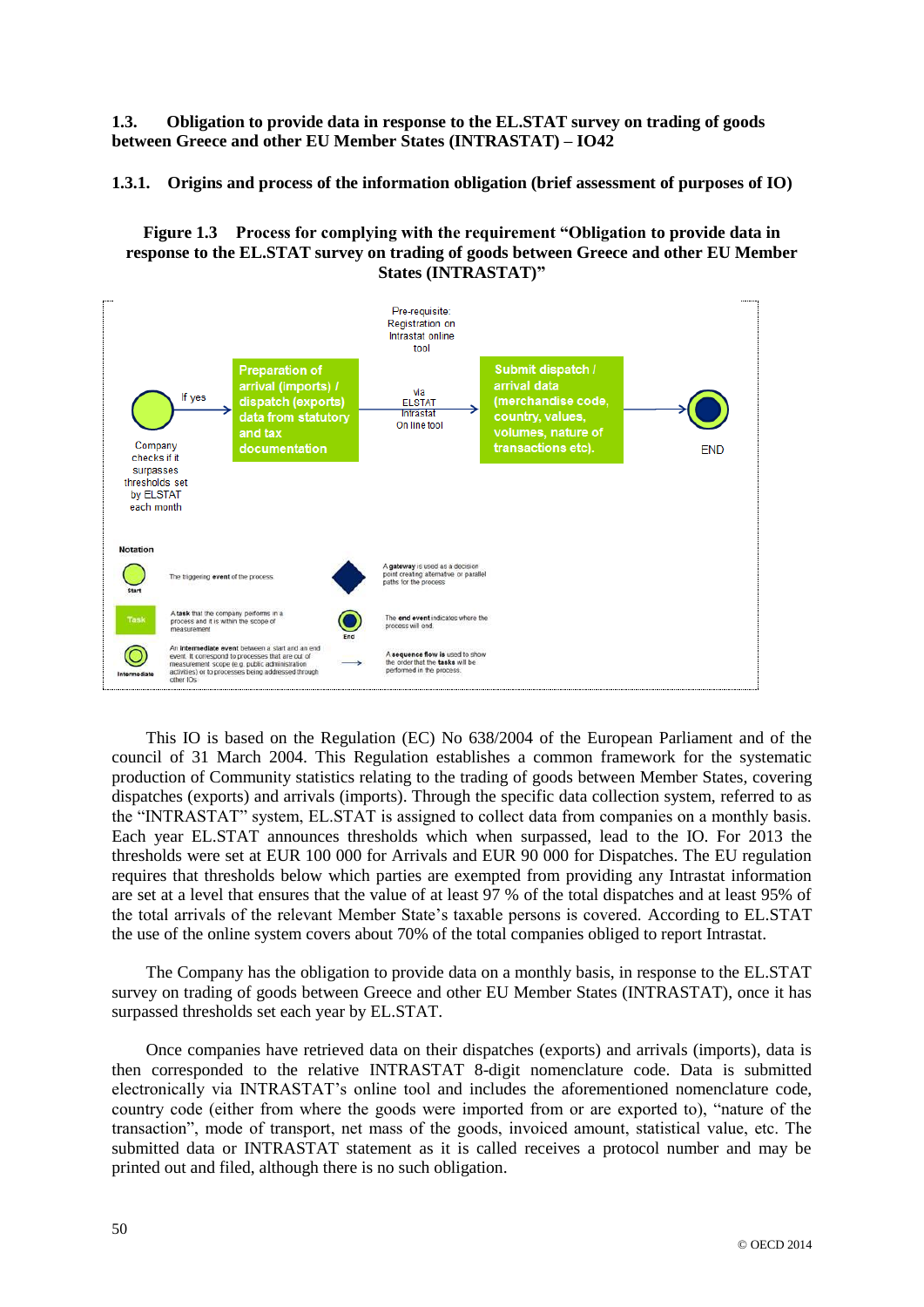#### **1.3.2. Results from measurement and quantification**

| PA: STATISTICS                                                                                                                                        |                          |                                 | Price $(P)$                                       | Nr of        |                                  |                  | <b>Total AB</b>    | <b>Total AC</b>       |                       |
|-------------------------------------------------------------------------------------------------------------------------------------------------------|--------------------------|---------------------------------|---------------------------------------------------|--------------|----------------------------------|------------------|--------------------|-----------------------|-----------------------|
|                                                                                                                                                       | Time<br>(in)<br>minutes) | Consulting<br>costs<br>(in EUR) | Out of pocket /<br>Equipment<br>Costs<br>(in EUR) | $P$ (in EUR) | entities /<br>occurrences<br>(q) | frequency<br>(f) | <b>BAU</b><br>(% ) | $(in$ EUR<br>million) | $(in$ EUR<br>million) |
| IO 42:Obligation to provide data in response to the ELSTAT survey on trading of goods between Greece and other EU Member<br><b>States (INTRASTAT)</b> |                          |                                 |                                                   |              |                                  |                  |                    |                       |                       |
| Non Segmented                                                                                                                                         | 185                      | $\theta$                        | $\Omega$                                          | 77           | 2 2 1 9                          | 12               | 0%                 | 2.04                  | 2.04                  |

### **Table 1.3 Composition of Administrative Cost and Administrative Burden (IO 42)**

#### **Standardised description of the activities related to the IO 42**

The main employee type involved in the process is under the category "Professionals", as the tasks included in the IO are usually performed by Accounting Department staff members of companies. As a norm, companies do not require any outsourcing or any other out of pocket expenses in order to fulfill this information obligation. The above mentioned figure of "q" related to the number of monthly INTRASTAT statements received by EL.STAT in 2012, thus the frequency "f" of the IO is set at 12.

Interviewed companies unanimously stated a Business as Usual level of 0%, as although the information requested is available within the companies, all activities related replying to the survey (data retrieval, preparation of data, corresponding company data to the 8-digit nomenclature classes, uploading data to the INTRASTAT website, etc) are activities they would not proceed with, if there was no such obligation.

More specifically the standardized process to be followed in the event that a company is required to provide data on trading of goods between Greece and other EU Member States (INTRASTAT) is presented below:

### **Preparation of Data**

The process is commenced if the Company has surpassed thresholds set by EL.STAT and therefore must report intra EU trading of goods.

The Company prepares the arrival (imports) / dispatch (exports) data from statutory and tax documentation. Data is then corresponded to the relative 8-digit nomenclature code. This task is requires 120 minutes (2 hours) for a normal efficient business and is performed by Accounting Department staff and is usually briefly reviewed by a more senior role within the Accounting organization of companies.

#### **Submission of Data**

Data is submitted electronically via INTRASTAT's online tool and includes the aforementioned nomenclature code, country code (either from where the goods were imported from or are exported to), "nature of the transaction", mode of transport, net mass of the goods, invoiced amount, statistical value, etc. Uploading the data requires 60 min for a normal efficient business and is performed by Accounting Department staff.

The submitted data or INTRASTAT statement as it is called receives a protocol number and may be printed out and filed, although there is no such obligation, allowing for another 5 minutes.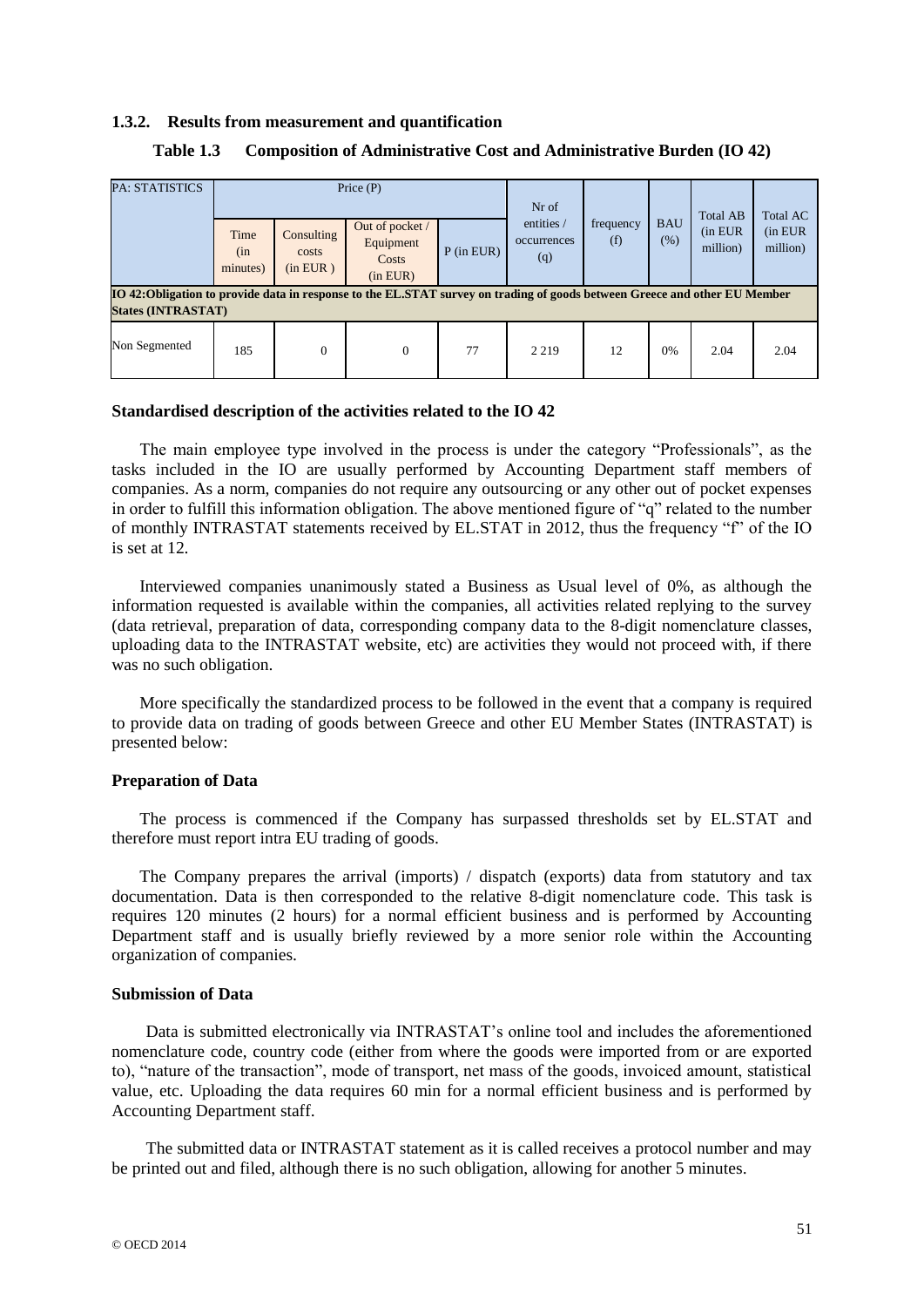#### **1.3.3. Analysis of measurement results**

The measurement results show that if this IO is completely removed, both the administrative burden and the administrative cost for the Greek economy would be reduced by EUR 2 037 796.

The retrieval of data is the most burdensome activity within the process, amounting to 65% of total time spent within the process, as this task entails the retrieval of data from IT systems and the corresponding of the retrieved data to the 8-digit nomenclature codes of the INTRASTAT system.

Data is submitted electronically via data entry into the INTRASTAT website, however there exists also a more rapid way of uploading data to EL.STAT with a batch .txt file, which requires the creation of a customized report from companies' ERP systems and entails a consultancy cost for the initial customization and setting up of nomenclature codes. However, as the submission via a batch .txt file is not the norm, such costs have not been included in the standardized figures.

### **Main irritation points**

The suggestions presented below represent the views of businesses collected through the interviews conducted. They do not take into account the views of the OECD, the Greek authorities or the consultants' assessment.

### o Data detailing

The complexity of corresponding data to the very detailed 8-digit nomenclature codes was the most mentioned irritating factor by interviewees. This task is especially burdensome for companies with a large variety in goods traded.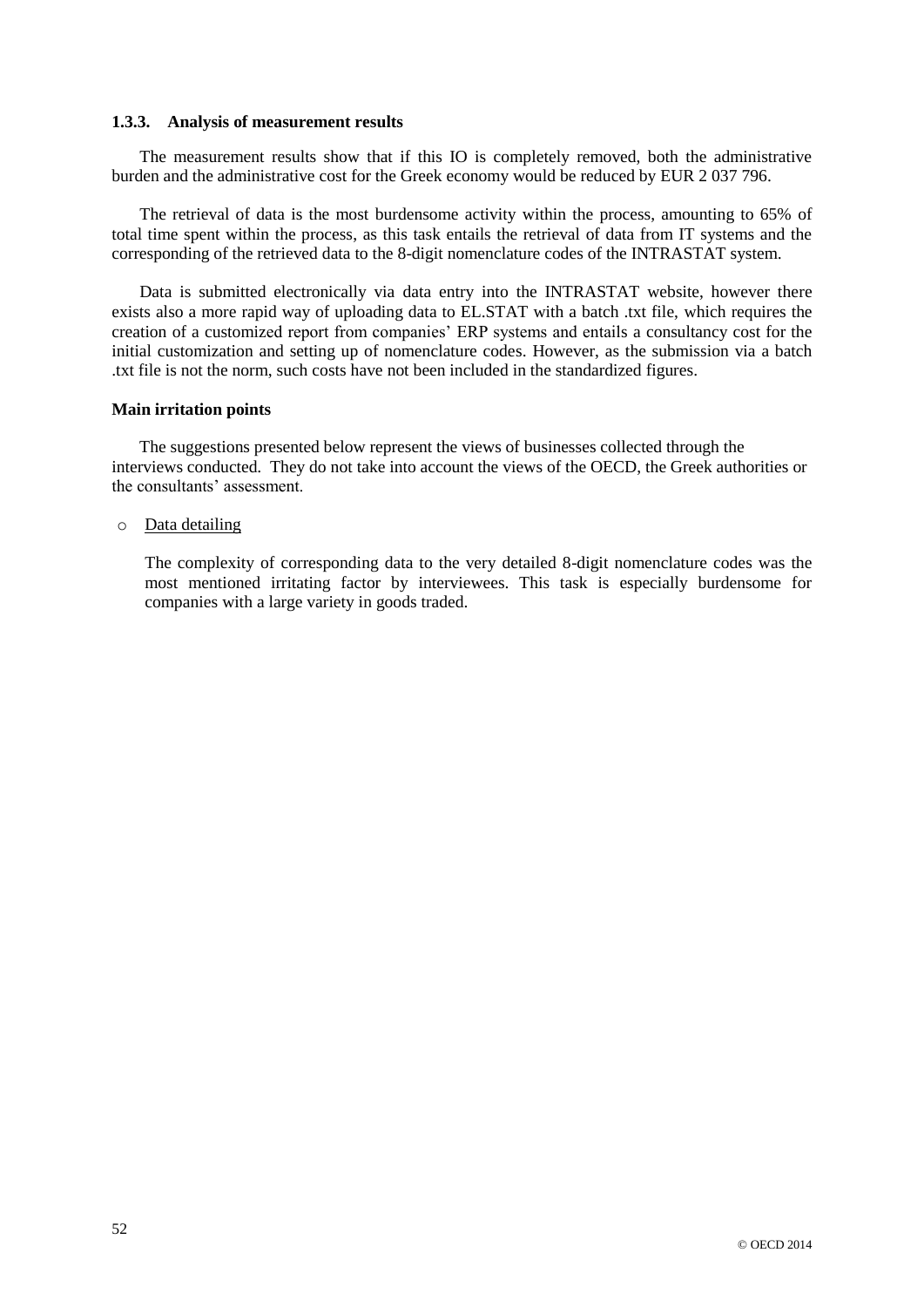**1.4. Obligation to provide data in response to the EL.STAT survey on job vacancies and labour cost – IO43**

**1.4.1. Origins and process of the information obligation (brief assessment of purposes of IO)**



**Figure 1.4 Process for complying with the requirement "Obligation to provide data in response to the EL.STAT survey on job vacancies and labour cost"**

This IO is based on Regulation (EC) No 450/2003 of the European Parliament and of the Council of 27 February 2003 and on Regulation (EC) No 453/2008 of the European Parliament and of the Council of 23 April 2008 on quarterly statistics on Community Job Vacancies, as well as Regulation EC No 530/1999 of 9 March 1999 concerning structural statistics on earnings and on labour costs.

The objective of the first Regulation is to establish a common framework for the production, transmission and evaluation of comparable labour cost indices in the Community. The objective of the second Regulation lays down the requirements for the regular quarterly production of statistics on Community job vacancies, while the third Regulation aims at concentrating structure and distribution of earnings within the EU at four yearly intervals.

EL.STAT is assigned to conduct a sampling survey on a three-month basis regarding job vacancies and labour cost of companies as well as the 4 year survey regarding labour costs. According to Law 3832/2010 as currently in force, the services and agencies of the public sector, as defined in Article 6, paragraph 1 of Law 1256/1982, are obliged to grant EL.STAT access to all administrative sources, public registers and files they keep, in printed, electronic or other form, and provide EL.STAT with primary statistical data and information. Legal entities under private law, associations of individuals and natural persons are obliged to grant the agencies of the Hellenic Statistical System access to all the sources, records or files kept in printed, electronic or other form and provide, in an accurate and timely manner, any data or primary information requested by these agencies for the performance of their duties.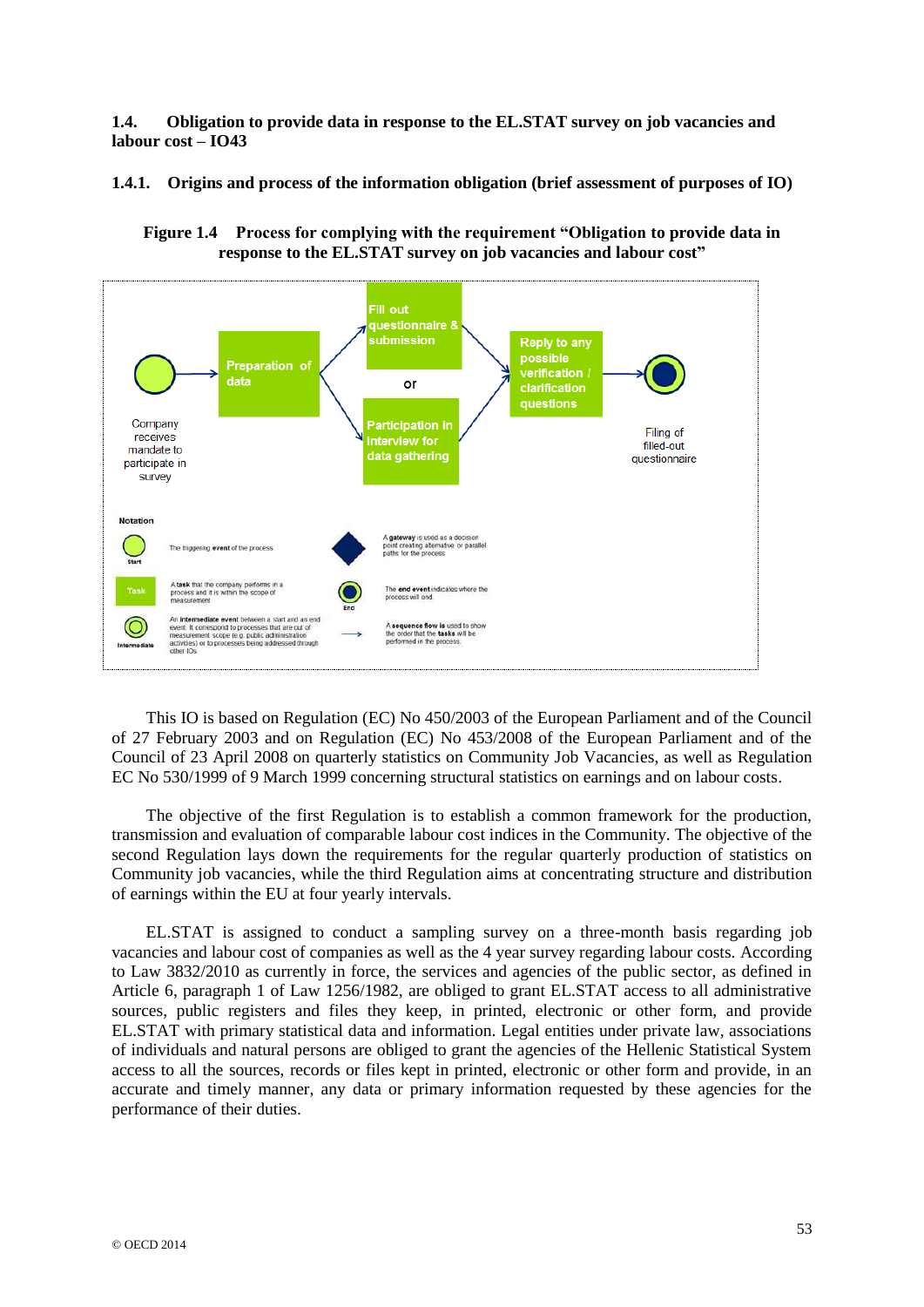Once a company receives a mandate to participate in the survey, if it has been selected in the survey sample<sup>12</sup>, it proceeds to retrieve data regarding labour costs and job vacancies. Data to be gathered includes number of employees per employment type (full time vs. part time), total worked hours, total labour costs, costs for employer social security contributions, training costs, other costs incurred by the employer, number of job vacancies per specialisation, etc. Once data has been retrieved companies proceed with filling out the questionnaire, which is later submitted to EL.STAT. Should EL.STAT have any clarifications / verification queries, the company addresses these in collaboration with the Statistics Authority. Once the questionnaire has been submitted, the company may file it, although there is no such obligation..

### **1.4.2. Results from measurement and quantification**

| PA: STATISTICS                                                                                                                         |                      | Price $(P)$                     | Nr of                                             |              |                                  | <b>Total AB</b>  | <b>Total AC</b>    |                       |                       |
|----------------------------------------------------------------------------------------------------------------------------------------|----------------------|---------------------------------|---------------------------------------------------|--------------|----------------------------------|------------------|--------------------|-----------------------|-----------------------|
|                                                                                                                                        | Time<br>(in minutes) | Consulting<br>costs<br>(in EUR) | Out of pocket /<br>Equipment<br>Costs<br>(in EUR) | $P$ (in EUR) | entities /<br>occurrences<br>(q) | frequency<br>(f) | <b>BAU</b><br>(% ) | $(in$ EUR<br>million) | $(in$ EUR<br>million) |
| [10 43a: Obligation to provide data in response to the EL.STAT survey on Job vacancies and labour costs (Type I Questionnaire)         |                      |                                 |                                                   |              |                                  |                  |                    |                       |                       |
| (Type I)<br>Questionnaire)                                                                                                             | 40                   | $\theta$                        | $\theta$                                          | 17           | 2 1 5 8                          | $\overline{4}$   | $\mathbf{0}$       | 0.14                  | 0.14                  |
| [10 43b: Obligation to provide data in response to the EL.STAT survey on Job vacancies (Type II Questionnaire)                         |                      |                                 |                                                   |              |                                  |                  |                    |                       |                       |
| (Type II)<br>Questionnaire)                                                                                                            | 40                   | $\Omega$                        | $\Omega$                                          | 17           | 3 1 7 5                          | $\overline{4}$   | $\Omega$           | 0.21                  | 0.21                  |
| [O 43c: Obligation to provide data in response to the EL.STAT survey on Job vacancies and labour costs (4 Year Survey on Job<br>Costs) |                      |                                 |                                                   |              |                                  |                  |                    |                       |                       |
| (4-Year Job Cost)<br>Survey)                                                                                                           | 130                  | $\mathbf{0}$                    | $\theta$                                          | 54           | 4879                             | 0.25             | $\Omega$           | 0.06                  | 0.06                  |

### **Table 1.4 Composition of Administrative Cost and Administrative Burden (IO 43)**

#### **Standardised description of the activities related to the IO 43**

The main employee type involved in the process is under the category "Professionals", as the tasks included in the IO are usually performed by Accounting Department and Human Resources Department staff members of companies. As a norm, companies do not require any outsourcing or any other out of pocket expenses in order to fulfill this information obligation. The above mentioned figures of "q" refer to 2012 survey participants on a quarterly basis (for the surveys based on Questionnaire Type I and Type II) and on a 4-year interval (for the 4-Year Job Cost survey), thus a frequency of 4 and 0.25 is used respectively.

Interviewed companies unanimously stated a Business as Usual level of 0%, as although the information requested is available within the companies, all activities related to replying to the survey (data retrieval, preparation of data, review of data, filling out of questionnaire, submitting questionnaire, etc) are activities they would not proceed with, if there was no such obligation.

More specifically the standardized process to be followed in the event that a company is required to provide data in response to EL.STAT surveys on Job Costs and Job Vacancies is described below:

1

 $12$  The estimated non-responses are 25%, as indicated in the relevant legislation.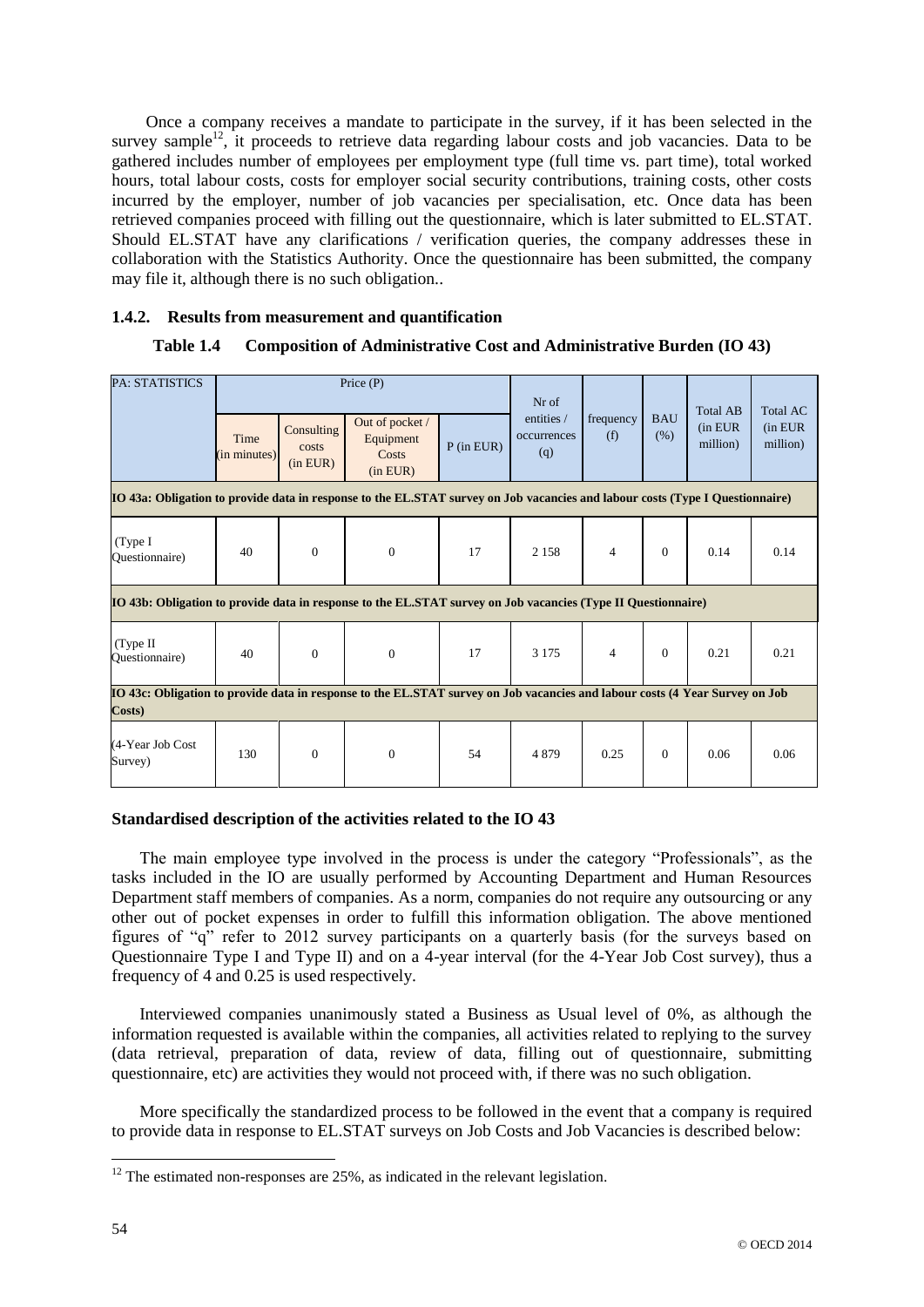#### **Review of Questionnaire**

The Company receives a mandate from EL.STAT to participate in the survey, receiving the relevant questionnaire. Approximately 5 min are required by a normal efficient business in order to review the questionnaire in order to understand its requirements of data.

#### **Preparation of Data**

The Company, having reviewed the questionnaire that has been sent from EL.STAT proceeds to prepare data to fill out the questionnaire. In order to reply to the questionnaire, companies retrieve the required data from their relevant IT systems. Data to be gathered includes number of employees per employment type (full time vs. part time), total worked hours, total labour costs, costs for employer social security contributions, training costs, other costs incurred by the employer, number of job vacancies per specialisation, etc. This task is performed by Accounting staff in collaboration with Human Resources staff and requires approximately 15 minutes for Questionnaire Types I and II and 80 minutes (1.3 hours) for the 4-Year Survey on Job Costs.

### **Completion of Questionnaire and Submission**

Once data has been retrieved companies proceed with filling out the questionnaire, which is later submitted to EL.STAT. This task is usually performed by Accounting staff in collaboration with Human Resources staff and requires another 15 minutes for Questionnaire Types I and II and 40 min for the 4-Year Survey on Job Costs.

The Company replies to any possible verification/ clarification queries that EL.STAT may have via telephone or email, a task that doesn't occur regularly and may take only a few minutes to perform (5 minutes).

#### **1.4.3. Analysis of measurement results**

The measurement results show that if this IO is completely removed, both the administrative burden and the administrative cost for the Greek economy would be reduced by EUR 418 568.

The retrieval of data is not so burdensome according to the standardized data for the quarterly surveys of Job Vacancies and Job Costs, as these were estimated at requiring a mere 15 minutes. On the other hand the more complex 4-Year survey on Job Costs was estimated to require 80 minutes for the retrieval of data. The completion of questionnaires is less burdensome, however irritating, mainly due to the fact that questionnaires are not always provided in electronic format.

#### **Main irritation points**

The suggestions presented below represent the views of businesses collected through the interviews conducted. They do not take into account the views of the OECD, the Greek authorities or the consultants' assessment.

#### o Absence of electronic submission

Lack of electronic submission, which leads to longer time needed in order to comply with IO.

o Overlapping of surveys

It has been reported that there are some overlapping with other surveys (e.g. Structure of Businesses).

#### o Data detailing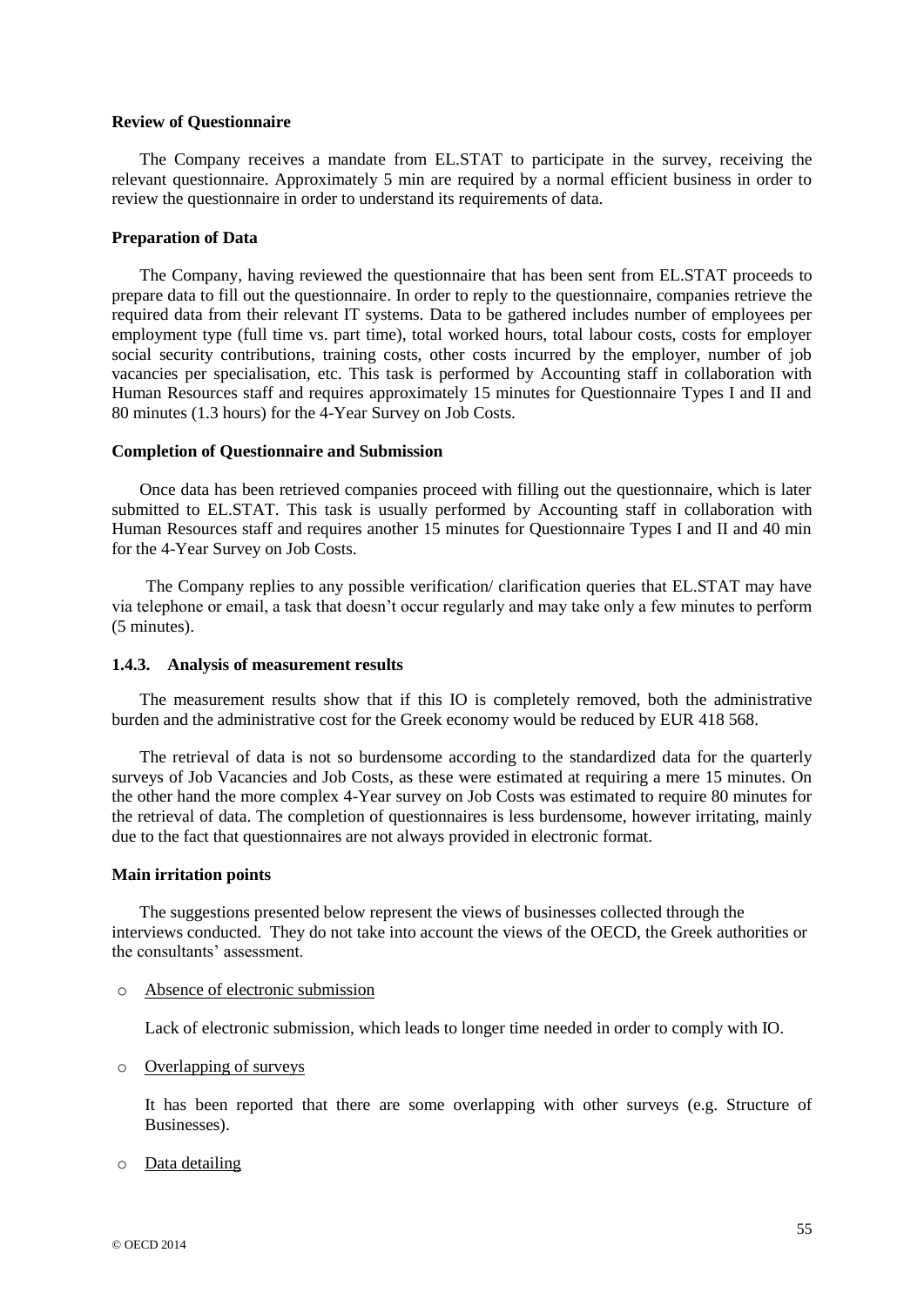Data requested are perceived as too detailed by the companies.